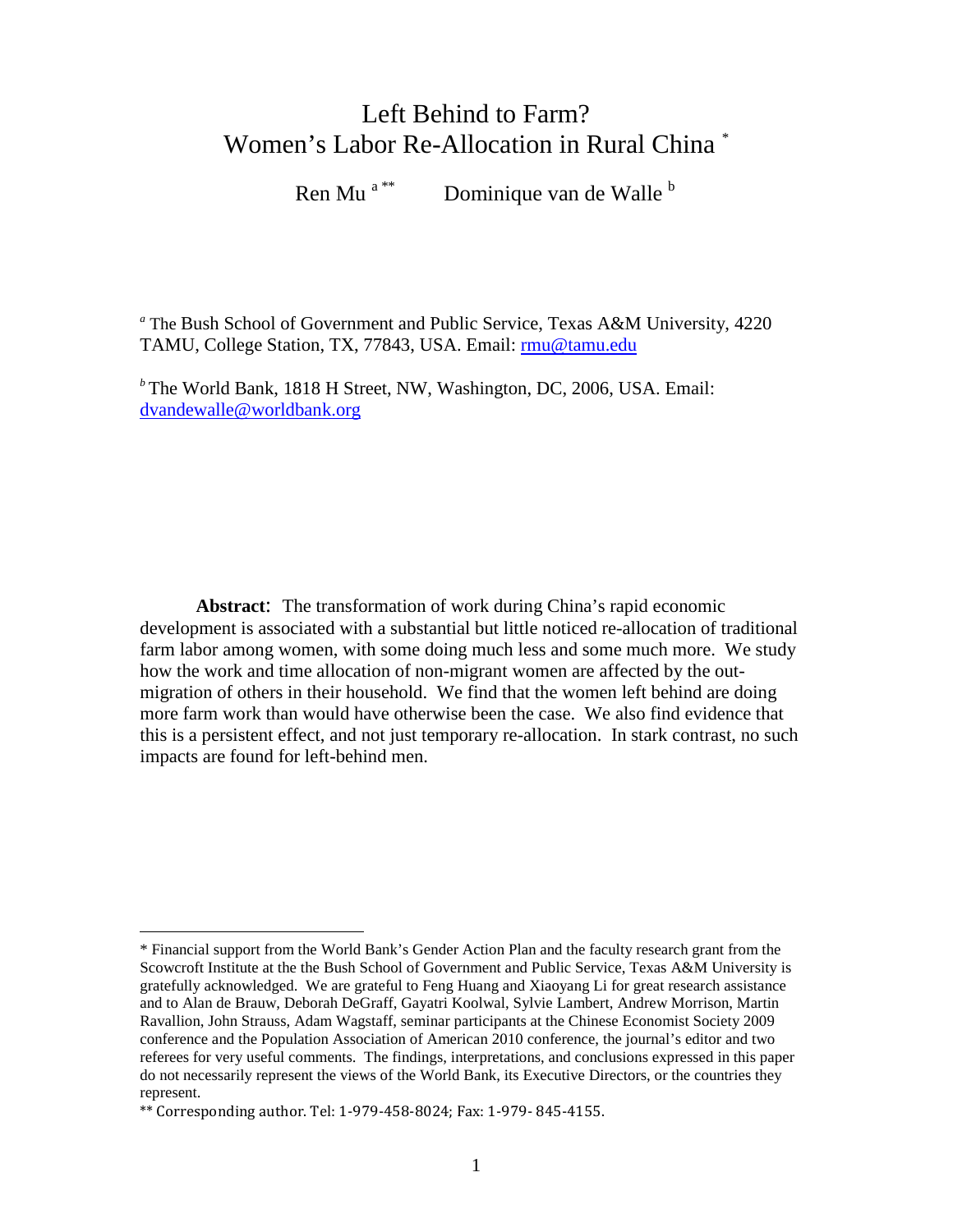#### **1. Introduction**

As the economics profession has come to seriously question income-pooling models of the household based on empirical evidence, the possibility arises that many aspects of overall economic development may come with distributional effects within households, with likely gender dimensions.<sup>[1](#page-1-0)</sup> A case in point is migration during the process of structural transformation of a largely rural-based agricultural economy to a more urban-based economy. Typically, only some members of the rural household migrate, leaving others behind. While the literature on migration has traditionally had a lot to say about the impacts on the total income of rural households — notably through remittances — the rejection of an income pooling model and the importance of nonincome factors to welfare suggest a need to examine the welfare impacts on those left behind in rural areas. This is in keeping with the recent new literature on migration emphasizing intra-household behavioral responses (reviewed later).

In this paper, we focus on non-migrant women and how their work, time allocation and health are affected by living in a migrant household. The equity arguments are often related to women's empowerment and neglect other aspects of welfare, such as the type of work and time for leisure. Left-behind women may be more empowered but at the expense of being over-worked, with direct implications for their well-being, including their leisure and health. Household income may increase with migrants' remittances, but women's well-being may not.

The setting for our study is rural China. In trying to evaluate women's welfare changes resulting from current migration patterns in rural China, we first focus on the

<span id="page-1-0"></span><sup>&</sup>lt;sup>1</sup> Bourguignon etc (1993), Browning and Chiappori (1998) provide theories of non-unitary household models. Examples of empirical rejections of the income pooling assumption in developing countries are Thomas (1994) and Duflo (2003).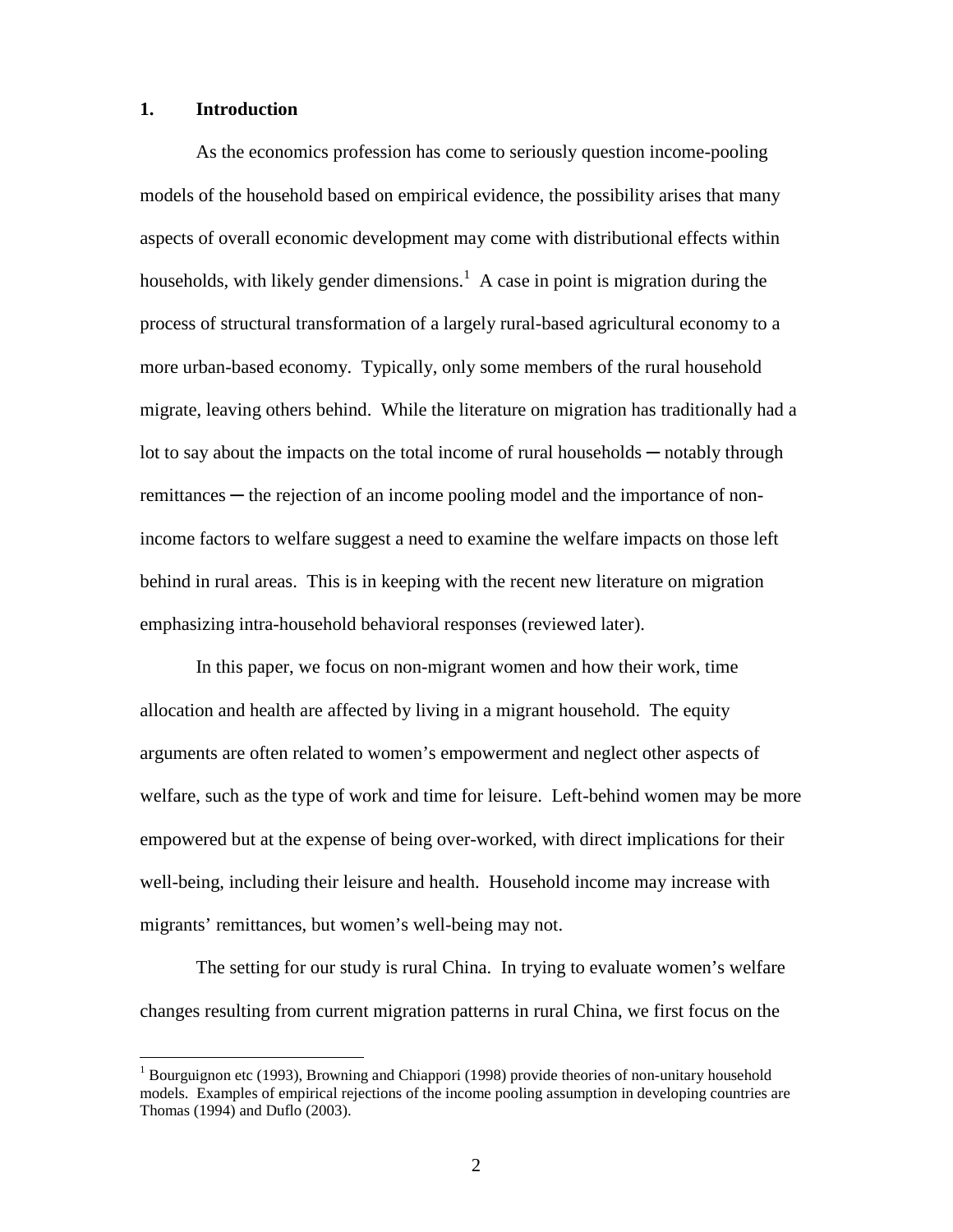effects on women's total working hours and (hence) their leisure, which is assumed to be an important determinant of welfare. We also explore impacts on labor time allocation across productive activities including on and off the farm, both in terms of participation and hours. As China transitions out of agriculture, a key question is whether some groups are being held back in farm work, which could limit their social and economic mobility. Health is another important dimension of welfare that may be impacted  $$ being left behind as well as possibly bearing a larger work burden may increase women's stress and fatigue, and lead to potential health problems. Finally, we look at whether there is any evidence of female empowerment through increased managerial responsibilities for household productive activities. This too could affect well-being and possibly balance out other negative effects of being left-behind.

Understanding the welfare of left-behind rural women has important implications for aggregate growth and for policy. Improvements in the public provision of child and elderly care or support may help alleviate the burden of household production on the women staying behind. Extension services are particularly important as many nonmigrant women have lower education and knowledge about farming. There may also be a role for public policy and anti-poverty reduction strategies to help the left-behind women through better services in health care, credit, non-farm employment and safety nets. However, since the left-behind phenomenon changes the population structure of rural areas, and is caused partly by distortions and policy failures in the migration destination market (notably through China's household registration system discussed below), correcting these distortions and failures may be a more effective and long-lasting solution.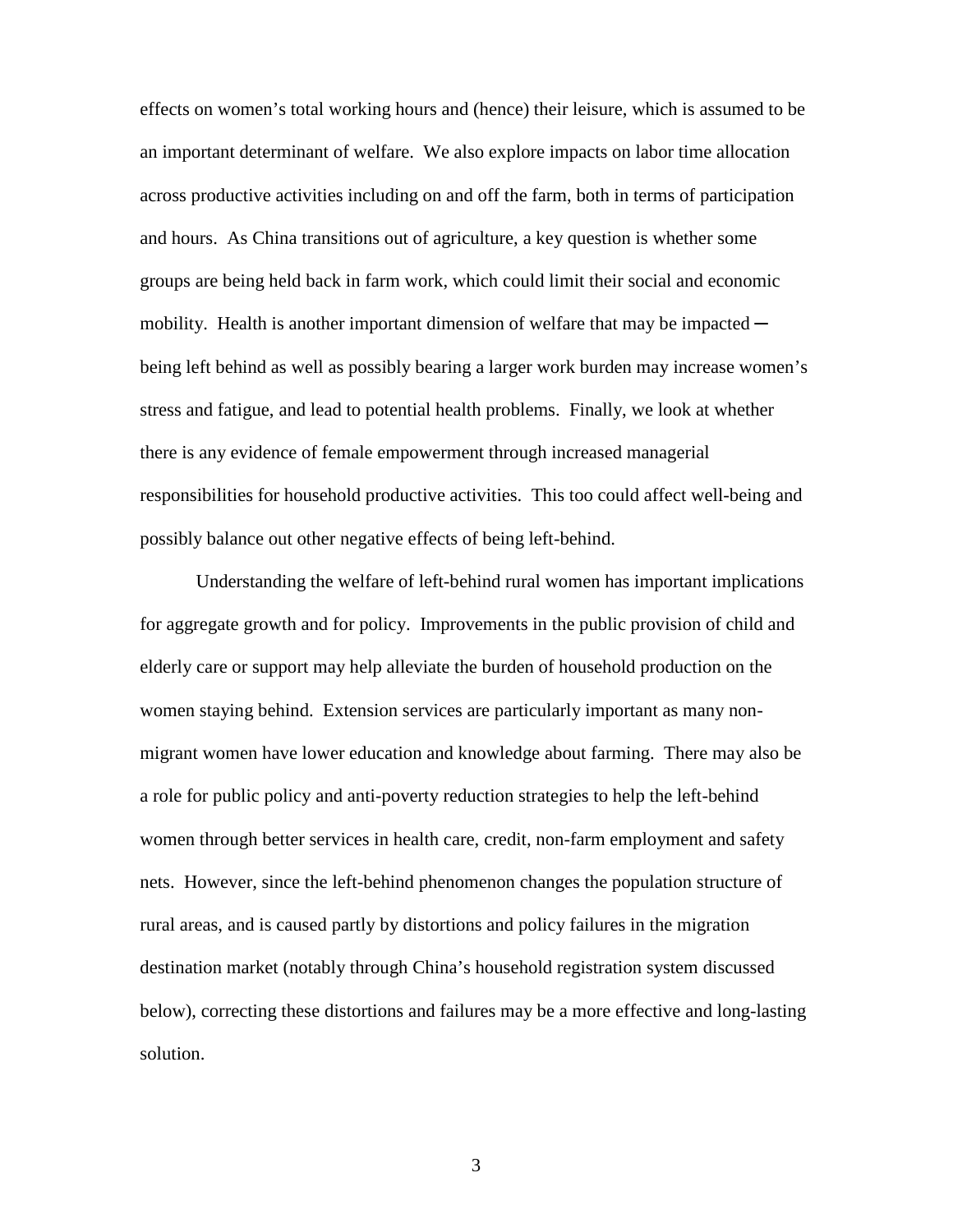We find evidence of significant re-allocation across labor force activities, with substantially more hours worked in agriculture by left-behind women and fewer worked in wage or family business activities. These effects differ across age cohorts, some of whom also suffer a consequent reduction in leisure. In general, these time allocation effects are associated with the migration of offspring and husbands and are not reversed when migrants return, with seemingly permanent consequences. We find no sign of effects on health or empowerment.

An obvious question is whether these patterns are specific to women or shared also by non-migrant men in rural China. The same analysis for men reveals no impacts on labor force activities, time allocation or health for those left-behind.

The next section briefly reviews the relevant literature and identifies the contributions of this paper. Section 3 then describes the data. This is followed in Section 4 by some descriptive tables and figures documenting recent trends in rural labor force participation in various activities and in rural to urban migration by gender. The covariates of female migration for the period 1997 through 2006 are also examined. Section 5 then first turns to the impacts on non-migrant women of living in migrant households and ends with a brief examination of the same issues for non-migrant men. Section 6 concludes.

## **2. Literature review**

The sweeping economic changes experienced by China in recent decades have transformed the division of labor by both occupation and gender. Since the introduction of agricultural and other reforms in the late 1970s, labor markets and the nature of labor force participation have changed significantly in rural areas. With the gradual relaxation

4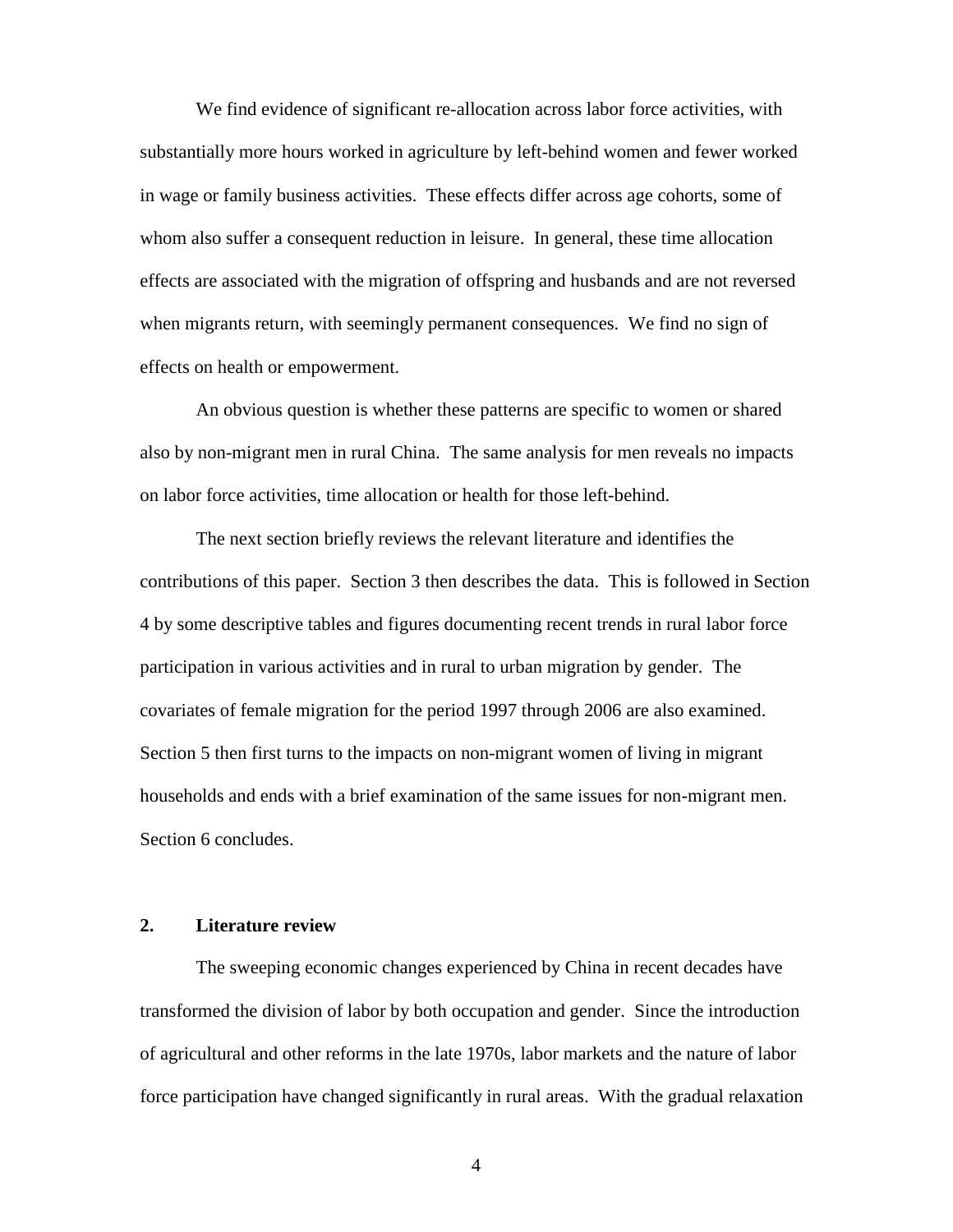of restrictions on rural to urban migration the country experienced one of the largest flows of labor out of agriculture in world history. Rapidly increasing migration throughout the economic reform period has been associated with economic growth (for example, see Liang and Ma, 2004; Fan, 2008).

For reasons elaborated on below, much of this migration remains temporary with rural households retaining members and agricultural land in their ancestral villages. The existing division of labor by gender, informal rules and gender norms in intra-household decision-making suggest that the propensity for migration in China will differ by gender (Murphy 2004). There was a rapid increase in the migration of men of all ages to jobs in urban areas (Zhao 2002). Some women followed suit, but their overall participation in migrant labor markets has lagged behind men's (Fan 2003, de Brauw et al. 2008). In the last decade or so, more women have joined in the rural to urban migration. However, as confirmed by our data, this is true particularly for young, single women (Du, et al. 2005, de Brauw et al 2008). For most rural women, marriage is synonymous with the termination of migrant work and return to the village (Fan 2004). Thus, older, married women continue to stay behind in rural areas.

Although reasons vary, women are found to be less likely to migrate for work than men in many developing countries (see for example, Amuedo-Dorantes and Pozo 2006; Mendola and Carletto 2009; Lokshin and Glinskaya 2008; and Rodriguez and Tionson 2001). In China, lagging female migration is thought to be due in part to women's occupational options as migrants tending to be inferior to men's (Fan 2003, Liang and Chen 2004). In addition, the gender trends reflect various constraints on opportunities that stem from market and governmental failures that are more binding for women. For example, China's Hukou, or household registration system, and rural land

5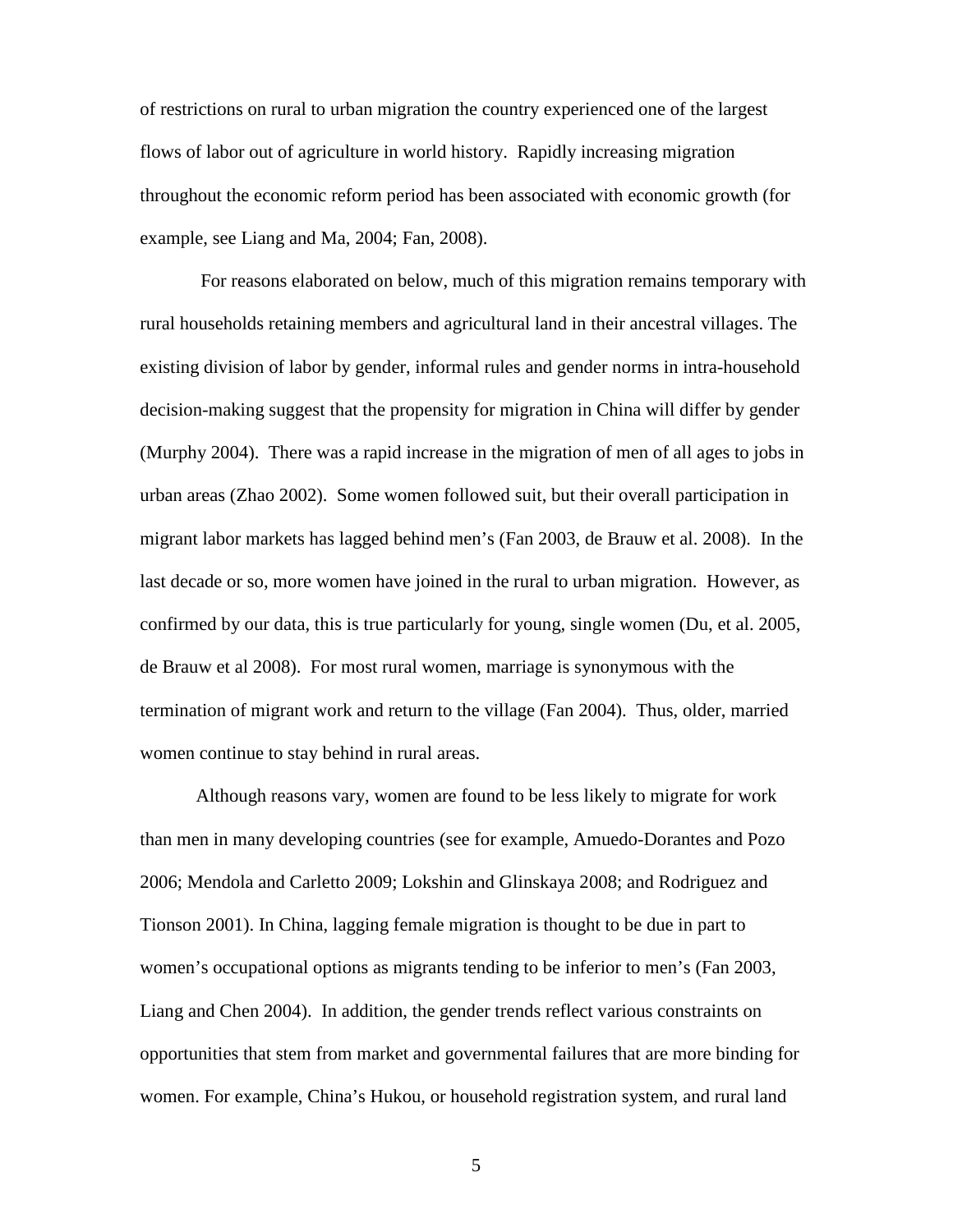tenure insecurity have helped keep migration an impermanent event (de la Rupelle et al. 2009). Severe obstacles to switching one's registration from rural to urban areas prevent entire families from moving to cities since access to urban health and education services and social safety nets is linked to registration (World Bank, 2009). Thus it is not surprising given prevailing gender norms, that women are more likely than men to stay behind in rural areas with their families.<sup>[2](#page-5-0)</sup> Other constraints tied up with insecure land tenure ─ whereby agricultural land holdings are subject to administrative re-allocation that can be triggered by absence or leaving the land temporarily uncultivated  $-$  may also beplaying an important role[.](#page-5-1)<sup>3</sup> Such constraints, and the induced migration patterns, could well produce a distorted gender division of labor ─ with women taking responsibility for looking after children, elderly parents and the farm — and excessively gender-differentiated labor markets, at a cost to both equity and efficiency.

Much of the migration literature for China and elsewhere has focused on the income effects of migration on those left behind. Migrants typically send back remittances. These are expected to have an income effect on the recipient households and may lead to a decline in left-behind women's labor supply.<sup>[4](#page-5-2)</sup> A counter-balancing effect may be felt through the costs of migration and the need to compensate for the loss of household labor and the associated foregone income. Missing land rental markets may prevent leasing out land and also dampen the income effect on women's welfare.

<span id="page-5-0"></span><sup>&</sup>lt;sup>2</sup> The policy regime underlying these constraints is changing over time. Registration is becoming easier to obtain for rural migrants. A potentially important change in 1998 is that children born from mothers with rural registrations living in urban areas can be given urban registration. Individuals with rural *hukou* status can now purchase non-agricultural *hukou* status from urban governments, yet in many cases the system continues to work against more permanent migration flows (Fan, 2008).

<span id="page-5-1"></span> $3$  A law introduced in 2002, the Rural Land Contract Law, guarantees farmers' land tenure security for at least 30 years during which no land reallocation is occur. However implementation is decentralized and varies across villages (Deininger and Jin, forthcoming)

<span id="page-5-2"></span><sup>4</sup> Research has also shown that migrant remittances can help households overcome credit constraints to invest in productive activities (e.g. Woodruff and Zenteno, 2007) or in the human capital of the next generation (e.g. Beine et al., 2008; Yang, 2008).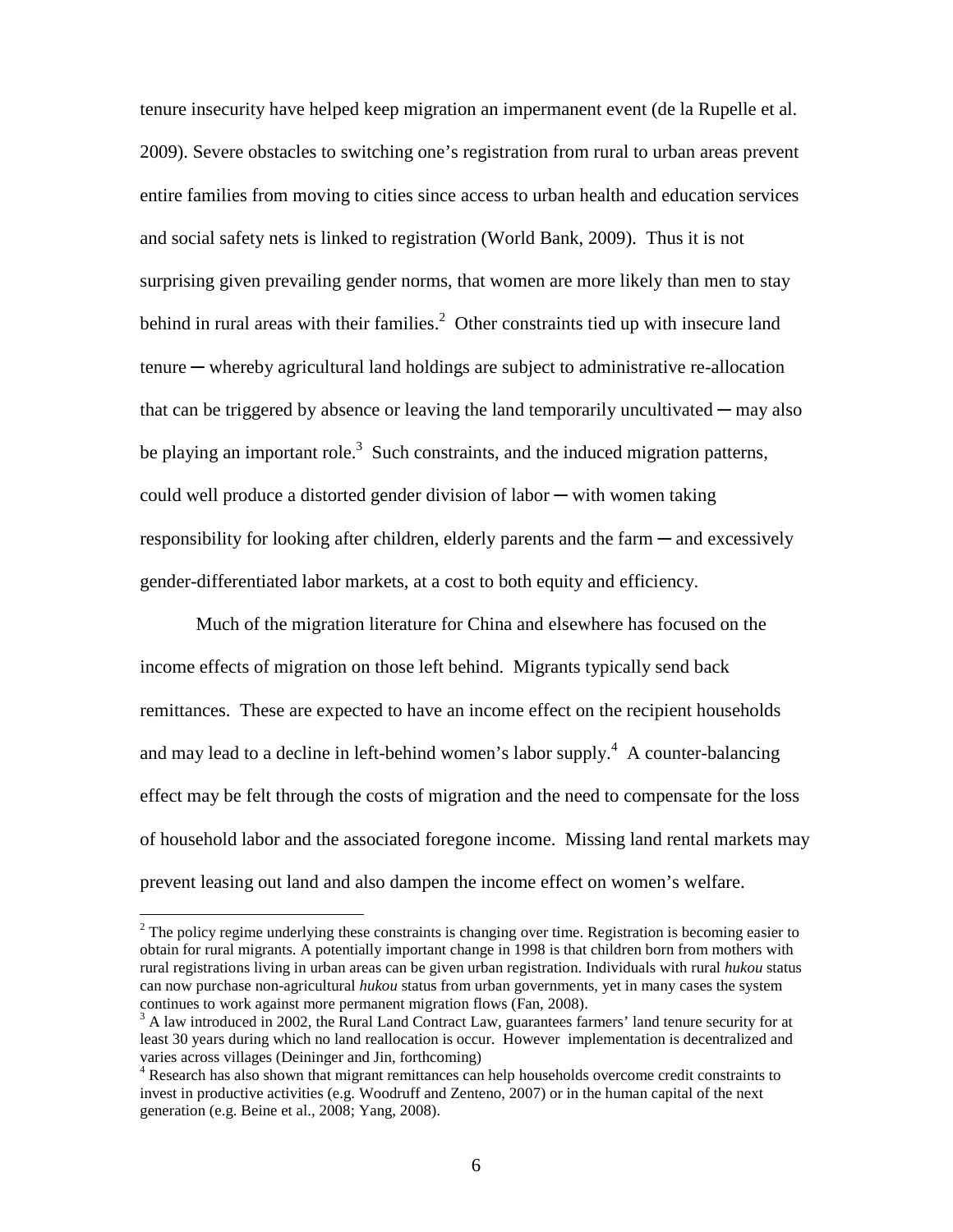Supervision and other transaction costs limit the scope for substituting hired labor. Leftbehind women are often solely responsible for child rearing which is more compatible with farm and household production than off-farm work (for this argument in the context of rural China, see Short et al. 2002). It has also been argued that some village collective authorities link security of land use rights to maintaining high agricultural production (Lohmar 1999). Thus out-migration of household members may well increase nonmigrant women's time in household and farm production despite the income effect of remittances.

Thus, how women's time allocation, leisure and labor force participation is affected by the out-migration of household members is an empirical issue. Studies for Albania (Mendola and Carletto 2009), the Philippines (Rodriguez and Tionson 2001), Mexico (Amuedo-Dorantes and Pozo 2006) and Nepal (Lokshin and Glinskaya 2008) have found the net effect to be a decline in labor force participation as well as in hours of paid work by female members of sending households. This issue has not been analyzed in the rural China context to our knowledge. $5$ 

It is generally believed that China's recent labor market changes have increased mean national income and mean household welfare. For example, de Brauw and Giles (2008) carefully document the positive impacts of migrants on household living standards in rural China. However, there is an ongoing debate about how these trends have affected women's welfare, both absolutely and relative to men. Some contributions focus on the new economic opportunities that rural to urban migration provides for women (Zhang et al. 2004), while others emphasize the multiple disadvantages faced by female

<span id="page-6-0"></span><sup>&</sup>lt;sup>5</sup> Chen touches upon them in her analysis of bargaining within the household (2006a, 2006b). Using a sample of households with children aged 6 to 16 and co-resident parents she is interested in testing whether household resource allocation is cooperative. She finds that wives work less and consume more leisure when husbands migrate (2006b).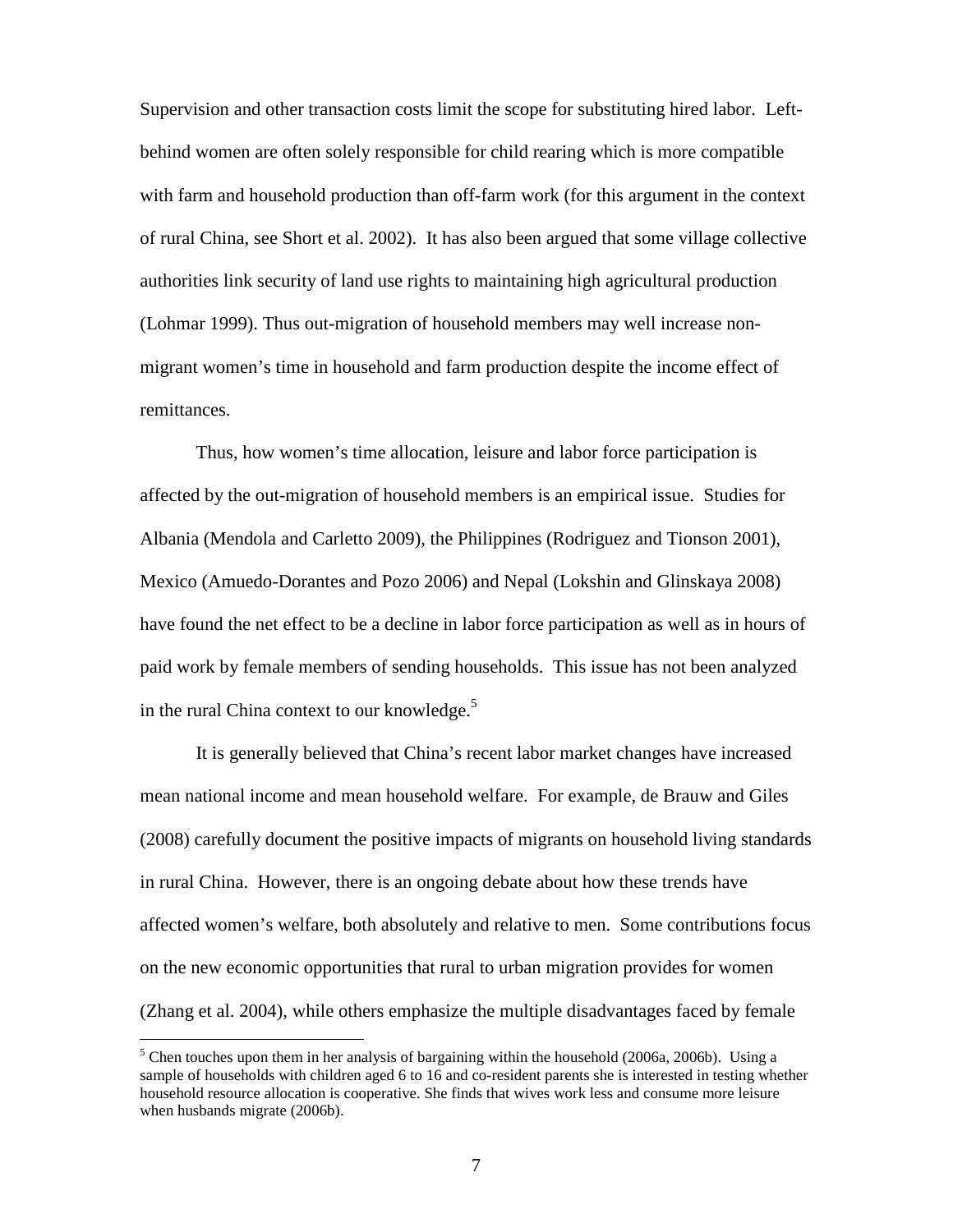migrants who are typically young, single and uneducated: segregated jobs, lower wages and discrimination (Fan 2003).

But as already pointed out and confirmed in Section 4, female migration lags behind that of men. Of more relevance to our concerns in this paper is the literature concerning impacts on the women who are left behind while their husbands or children migrate. Here too there is disagreement. Some argue that left behind women's welfare has risen as a result of increased autonomy and new decision making powers as household heads (Davin 1999). Improvements in farm efficiency are seen as enhancing the welfare of those who now manage and work the farms (Zhang et al. 2004, de Brauw et al. 2008). In addition, greater access to local off-farm work and to higher wages is claimed to have raised women's welfare.

Against that, the increased division of labor, with women typically holding down the low status, low value farm and household production work in rural areas is posited to have reinforced gender segregation and low status (Fan 2003). There has also been much debate about claims of a feminization of agriculture. However, careful examination of the evidence has conclusively shown these fears to be unfounded at least through the year 2000 (de Brauw et al. 2008). The evidence points to a large reduction in the hours worked in agriculture by both men and women since the reforms began as well as significant increases in off-farm work. On average, a smaller share of rural Chinese men and women now work on the farm (de Brauw et al. 2008).

Our contributions to the debates in the literature are two-fold. Our primary contribution to this literature is to analyze the impacts of migration on left behind women but extending the usual examination of aggregate effects of migration on labor force participation to differentiate those effects by age cohort, and also by whether the

8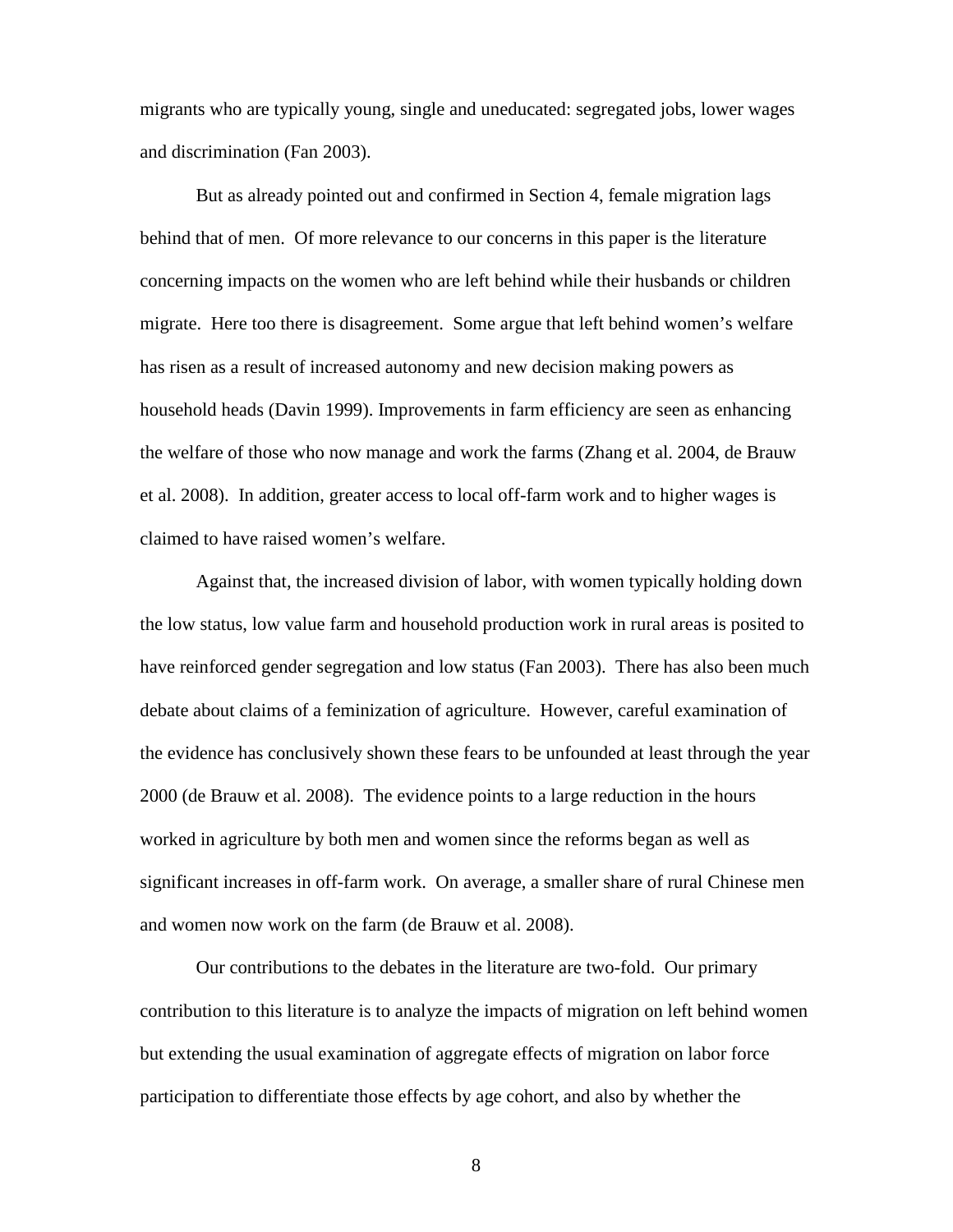migration is of husbands, children, or other household members and finally by whether the effects of return migration are symmetric with those of out-migration. Although men are more likely to migrate than women, some are also left-behind. We broaden the analysis to examine whether men are affected by the migration of household members in similar ways to women.

In the process we also extend the documentation of recent trends in allocation to labor force activities, including work-related migration, by gender and age-cohort over time up through 2006. Most recently published analyses only take the trends up through 2000 (de Brauw et al., 2008). Some of the more recent trends are suggestive of a developing gender gap in farm work for middle aged women. We identify signs of changing patterns including potential increases in the participation of women in agricultural work.

## **3. Data**

The main data used for the analysis are from the China Health and Nutrition Survey(CHNS), conducted by the University of North Carolina at Chapel Hill[.](#page-8-0)<sup>6</sup> This is a longitudinal survey that interviewed the same households in 1989, 1991, 1993, 1997, 2000, 2004, and 2006 in nine provinces: Guangxi, Guizhou, Henan, Hubei, Hunan, Jiangsu, Shandong, Liaoning and Heilongjiang. These provinces substantially differ geographically and with respect to their level of economic development. Attrition at the household level is less than 5% between waves, and some rotation of households began

<span id="page-8-0"></span><sup>&</sup>lt;sup>6</sup> See http://www.cpc.unc.edu/projects/china for details.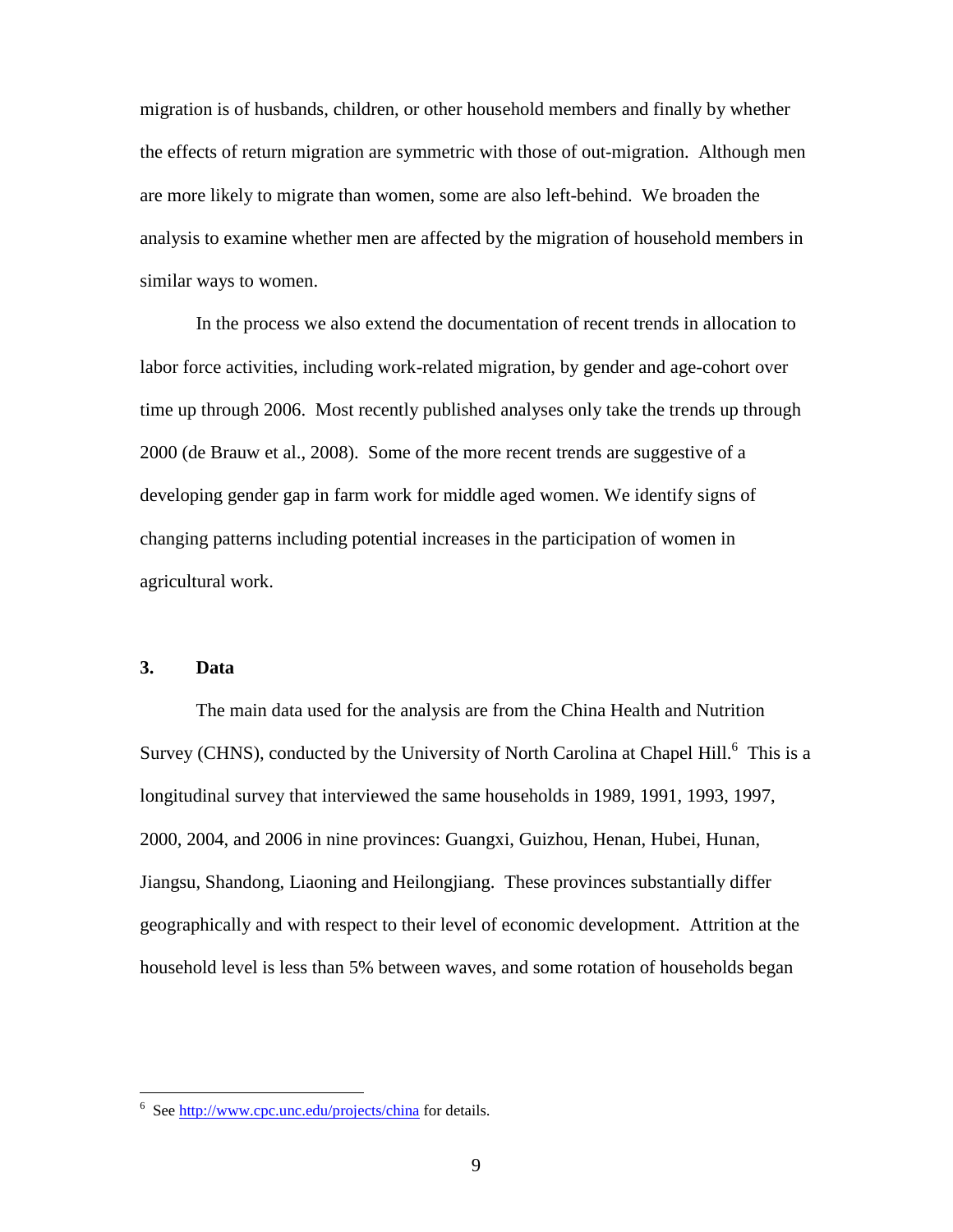after1993.<sup>7</sup> The data for rural households are partly from the rural villages on the outskirts of county towns and partly from much more rural villages. We use the complete rural CHNS sample of about 3,800 households covering approximately 16,000 individuals.

The sample for each province followed a multistage, random cluster process whereby counties were stratified by income and a weighted sampling scheme was used to randomly select four in each province. Rural villages and rural suburban neighborhoods were selected randomly. The sample is made up of 36 suburban neighborhoods and 108 villages.

The CHNS collects detailed information on household demographics, education, health and nutrition, occupations and labor force participation, housing and asset ownership, time use, and incomes. One major advantage of the CHNS is that it contains detailed information on individual hours spent on various activities. For example, it records how many hours per day, days per week, and months per year each individual worked in the garden (vegetable plots near the house), on crop production, livestock, and fisheries; it asks about hours worked in wage labor, handicraft and small commercial household businesses. These questions about labor time allocation all refer to "the past year." We will however, refer to individuals' activities by the year of the survey round. $8$ In terms of domestic activities, the CHNS collects time allocation during the preceding week to various "household chores" in which are included buying and preparing food,

<span id="page-9-0"></span> $^7$  Accumulated individual attrition across the survey rounds used in this paper (1997 - 2006) is 46.3 %. Attrition for the first three waves (1997, 2000 and 2004) is 36.5% and 35.6% for the last three (2000, 2004 and 2006).

<span id="page-9-1"></span> $8\,$  For example, if an individual reported in the 1997 survey round that she worked in a family business during the past year, we will refer to this as working in a family business in 1997.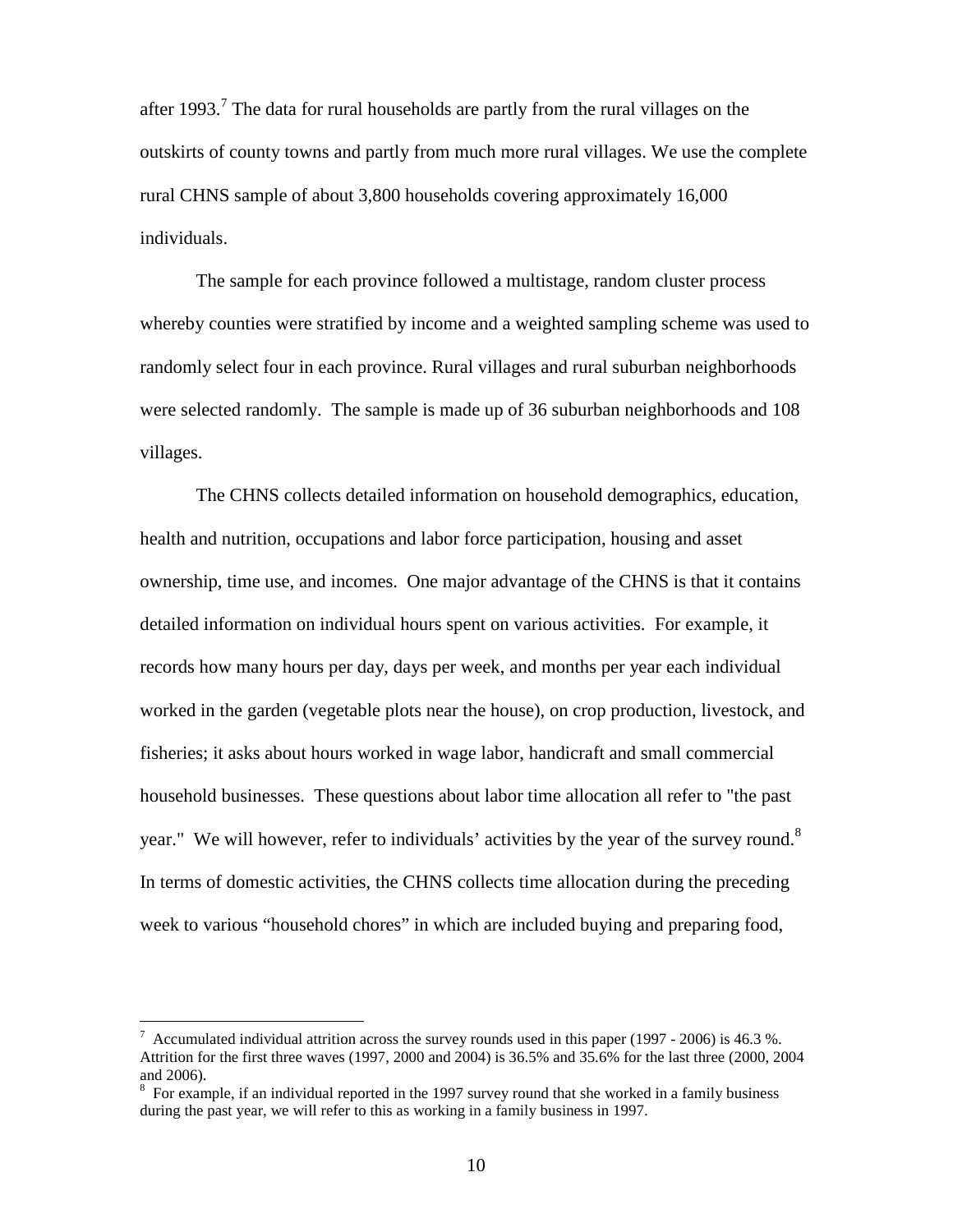doing laundry, getting water, and cleaning house; hours spent in child and elderly care are also recorded separately.

The detailed information on time allocation across market, farm and household production allows us to map out women's behavioral responses to a household members' out-migration. However, time allocation information is not collected by means of complete time diaries so that measurement errors can arise in calculating leisure. A priori, there is no reason to believe that any existing measurement error is systematically related to a household member's migration status.

The CHNS was not originally conceived to study migration. The migration status of household members must be built up from the household roster. If an individual who was in a previous round is not in the current round of the survey, a question is asked regarding the location of this individual. However, it is only from the 1997 round on that the reason for being absent was also recorded. This allows us to distinguish "labor" migrants who left to seek work from individuals who left for motives such as marriage and schooling. For this reason, we use the 1997 and later rounds only. We will consider any individual who has left the home county for work reasons between two waves to be a migrant. A potential problem is that we may underestimate the migration rate because migrants in between surveys cannot be identified. However, there is no reason to believe that our identification of migrants captures long-term migrants better than short-term ones. Someone who is away for work reasons during a survey round is not necessarily one or the other. There may well be migrant members who have never been present during a survey round, and short term migrants who are present during one round but not the next.

11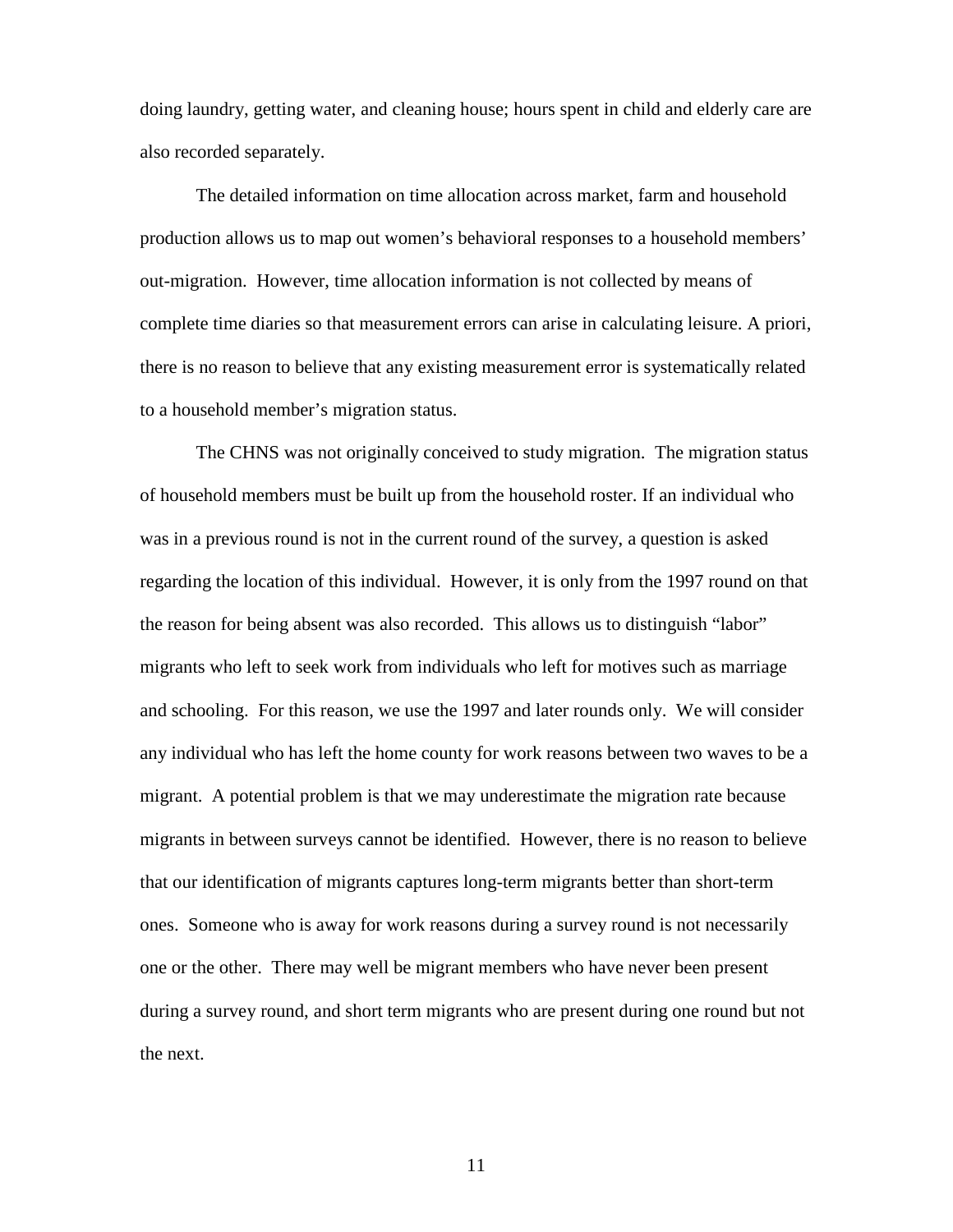As its name implies, the CHNS provides multiple measures of health. We take advantage of some of these, and analyze how different facets of a woman's health ─ body mass index  $(BMI)$ , self-reported health, and stress as measured by blood pressure  $-\text{ are }$ affected by household member migration status. The available health measures are not ideal for our purposes and we will not be able to conclusively say whether and how health is affected.<sup>[9](#page-11-0)</sup> The surveys also include questions about which household member has the primary responsibility for the farm, and any fishing and gardening activities. We use this as one of our outcome variables as well to test whether women in migrant households are more likely to report being in charge.

It should be noted that some important variables are less well measured in the CHNS. For example, operated land amounts are often missing. We expect this to be a key covariate but can only control for whether households report having land or not.

## **4. Labor allocation, women's migration and the left behind**

As a background to our analysis of the impacts on women of living in migrant households, we describe labor force participation rates and allocation across activities by gender and their evolution over time. We also examine women's migration and its determinants, and women's non-migration. A key result of the section is that more women than men are in fact being left behind.

#### *4.1. Gender differences in labor allocation*

Using the four survey rounds of the CHNS as a pooled cross-section we categorize respondents aged 16-70 into four sectors of activity at each date: "migrant"

<span id="page-11-0"></span><sup>&</sup>lt;sup>9</sup> The prevalence of high blood pressure has been rising in rural China particularly among women and is linked to lifestyle changes as well as mental stress associated with rapid social change (Dong et al. 2008).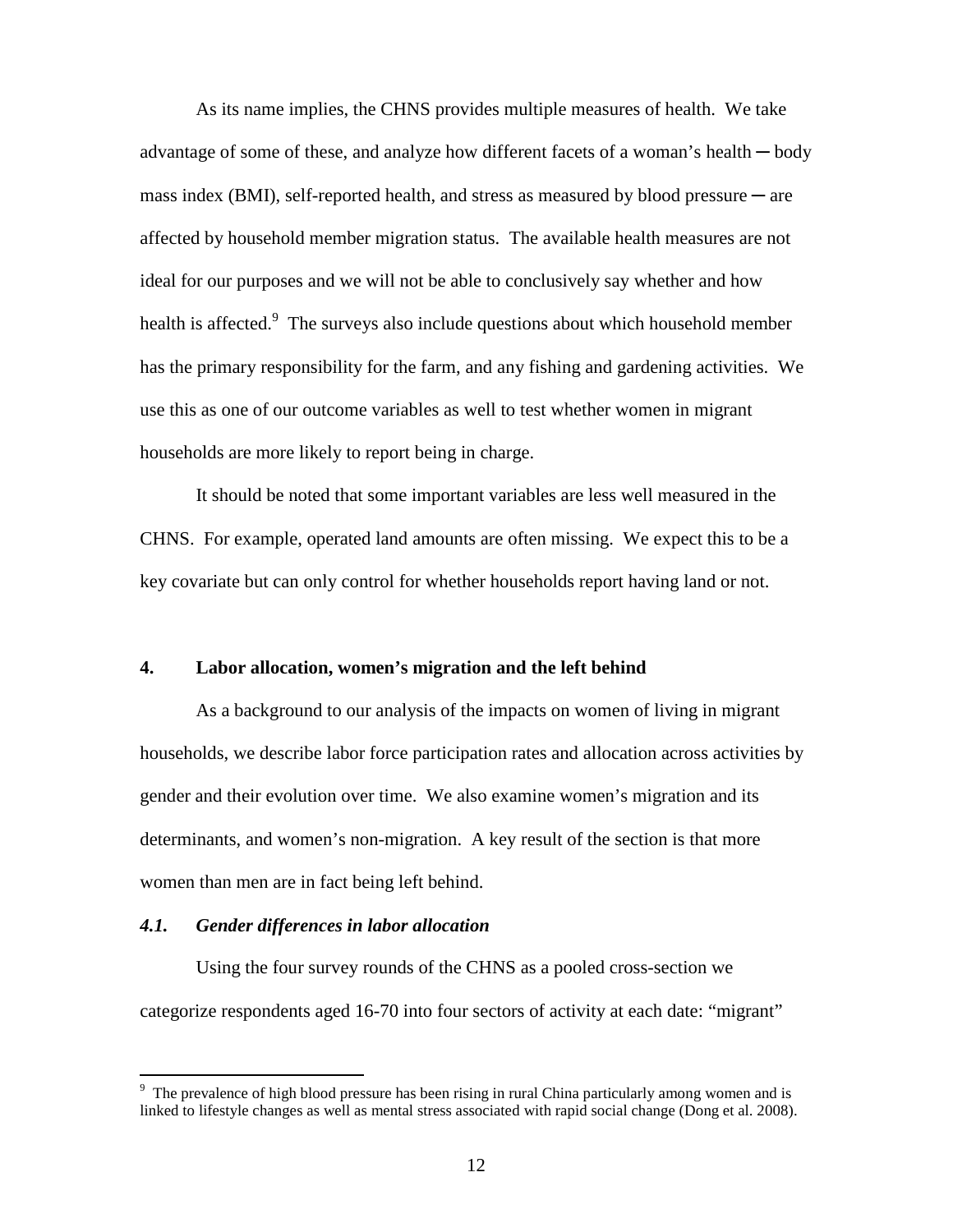employment (for which migration is necessary), rural agricultural self-employment, rural off-farm self-employment (family business) and rural local wage employment.<sup>[10](#page-12-0)</sup> Table 1 also presents overall labor force participation rates for men and women in this age group as well as mean age and years of education for those involved in each activity for 1997, 2000, 2004 and 2006. Participation is defined as one if an individual reported being engaged in the activity in either their primary or secondary occupations and is expressed in percentages. $^{11}$  $^{11}$  $^{11}$ 

As can be seen in Table 1, the labor force participation rates of rural individuals aged 16 through 70 fell from 89 to 82% for men, and from 86 to 73% for women between 1997 and 2006.<sup>[12](#page-12-2)</sup> Work-related migration increased substantially for both men and women. The male migration rate tripled from 7.8 to 24.5%. However, despite a similar threefold increase (5.6 to 14.9%), the female migration rate remains much lower than men's. The unconditional gender gap in the migration rate increased over time from about 2% in 1997 to almost 10% nine years later.

The percent of men and women engaging in agricultural self-employment are similar on average. Both declined from around 76 to around 56% over the period. The percentages working locally for a wage declined somewhat between the late 1990s and mid 2000s to 23% for men and 16% for women. There appears to be a slight increasing trend in the percent of women employed in family businesses ─ from 10% in 1997 to about 12% in 2006.

<span id="page-12-0"></span> $10$  Labor migration can be to other rural areas although the bulk of employment for which migration is necessary is urban.

<span id="page-12-1"></span> $11$  There is no minimum time requirement for being recorded as a participant and participation in on- and off-farm rural employment activities are not mutually exclusive. As a result, participation across the four activities does not add up to one hundred percent for each year.

<span id="page-12-2"></span> $12$  These trends are confirmed in the census. Based on the 0.966% sample of the 2005 Chinese Census, the rural labor force participation rate in 2005 is 84.2% for men (aged 16-70) and 71.3% for women (aged 16- 70). According to the 1% sample of 2000 Chinese Census, the rate is 87.7% for men and 76.7% for women in 2000. We thank Meiyan Wang in IPLE-CASS for providing the information.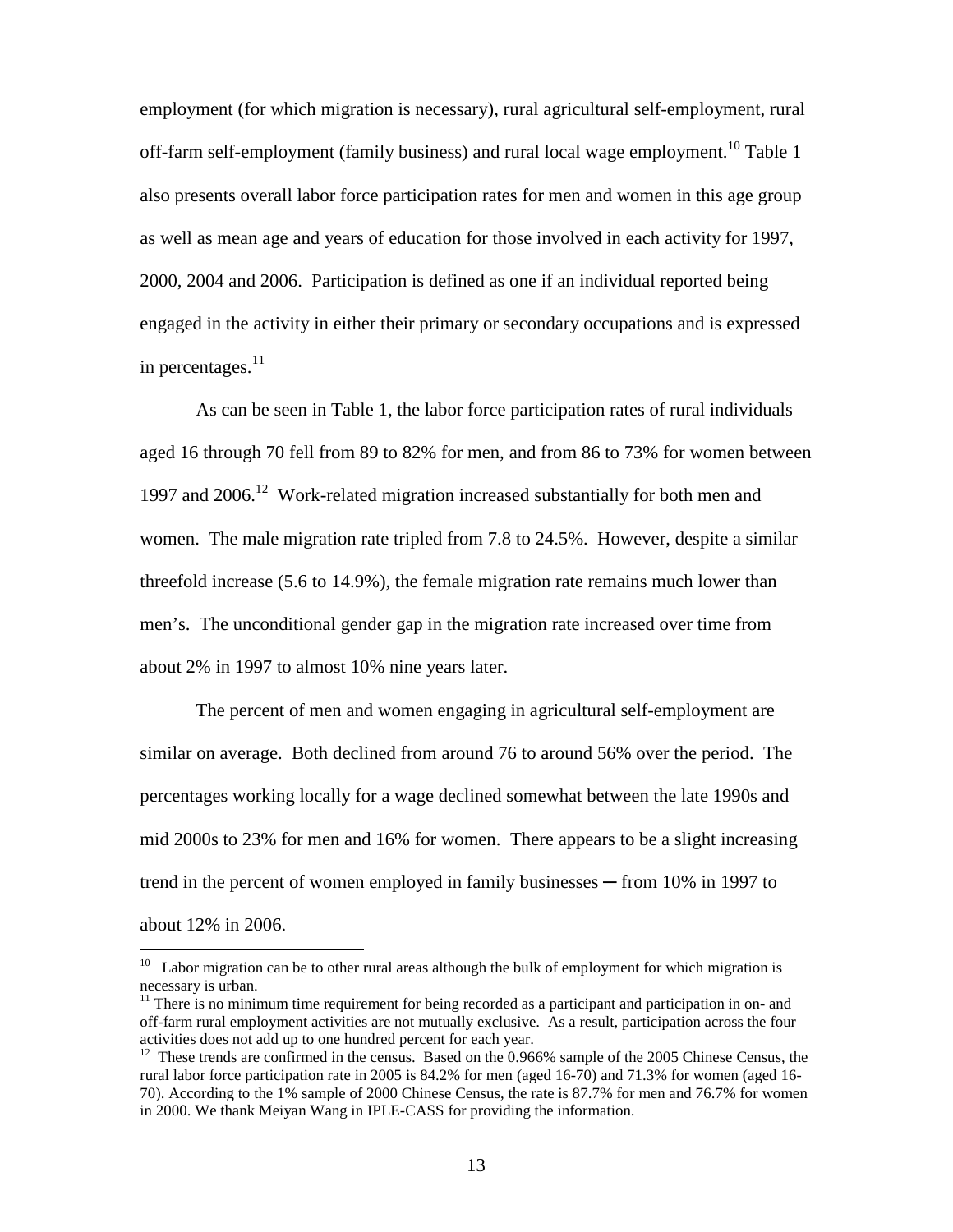Migrants are the youngest among the four labor categories, and female migrants are on average younger than male migrants. Those self-employed in agriculture are the oldest and least educated workers while those employed in local wage work have the highest levels of education. It is also clear that women have less education than men across all employment categories. The profile of workers across activities is consistent with that found in other studies based on different data sources (for example, Zhao 1999).

Averages across men and women as presented in Table 1 mask the fact that gender differences in labor allocation to activities vary substantially across age groups. These are also changing over time. As shown in Figure 1, the very youngest women have, at least since 1996, had a higher migration rate than the youngest men. But women in general are less likely to migrate than men, and the gender gap in migration widens significantlyover time[.](#page-13-0)<sup>13</sup> This reflects the fact that although more women are migrating over time, more men are also doing so at an increasing rate. Women under 45 work in agriculture at about the same rate as men before 2006, echoing the findings of de Brauw et al. (2008). However, a gap emerges in the 2006 data with women in their 30s more likelyto be employed in agriculture than men in the same age groups (Figure 1 b)[.](#page-13-1)<sup>14</sup> Women at older ages continue to be less likely to work in agriculture. Women's participation in local non-farm work (whether wage or off-farm family businesses) has also lagged behind men but shows signs of catching up over time, especially at younger ages.

<span id="page-13-0"></span><sup>&</sup>lt;sup>13</sup> These are non-parametric regressions of locally weighted smoothed scatter plots.

<span id="page-13-1"></span><sup>&</sup>lt;sup>14</sup> An OLS regression suggests that, conditional on province fixed effects, women in this group are 8% more likely than men to work in agriculture. This gender difference is statistically significant at the 5% level. The increase in the gender difference is also statistically significant at the 5% level compared to 1997 when women in the same age group are only 1.5% more likely to work in agriculture.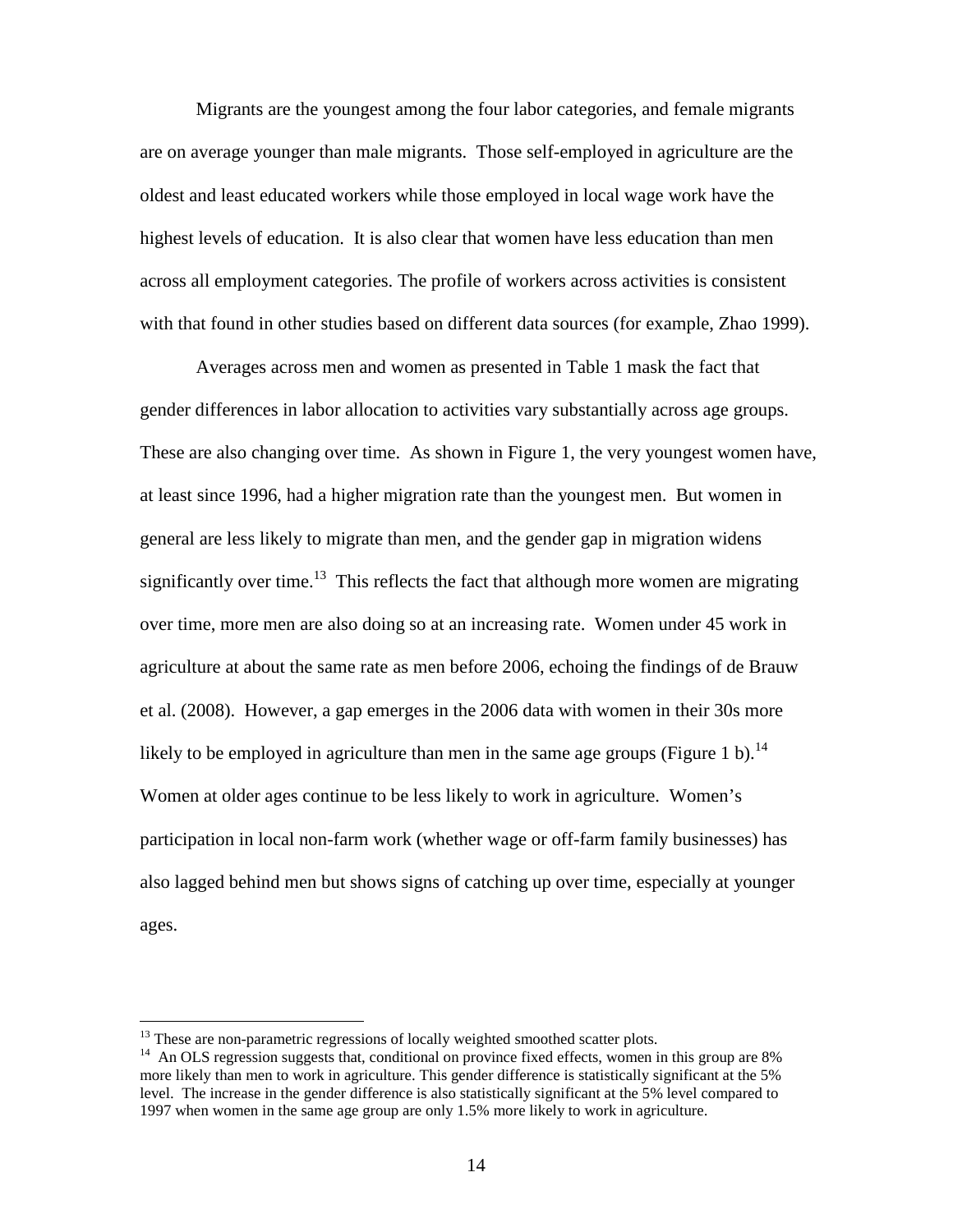We conclude from the above descriptive information that, with the exception of the very youngest, women are indeed lagging behind in leaving farms and seeking migrant employment opportunities. This gender gap is not closing but widening over time. Parallel to this trend, a higher percentage of women are staying behind in rural areas to run the farms and engage in local off-farm employment.

#### *4.2 The determinants of migration*

Although women in most age groups are being left behind, some still migrate. What factors affect whether a rural woman migrates for work? The panel and the repeated observations over time on rural individuals allow us to identify non-migrant women  $-$  here defined as women aged 7 to 52 in 1997 (16 to 61 in 2006) who report no migration experience during the CHNS panel survey period  $-$  and women in the same age group who do. Among the 2592 observations with non-missing values for key variables, 563 (22%) ever migrated in the ensuing years. Using a probit model, we explore what initial 1997 individual, household and geographic/village characteristics are associated with a higher probability of subsequent migration. We carry out the same analysis for men. Since the specific probit values are not the main concern of the paper, we limit discussion to a brief summary of the results here. (The probit estimates for women and men converted to marginal impacts are given in Appendix Table 2.)

Age is a key correlate. Migration is highest for the youngest women and drops continuously with age. The relatively better educated are more likely to be migrants. However, the more educated the household head (typically their husband or father), the less likely the migration. Controlling for age, marital status is not a significant determinant. The only important household compositional factor appears to be the number of males aged between 7 and 60 which is positively associated with young

15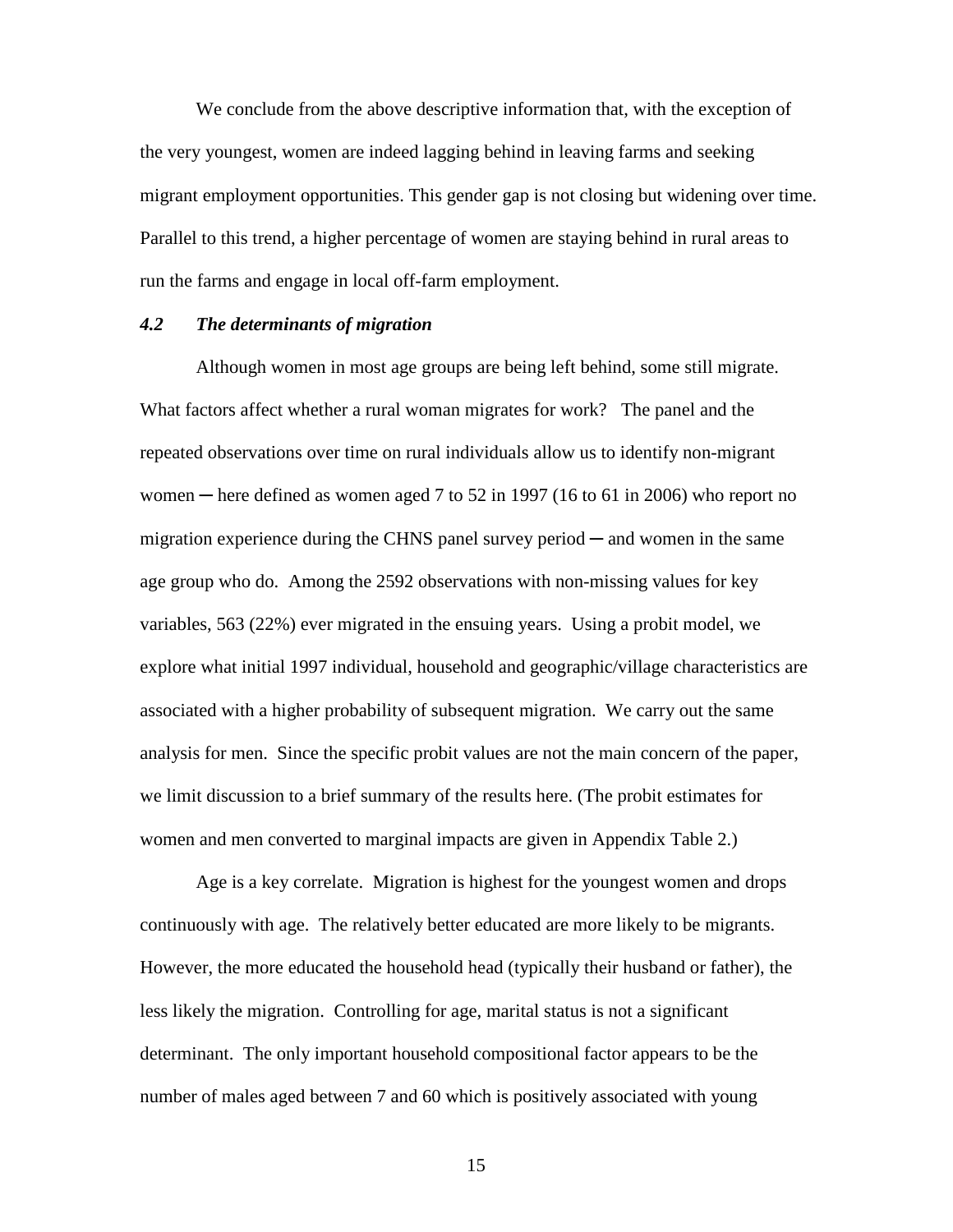women's migration. The value of household assets per capita has non-linear effect  $-$ young women in worse-off as well as better-off households are less likely to migrate.<sup>[15](#page-15-0)</sup> This is consistent with the finding in Du et al. (2005) that at low income levels, the likelihood of migration increases with wealth; however, at moderate levels of income, migration declines with wealth. Among village characteristics, the migration network as measured by the percentage of inhabitants who were migrants in 1997, is positively related to young women's migration; better local labor market conditions as proxied by the percent of villagers working in small or large enterprises (more than 20 employees) in 1997 has a negative effect. Finally the presence of a senior middle school in the village reduces their migration. The results for men mirror those for women and reveal no evidence that migration decisions differ by gender.

Whether an individual migrates is clearly a household decision, which is unsurprisingly influenced by individual attributes but also by household and village characteristics. This suggests that the welfare of non-migrant women will be affected by other household members' migration.

#### *4.3 Non-migrant women in migrant households*

What proportion of non-migrant women live in households with migrant members during the period covered by the surveys? Using information from the household roster, supplemented with the matched parent-child identification data provided by the CHNS, we can link migration information of parents, husbands, and children with non-migrant women resident in the same households. Table 2 gives, by age cohort and survey year, the percent of women who were not themselves migrants at the time of each survey round but lived in households with migrant members. For the 16 to 20 age group, Table 2

<span id="page-15-0"></span><sup>&</sup>lt;sup>15</sup> The value of assets aggregates the value of owned productive and consumption assets recorded in the CHNS. It does not include land assets.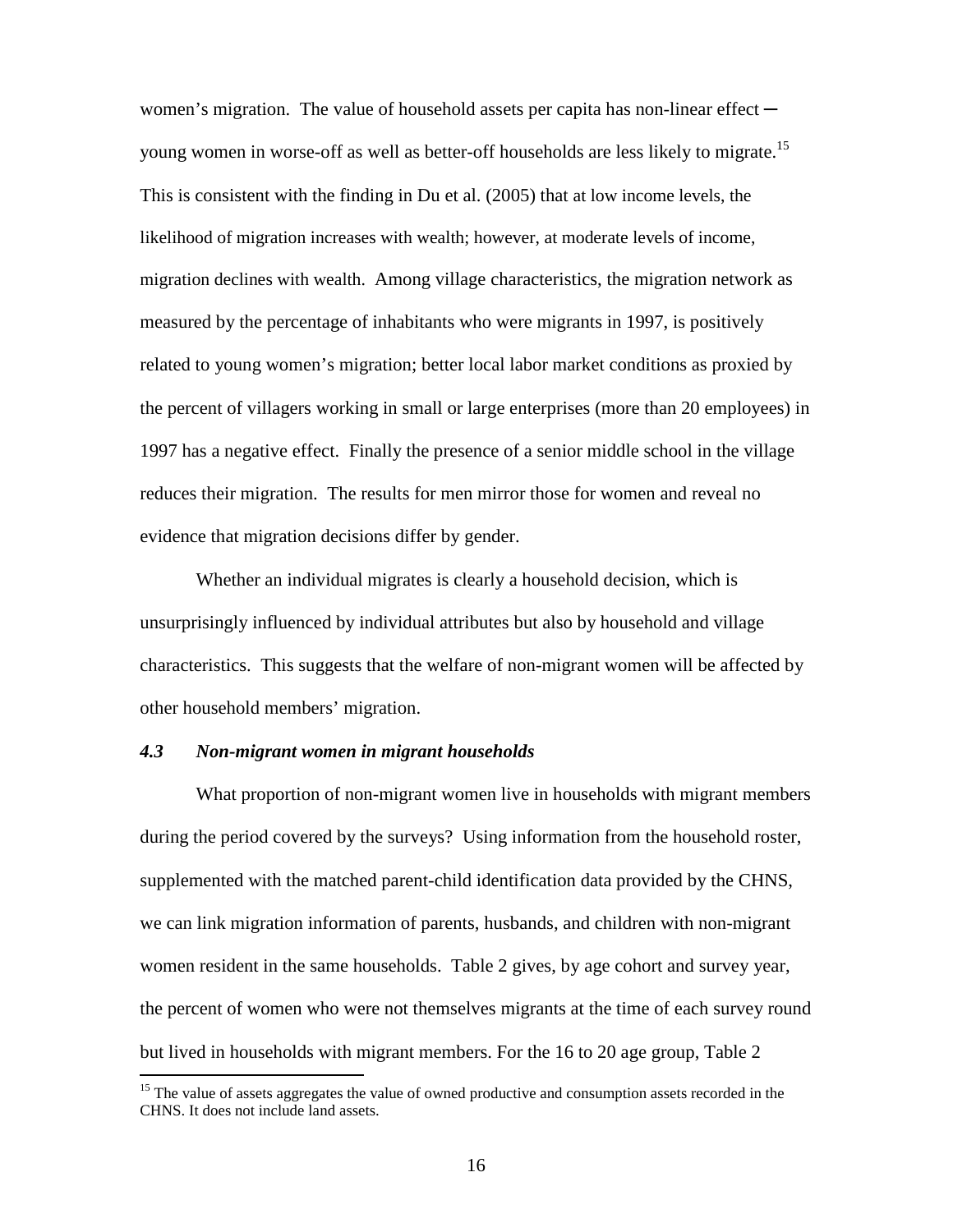reports parents' and siblings' migration status, while it shows husbands' and children's migration for the older groups.<sup>[16](#page-16-0)</sup>

In all age groups, an increasing percent of non-migrant women live in migrant households over time. About 11% of the youngest women did so in 1997, while 37% did in 2006. Both the incidences of having parents and siblings who migrate for work increase substantially over the nine year period from 5 to 17% and 5 to 21%, respectively.

Around 85% of non-migrant women in the 21 to 35 age group are married. Pooling the married and unmarried, we see that the share of women living in migrant households in this age cohort increases from 6 to 21%. Conditional on being married, 13% live in a migrant household and 10% have a migrant husband in 2006 ─ a share that increased significantly from 3% in 1997. Note that the sample size for this age group declines from 649 to 186, which reflects the higher attrition of young women both through migration and marriage.

Women aged 36 to 50, and 51 to 60 are far more likely to live in a migrant household than younger women. Although the migration rates for their husbands increase steadily from 3 to 12% and 1 to 7% over time, the migration of their children is the dominant phenomenon. It rises from around 15 to 40% for both groups. Although it continues to increase over time, spousal migration for non-migrant women in the 51-60 age group decreases significantly when compared to that for the younger cohorts. Having a migrant husband is far less common for women aged 61 and above  $(2.5\%$  in 2006) consistent with the fact that men's migration declines with age  $-\infty$  is having migrant children (25% in 2006).<sup>[17](#page-16-1)</sup>

<span id="page-16-0"></span><sup>&</sup>lt;sup>16</sup> We summarize this information with respect to men in Section 5.3.

<span id="page-16-1"></span> $17$  This reflects the negative age effect on the migration of children. In addition, it may reflect adult children coming back to take care of elderly parents. This explanation is consistent with the findings in Giles and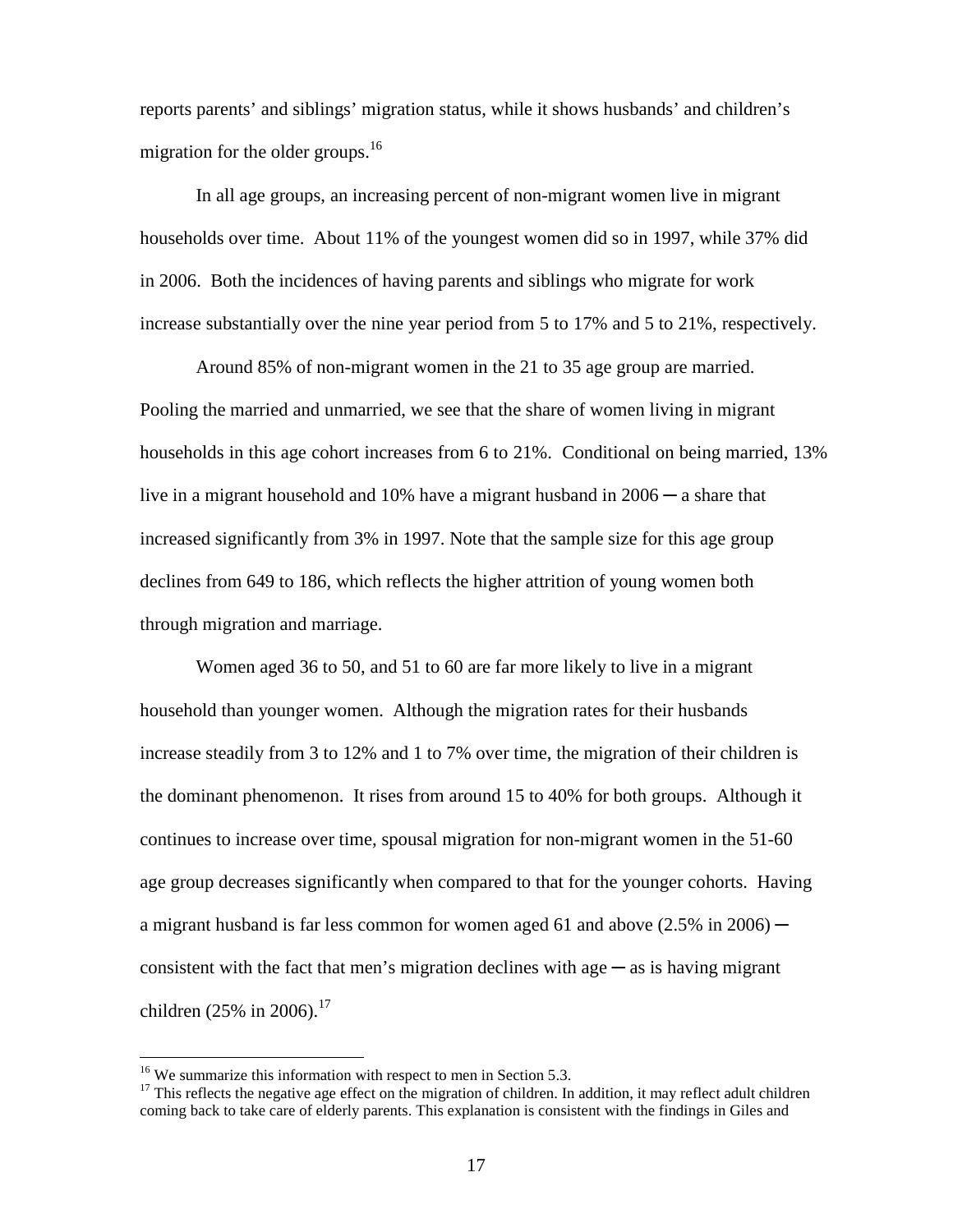#### **5. Impacts of living in households with migrants**

We examine how living in a migrant household affects women's labor force participation, time allocation and welfare. Controlling for other household and individual factors, how does life compare for non-migrant women who are left behind by household members versus those that are not? Do left behind women devote more time to working on the farm and on household chores including child and elderly care? The data allow us to explore these questions convincingly with respect to time allocation both in terms of participation in different activities and the number of hours spent in those activities. Ultimately, we would like to know how welfare is affected. But welfare is hard to measure and in common with most surveys and studies, we are unable to compute a broad individual level welfare measure. Instead, we can look at a number of aspects of welfare including leisure, a number of physical and psycho-social health measures that may be suggestive of heightened stress or undernourishment (BMI, self-reported health status, and high or low blood pressure diagnosis) and one measure of empowerment given by whether women hold primary management responsibilities for running the farm. Davin (1999) and Zhang et al. (2004) have argued that through becoming decisionmakers and managers of productive activities women who are left behind may be empowered and hence better off. Again, we are unable to judge whether such responsibilities enhance welfare, but we can examine whether such management responsibilities do increase for left-behind women.

Mu (2007) that adult children are less likely to migrate when elderly parents are in poor health. Note that since no information is available for children who don't live in the surveyed households, child migration rates from the CHNS could both over- or under-estimate children's actual migration rate. If living with parents facilitates out-migration, then migration rates based on resident children will over-estimate the actual rate. If co-residence instead reflects care for parents, then resident children's migration will be an under-estimate.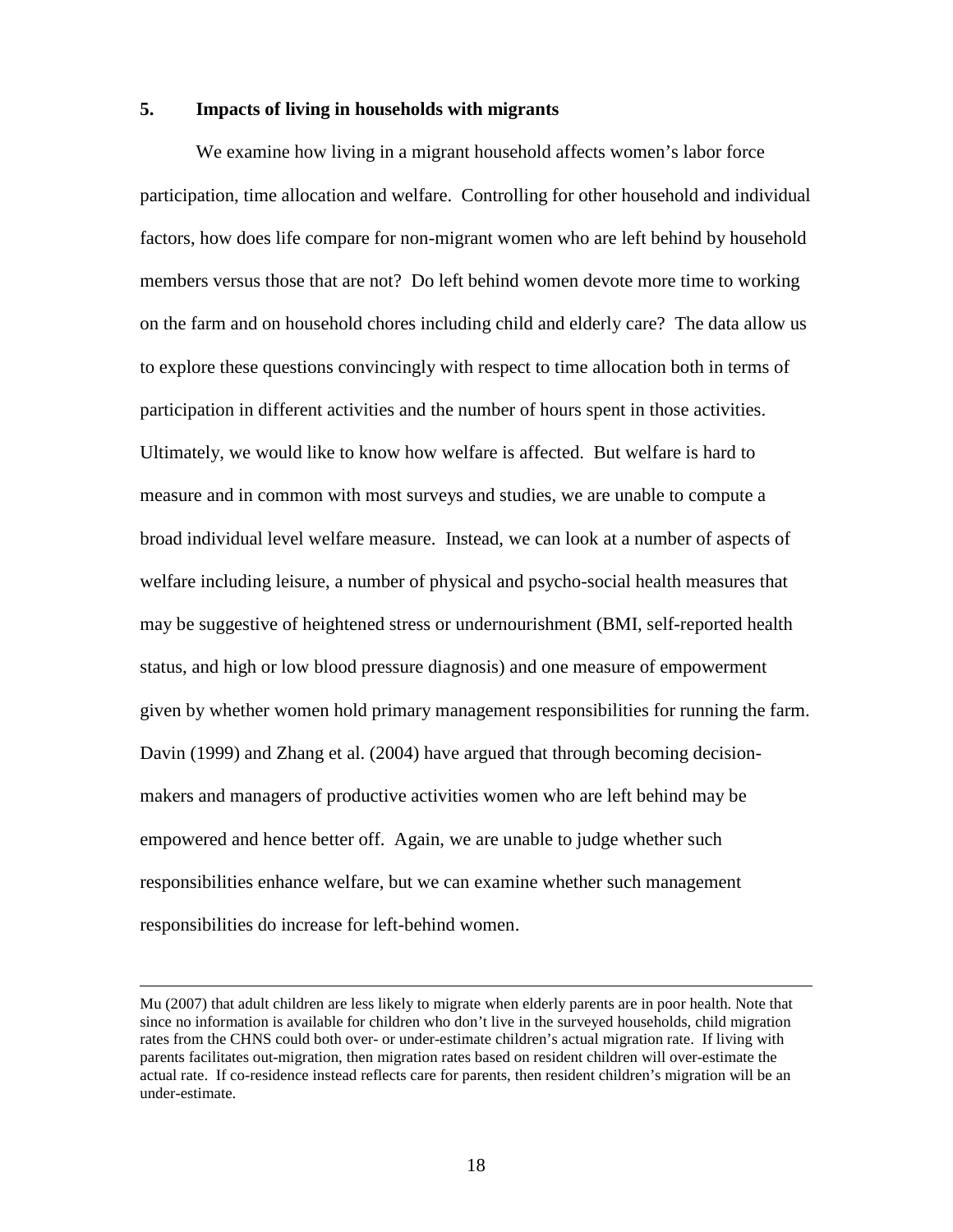#### *5.1 Empirical strategy*

To evaluate how a household member's migration affects the time use and other outcomes of the left-behind women, one might choose a regression across all nonmigrant women of outcome measure  $Y_{ij}$  for individual woman *i* in household *j* at time *t*:

$$
Y_{ijt} = \alpha_0 + \alpha_1 M_{jt} + X_{ijt} \alpha_2 + H_{jt} \alpha_3 + D_{p \times t} + v_i + \varepsilon_{ijt}
$$
 (1)

The time use outcome measures include women's total working hours, and their component parts: working hours on the farm, off-the farm in either wage labor or a family business, and on household chores.  $Y_{ijt}$  can also be a binary variable equal to 1 if woman *i* participates in the above activities and zero otherwise.<sup>[18](#page-18-0)</sup>  $M_{it}$  is a binary variable equal to 1 if household *j* has at least one member who is away for work reasons at time *t* and so is 'a migrant household' in our terminology.  $X_{ijt}$  and  $H_{jt}$  are vectors of individual and household characteristics, respectively, that affect individual *i*'s outcomes, for example through preferences or ability to work on or off the farm locally. The vector  $X_{ijt}$  includes individual *i*'s age, years of schooling and marital status. Included in  $H_{jt}$  are household size and demographic composition, characteristics of the household head, and welfare status as measured by the log of household income per capita. The individual fixed factors in  $v_i$  influence labor and time allocation constantly over time. A vector of province and time dummy variables  $D_{p \times t}$  controls for province-specific macroeconomic shocks that may affect labor market demand. Lastly,  $\varepsilon_{i j t}$  is an idiosyncratic error term.

Since our interest is in the population of women who do not migrate  $-$  those "left" behind" — the sample for estimating this equation is confined to women who are present

<span id="page-18-0"></span><sup>&</sup>lt;sup>18</sup> Since practically all women participate in household chores, we exclude this activity from the participation regressions.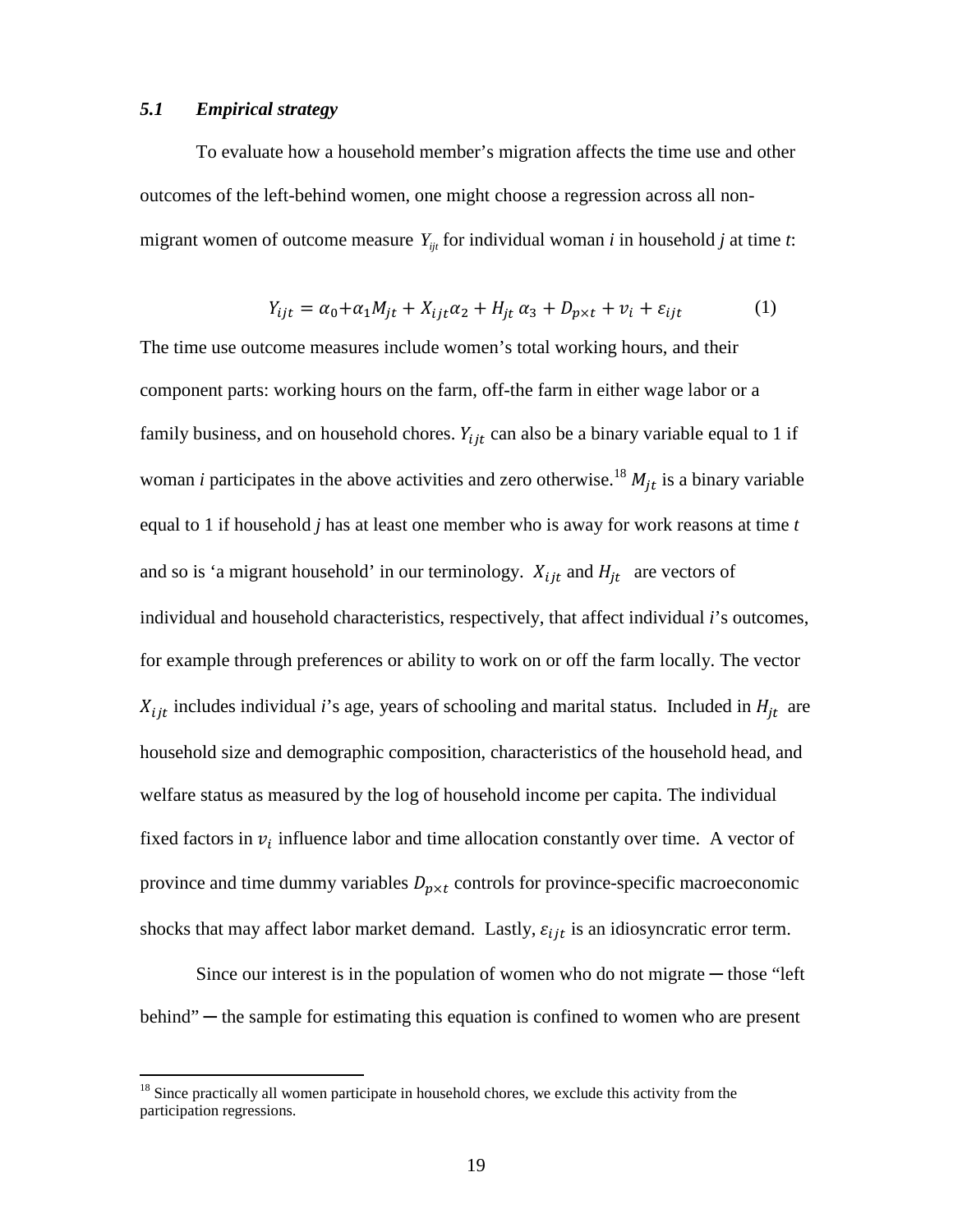in all rounds of the data. Note also that since we are interested in drawing conclusions about this population only there are no selection problems at this level. Furthermore, for this same reason, the rate of attrition in the rest of the sample is not a concern for drawing inferences about non-migrant women.

While the specification in (1) may seem natural, it has a number of drawbacks. The objective of our analysis is to derive an unbiased estimate of, which the impact of a household member's migration on non-migrant women's time allocation. One concern with the above specification is simultaneity bias  $-$  the fact that the migration of household members may reflect joint decisions with a woman's labor allocation. For example, women's participation in agricultural work may facilitate a member's out-migration.<sup>[19](#page-19-0)</sup> Another concern is that household and individual characteristics in  $X_{ijt}$  and  $H_{jt}$  (such as marital status, fertility decisions, and elderly parents' living arrangements) may also be jointly determined with women's time allocation. To address these concerns, we use lagged migrant status and only include the initial value of individual and household characteristics. Furthermore, we use the panel structure of the data and apply first-differences to wipe out omitted variables that are time-invariant as contained in the  $v_i$  error component. Finally, since prior changes in household conditions — for example a recent newborn or a change in marital status  $\sim$  could have an effect on lagged migration and outcomes, we also include changes in the lagged individual and household characteristics.<sup>[20](#page-19-1)</sup>

<span id="page-19-0"></span><sup>&</sup>lt;sup>19</sup> The reference period for the labor time allocation questions is "last year", which exacerbates the reverse causality problem in the specification.

<span id="page-19-1"></span><sup>&</sup>lt;sup>20</sup> We include lagged changes in marital status, household size and demographic composition. Changes in years of education are not included as they are unlikely to change over time and hence changes are likely to reflect measurement error. Given endogeneity concerns, we also exclude lagged changes in household income.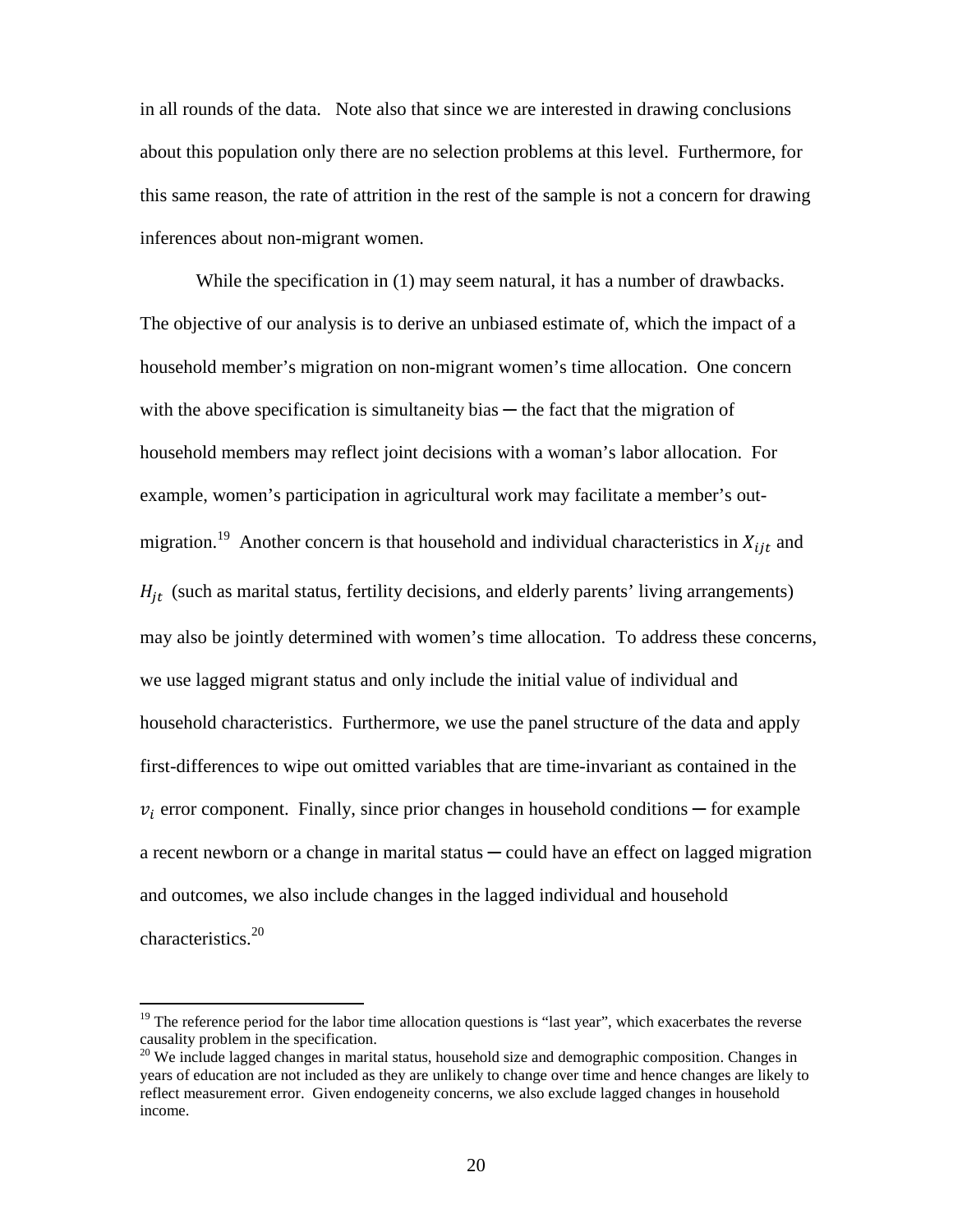Combining these observations, the specification we estimate takes the form:

$$
\Delta Y_{ijt} = \beta_0 + \beta_1 \Delta M_{jt-1} + \Delta X_{ijt-1} \beta_2 + \Delta H_{jt-1} \beta_3 + X_{ijt-2} \beta_4 + H_{jt-2} \beta_5 + \Delta D_{p \times t} + \Delta \varepsilon_{ijt}
$$
\n(2)

The identifying assumption needed for obtaining an unbiased estimate of  $\beta_1$  in the above specification is that lagged changes in migration status are exogenous to currently observed changes in outcomes conditional on the controls. While this seems a reasonable assumption, the only reason to question it is if shocks that affect the change in household members' migration in previous survey rounds (2 to 4 years ago) have independent impacts on current changes in labor allocation. Demographic and weather shocks that affect the harvest are the most relevant types of shocks for rural households. However, our regressions include detailed demographic controls and a dummy for lagged health shocks to household members, and weather shocks have contemporaneous effects which lagging should deal with. So, the combination of fixed effects, the controls and the lagging, suggest that our estimates should not suffer from serious bias.

Note that this specification requires at least three consecutive observations for each non-migrant woman. In about 80 percent of cases, we have 4 observations. In this case, we can identify two changes over time ─ namely the change in outcome between 2000 and 2004 and that between 2004 and 2006 that results from a change in migration between 1997 and 2000, and between 2000 and 2004, respectively. For the other women, we create two panels with three consecutive observations each — one covering 1997 through 2004 and the other spanning 2000 through 2006.

In estimating equation (2), and in all subsequent regressions, we take account of potential serial correlation within villages by using clustered standard errors. We report

21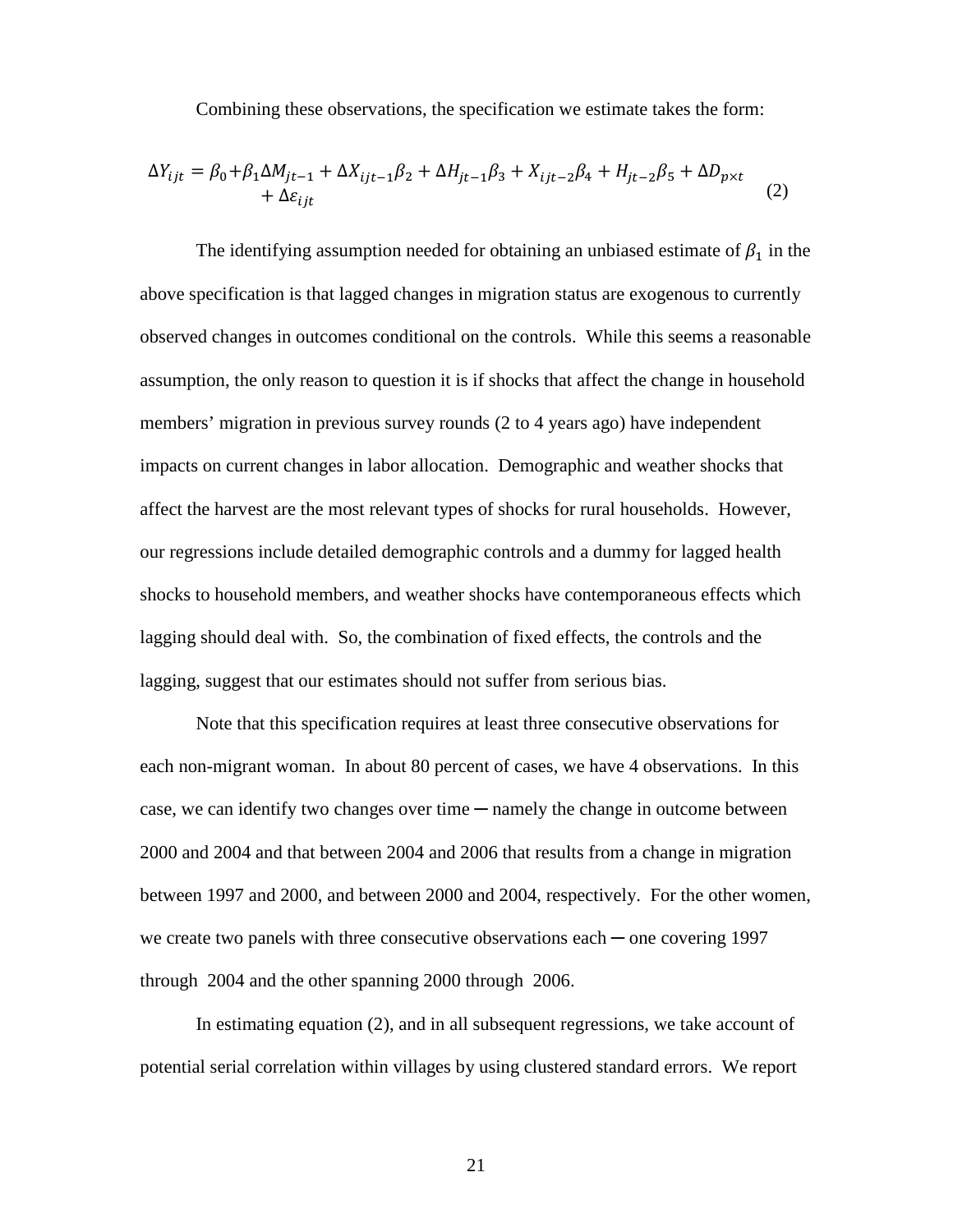robust standard errors clustered at the village level which allow for a common correlation among households within the same village and over time. Given the small number of observations over time we are unable to deal with idiosyncratic serial correlation at the household or individual level within villages.

The migration of a household member can be measured in different ways. First, we define a "migrant household" to be one that has at least one migrant and estimate an encompassing model where migration is treated as a yes or no and does not distinguish who, or how many migrate. We then examine children's (and separately sons and daughters), husband's and other members' migration separately, allowing the impacts to differ according to who migrates. For example, it could be that children remit less as they are saving more for their own futures whereas husbands plan to come back. Although we are unable to investigate this issue with our data, we can ascertain whether effects differ according to who migrates.

In the first specification, the change in a household's migration status ( $\Delta M_{it-1}$ ) can take three values: +1 denotes that a household has no migrant at time t-2 but has at least one at time t-1 (we label this scenario as having a new migrant(s)); 0 denotes the case of no change in the household's migration status between time t-2 and time t-1; and - 1 the case where the household has a migrant member(s) at time t-2, but none at time t-1 (we term this situation as having a return migrant(s)). The above specification assumes that having a new migrant(s) has the equivalent reverse impact on left behind women's outcomes as having a return migrant(s). That is, outcomes such as labor allocation are fully adjustable in response to a household member's migration. However, the impacts of new migration and return migration may well be asymmetric, for example if intrahousehold labor allocation arrangements are made once when out-migration occurs but

22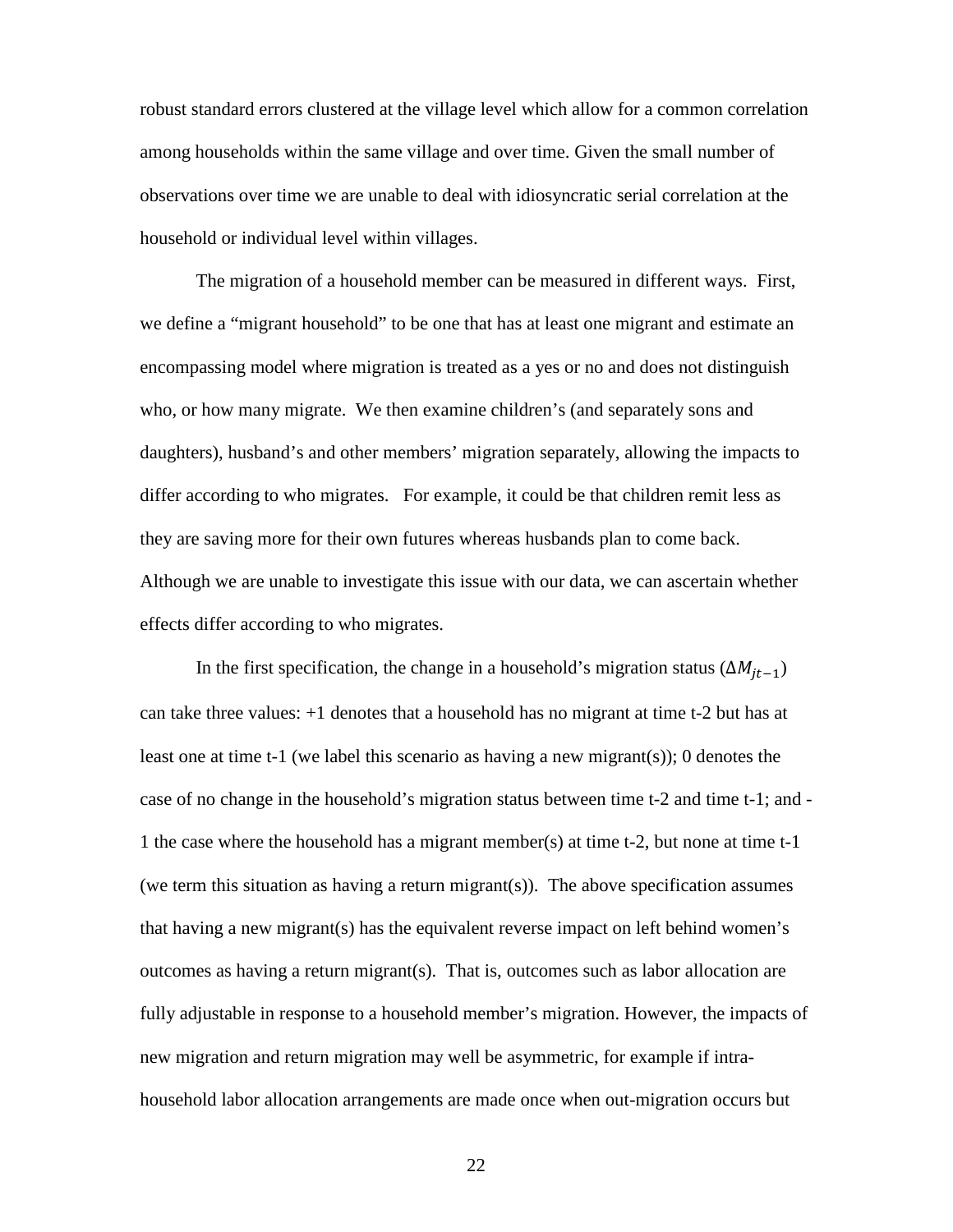not remade upon return migration. If migration is a long-term arrangement, and return migration is often short-term, one would also expect left-behind women's labor allocation to be more responsive to new out-migration than to return migration. To test whether there are asymmetric impacts of new and return migration, we modify the specification in equation (2) and estimate the following:

$$
\Delta Y_{ijt} = \gamma_0 + \gamma_1 I(\Delta M_{jt-1}) + \gamma_2 I(-\Delta M_{jt-1}) + \Delta X_{ijt-1}\gamma_3 + \Delta H_{jt-1}\gamma_4 + X_{ijt-2}\gamma_5 + H_{jt-2}\gamma_6 + \Delta D_{p \times t} + \Delta \varepsilon_{ijt}
$$
\n(3)

where  $I(x)$  is the indicator function, such that  $I(x) = 1$  if  $x > 0$  and  $I(x) = 0$  otherwise. If return migration reverses the impacts of outmigration, then we expect  $\gamma_1 + \gamma_2 = 0$ . The rejection of this null implies that new and return migration have symmetric impacts.

Given the importance of age in labor allocation as evidenced in the results in Section 4, we estimate the impacts of migration using both the total sample of nonmigrant women and subsamples stratified by age cohort.

#### *5.2 Results*

Tables 3 through 6 examine the impacts of living in a migrant household on the participation of non-migrant women in various activities and Tables 7 to 10 report impacts on the hours worked in those activities, for the encompassing model given in equation (3) and its various refinements. All regressions control for the same set of detailed household and individual characteristics although we report the coefficient estimateson the covariates only for the all-encompassing model (Tables 3 and 7)[.](#page-22-0)<sup>21</sup> The others report the estimated coefficients on the migration status variable only since these are our main interest.

<span id="page-22-0"></span> $21$  We report the summary statistics for the explanatory variables in Appendix Table 1. The sample means of time allocation and labor force participation for non-migrant women and men are reported in Appendix Table 3.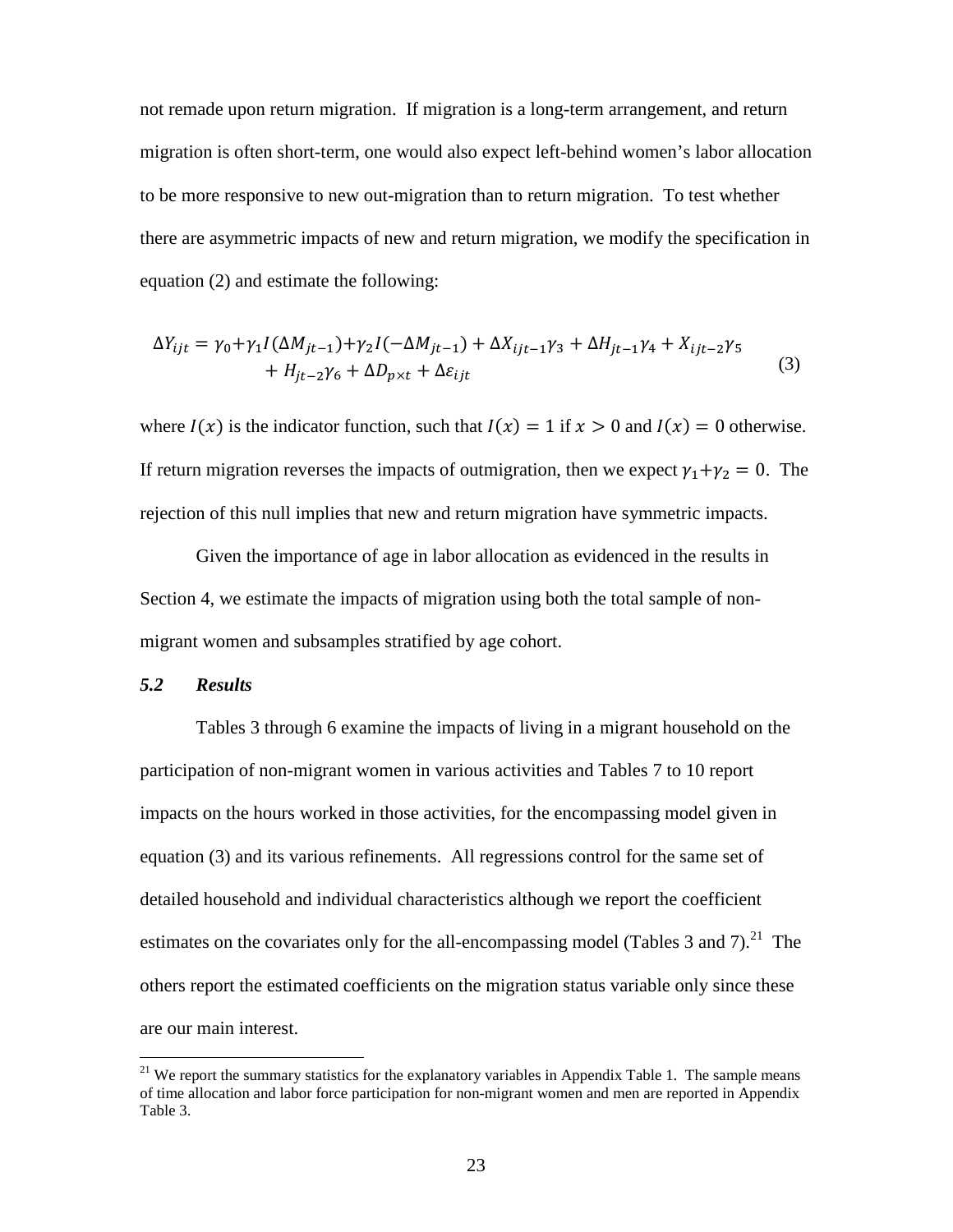Controlling for initial levels and changes in lagged household and individual characteristics, we find positive impacts on the participation of non-migrant women in agricultural work, and these effects are significant at the 1% level (Table 3). The probability of working on the farm is 6% higher for left-behind women. There are no signs of effects on participation in non-agricultural work. Disaggregating to look at this relationship by age cohorts and controlling for the same covariates, reveals that the impact on farm work is statistically significant only for the cohort of women aged 36 to 50 (Table 4). The estimated effects for the age cohorts 21 to 35, and 51 to 60 are not significantly different from that for women aged 36 to 50 but they are imprecisely estimated reflecting the smaller sample sizes for those cohorts.

When we allow impacts to differ according to who migrates, the results suggest that increased participation in farm work is due to children's migration (Table 5). The migration of offspring significantly raises the probability that women engage in farm work  $-$  by 7% in the overall sample, 6% for women aged 36 to 50, and 10% for those aged 51 to 60. This specification also suggests that a husband's migration reduces participation in wage labor by the 21 to 35 age cohort by about 8%. Although it is somewhat less precisely estimated, this group's labor participation appears to be transferred to farm work. However, when we test for whether the impacts of children's migration are statistically different from those of a husband's migration, we find that they are not, even though children's migration can be more precisely estimated for the 36-60 age cohort. $^{22}$  $^{22}$  $^{22}$ 

<span id="page-23-0"></span> $22$  We initially ran the regressions also separating out sons and daughters. However, statistically, we find no systematic difference due to the gender of the migrating child.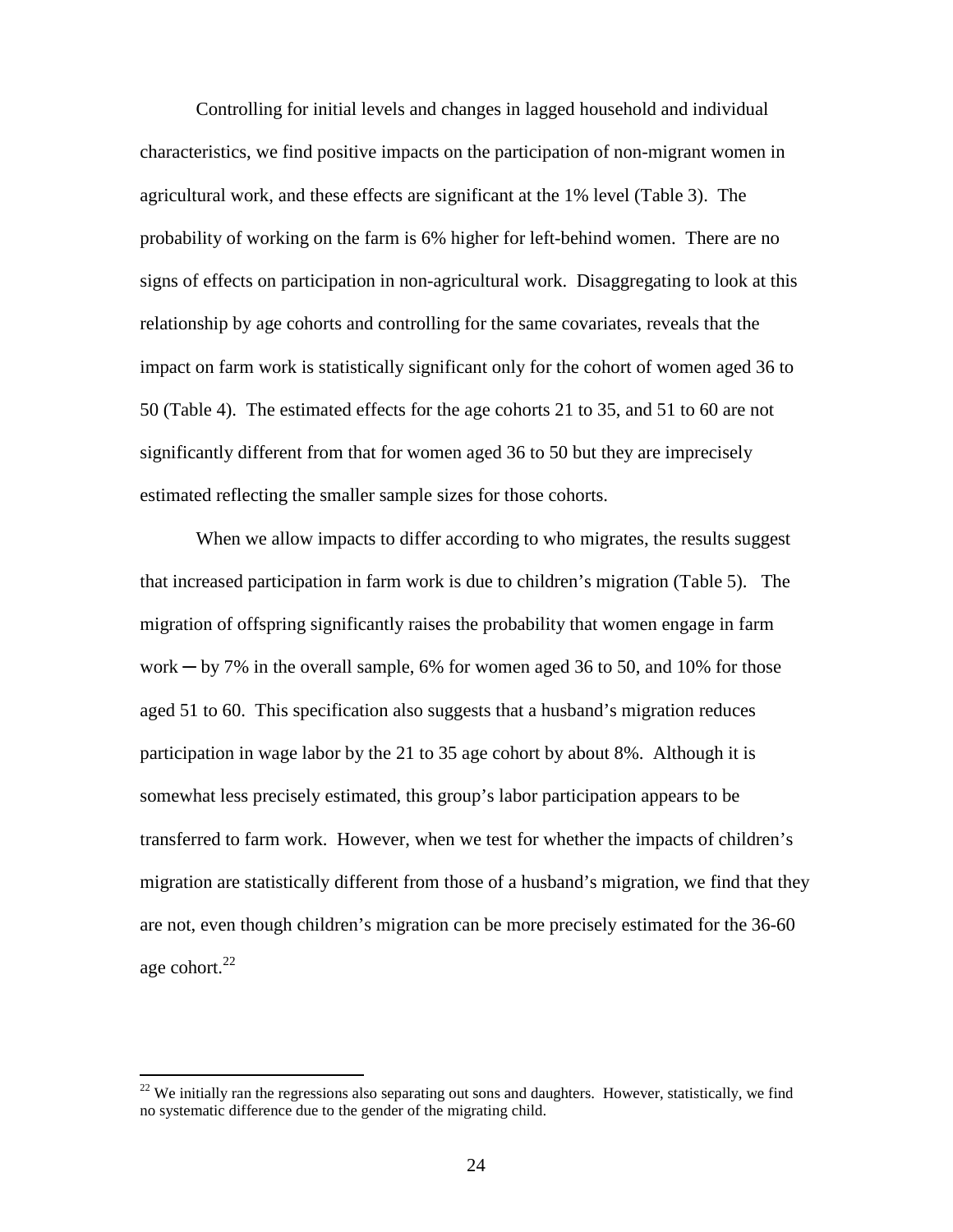Finally, the results in Table 6 suggest that the impacts of being left-behind are not reversed once migrant household members return. In particular, return migration is found to have a negative effect on non-migrant women's participation in non-agriculture activities ─ reducing the probability of partaking in family businesses by 5% in the overall sample (significant only at the 10% level) and by 16% for women in the 51 to 60 age cohort. This suggests that return migrants may aspire to off-farm self-employment, and supplant left-behind women's labor in family businesses.

Whether one participates in an activity or not is a rather blunt measure and we expect to see more response in the hours devoted to various activities. Tables 7 through 10 present the results with respect to hours worked, again for the various specifications.<sup>[23](#page-24-0)</sup> Turning first to the regressions on the entire sample of non-migrant women, we find no sign of impacts on total hours worked or on the time spent doing chores (Table 7). On average, left-behind women do not appear to have longer work days or reduced leisure as a result of household adult members going away for work. Conversely, there are no signs that leisure time has increased.

However, left-behind women may well be doing more strenuous work during those working hours. We find evidence of significant re-allocation effects across labor force activities. In particular, living in a migrant household has a statistically significant impact of close to 3 more hours worked in agriculture per week. Conversely, it reduces the hours worked off the farm by about the same amount: with around a third coming out of wage work and the rest out of work on the family business.

Unpacking these impacts, we find that the effects on the distribution of working hours across activities are most pronounced for the 36 to 50 age cohort reinforcing our

<span id="page-24-0"></span><sup>&</sup>lt;sup>23</sup> We have not logged the dependent variable for these estimations due to the many zero hours.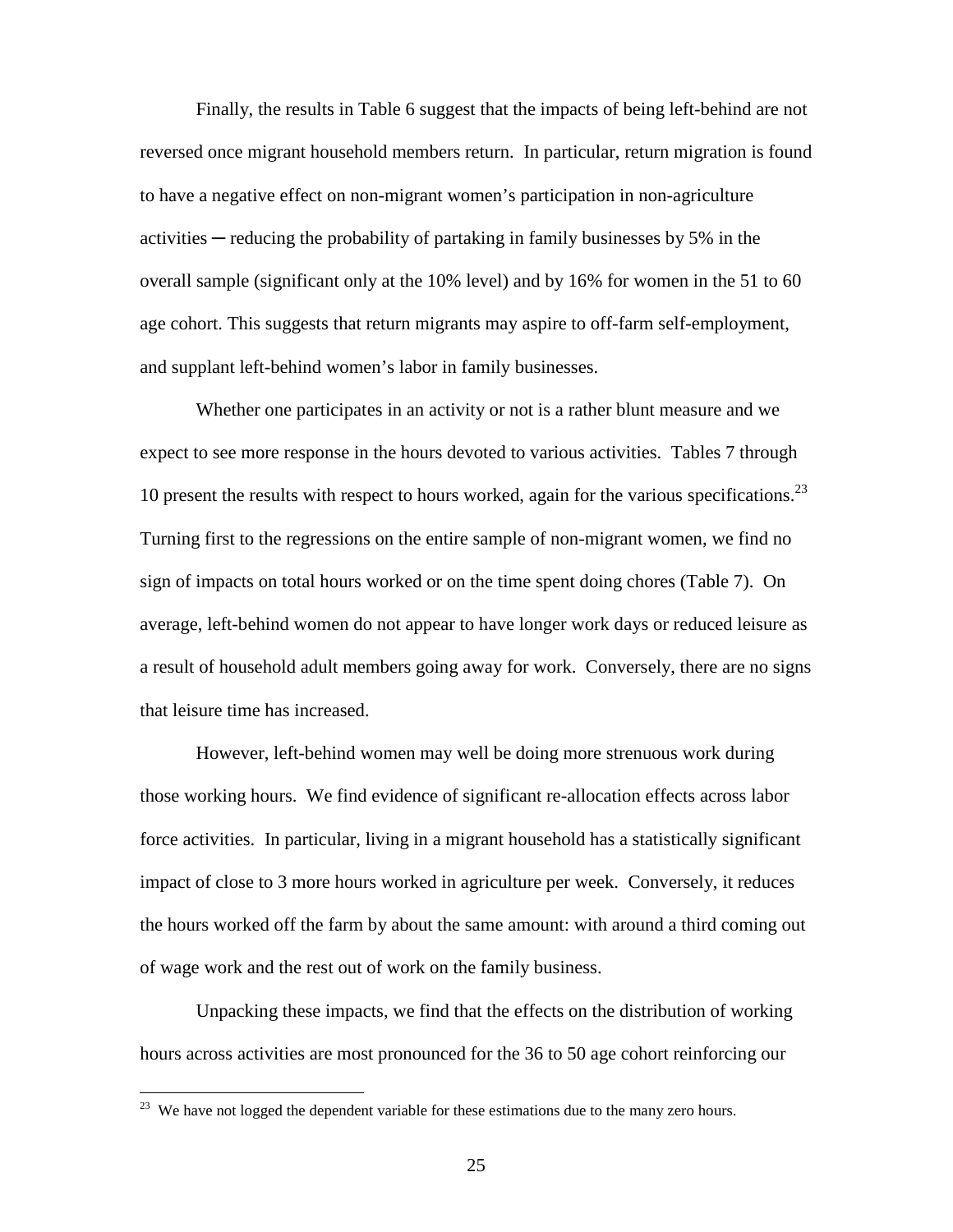results in the case of participation (Table 8). This group sees a 2.4 hour weekly increase in time spent working on the farm and a reduction of 3.4 hours on non-agricultural work. However, women in the next cohort (age 51 to 60) see an even larger increase of 3.7 hours devoted to farm work.

In Table 9, the results are presented according to who in the household migrated. In line with our previous results on participation, positive and statistically significant impacts on the time devoted to farm work are primarily associated with the migration of children. Again, they are positive and statistically significant for women in the 36 to 60 age group. There is also a statistically significant effect of husband's migration on farm work hours for the cohort aged 21 to 35 who are for the most part still too young to have migrant children. Echoing our previous results, there are signs of reduced leisure time for older women linked to the migration of children. We find large though imprecisely estimated impacts on total hours worked by the 51-60 age group. Significant negative impacts on the hours worked outside agriculture are due both to husband's and children's migration. These effects are particularly large for wage labor.

Table 10 shows again that the effects of out and return migration are quite consistently not symmetric. When considering the entire sample, it is out-migration that results in hours re-allocated from non-farm activities to farm work.<sup>[24](#page-25-0)</sup> The patterns are a little less clear when we look at individual age cohorts. However, for the 21-35 age cohort, return migration appears to have almost as large a positive impact on the hours worked in agriculture as does out migration. It also leads to a pronounced and significant negative effect on time spent in the family business and conversely, a positive effect on

<span id="page-25-0"></span> $24$  We reject the null hypothesis that return and out migration have reverse impacts with a F-statistic of 6.02 and p-value 0.015.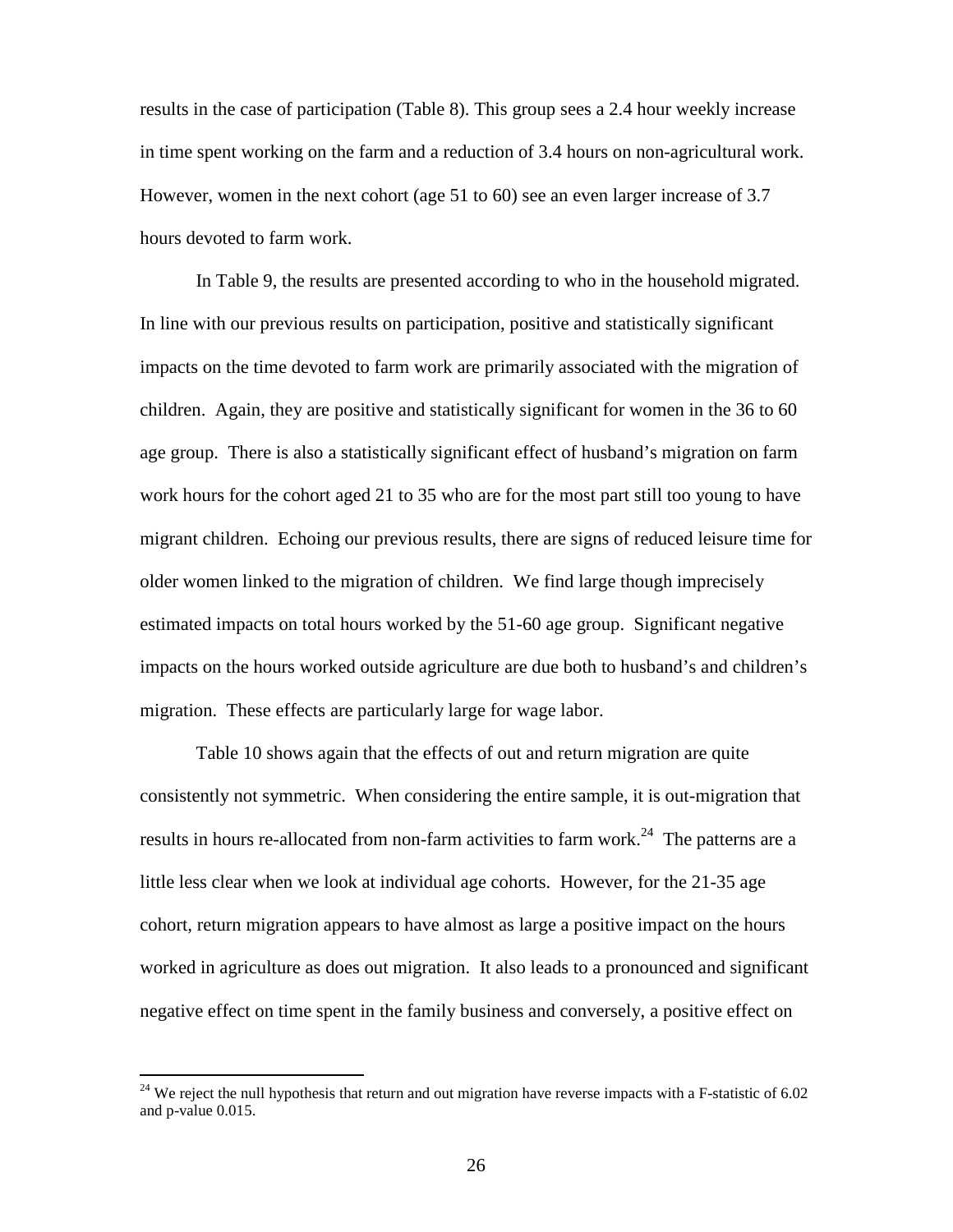time devoted to household chores. For the 36-50 age cohort, the decrease in nonagriculture working hours (particularly wage labor) due to out migration is not reversed by return migration.

We find that left-behind women increase their labor allocation to household agricultural production, but do they also gain status in the process by becoming the household's primary managers and decision makers in these activities? Using the same reduced form models we examine whether they are more likely to hold primary responsibility for household farming, fishing and livestock activities as a result of living ina migrant household[.](#page-26-0) We find no impacts in this regard (Panel A in Table 11).<sup>25</sup> Finally, we also look at various health outcomes as described above (Panel B in Table 11).<sup>[26](#page-26-1)</sup> We find no impacts on morbidity measured by incidence of illness in the last four weeks or in the past three months. Tested blood pressure is not affected by household migration status either.<sup>[27](#page-26-2)</sup> <sup>[28](#page-26-3)</sup> There is no sign that self-reported health worsens as a result of a household member's migration. The results on the overweight status are difficult to explain – we find marginally significant and positive impacts on the probability of being overweight for the age group of 36-50; a negative impact for the 51-60 age cohort; and no

<span id="page-26-0"></span> $25$  These results may indicate that women prefer not to incur increased decision making responsibilities to avoid potential blame for failed tasks as some sociology studies have emphasized (Nelson 1992, Murphy 2004). However, they may well also indicate resistance on the part of male household members in relegating such responsibilities.

<span id="page-26-1"></span> $^{26}$  There are some obvious data errors in the height and weight measures in the 2004 and 2006 waves. For individuals aged 22 and above, heights differed by more than 5 centimeters between survey waves for about 10% of the sample. For those observations, we replace the value with their 2000 height. We further dropped the observations with BMI less than 10 or greater than 50. The overweight and underweight cutoffs apply only for individual aged 18 and above, therefore we don't estimate regressions for these outcomes for the 16-20 cohort.

<span id="page-26-2"></span><sup>&</sup>lt;sup>27</sup> There is little variation in the measures of high and low blood pressure for the 16-20 age cohort, so we can't reliably estimate these two outcomes for this age group. The same is true for the measure of low blood pressure for the 61-70 age cohort.

<span id="page-26-3"></span> $28$  The results are similar when we use self-reported high blood pressure.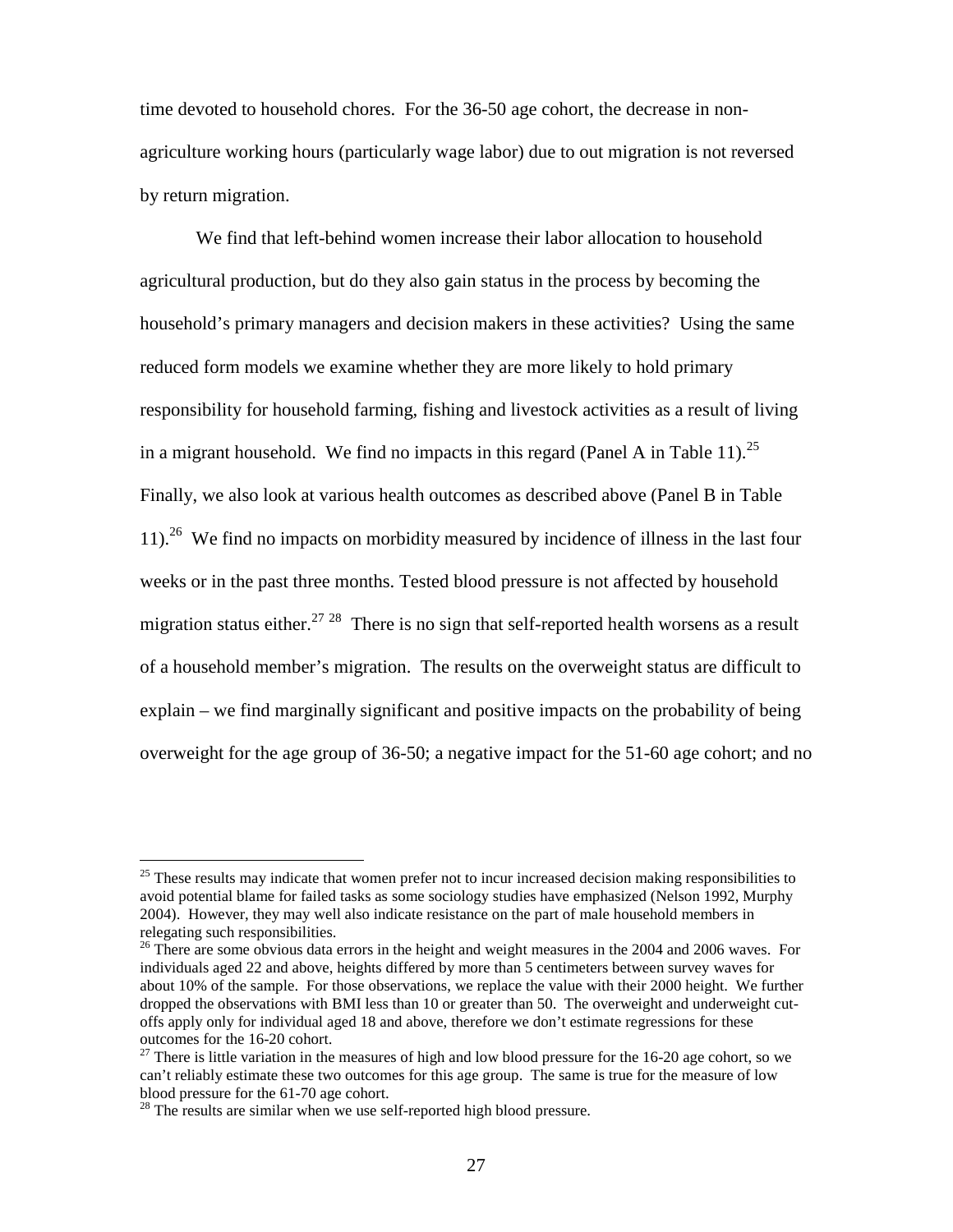impact for the other age groups. There is no sign that the probability of being underweight is affected by a household member's migration.

#### **5.3 What about left behind men?**

Some men also stay behind in rural areas while household members migrate. As for women, the proportion of non-migrant men living in migrant households increases between 1997 and 2006 for all age groups  $-$  from 7 to 29 percent for the 16 to 20 age cohort, 7 to 16 percent for the 21 to 35 cohort, 11 to 27 percent for those aged 36-50, 21 to 52 percent for the 51 to 60 cohort, and 11 to 41 percent for the oldest. Thus, older men are more likely to live in migrant households than younger men. Furthermore, the share of left behind men is lower than that for women in the younger cohorts but higher for the 50 plus cohorts. However, recall that more men are migrants. In general men are significantly more likely to be affected by a child's than by their spouse's absence.

Non-migrant men tend to work fewer total hours than their female counterparts (Appendix Table 3). They spend less time engaged in agriculture and in domestic production. Conversely, more of their working hours are devoted to family businesses and particularly, non-agricultural wage activities. This suggests that the pool of men and women who are not migrants are different. The men may choose not to migrate because of good local job opportunities, while the women stay in rural areas largely to look after the farm and household responsibilities.

Of interest is whether left-behind men also re-arrange their time and activities as a result of being left behind. Using the same variable definitions and specifications, we repeat the analysis for men. We find absolutely no sign of impacts on work behavior and time allocation on the part of men as a result of being left behind (Table 12). We also examine whether impacts are felt at the level of taking responsibility for household

28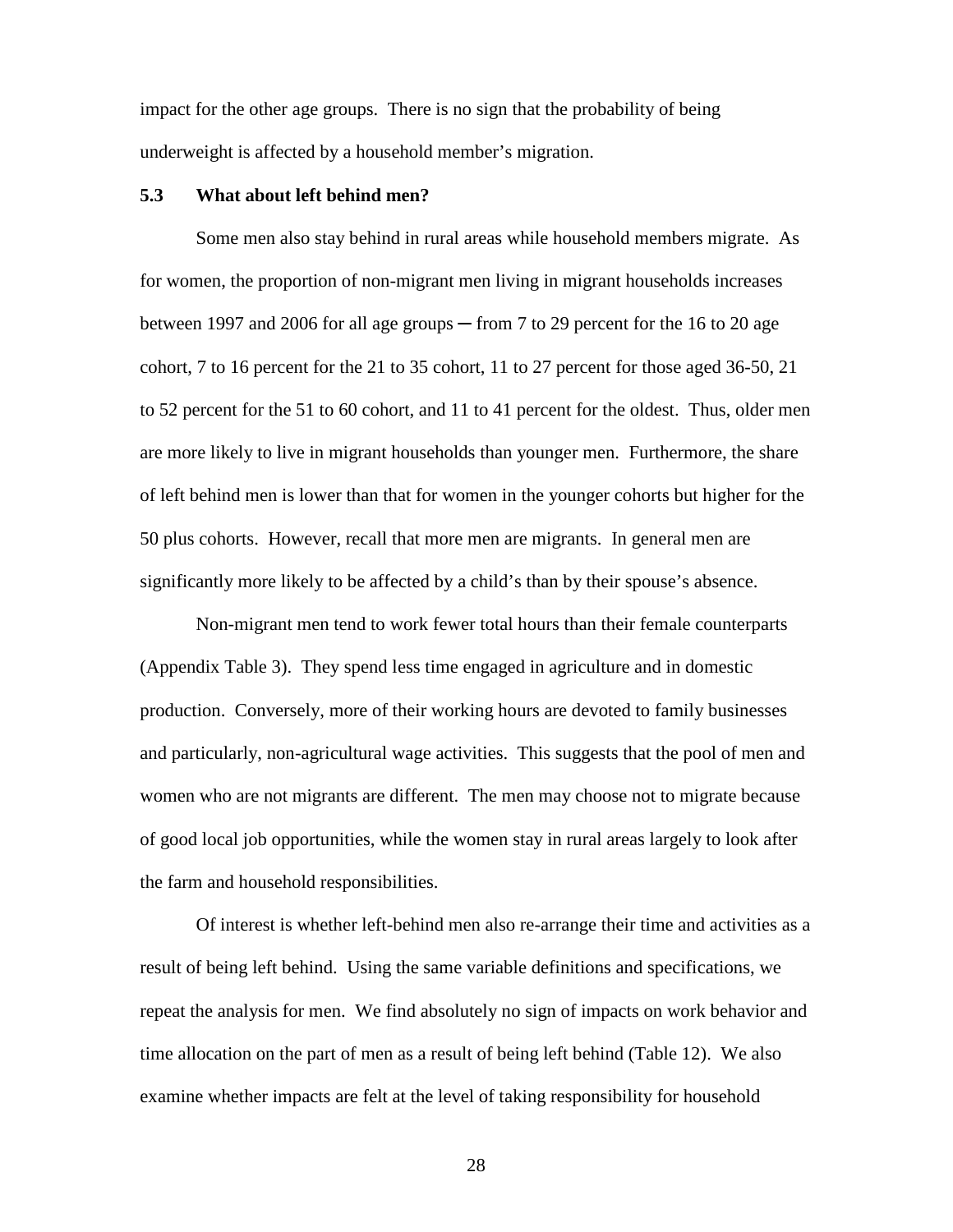agricultural activities or on health outcomes, and here too find no evidence that anything alters for men as a result of living in a migrant household.

#### **6. Conclusions**

Our study reveals the complexities and ambiguities behind the dramatic labor market transition that China has been going through stemming from effects on work allocation within households. The transformation of China's economy is creating new non-farm work opportunities for some women in rural China, notably those who migrate. But this is not an unambiguous process whereby all rural women transit out of farming. Indeed, we have found that the non-migrant women left behind in rural areas, while other household members migrate, are doing more farm work than would have otherwise been the case. In stark contrast, we find no impacts at all on left-behind men.

The aggregate transformation of work during China's rapid economic development is being associated with a substantial re-allocation of traditional farm labor among women — the young doing much less and older women much more. Moreover, our results suggest that the re-allocation of left-behind women's time resulting from the migration of household members entails more hours in farm work at the cost of fewer hours in local off-farm work, with no sign of increasing decision-making responsibilities over the household's farming activities. In other words, this is not a simple process of labor re-allocation away from farming; instead, some women (the migrants) are doing less farm work while others (the left-behind) are doing more. We also find evidence that this is a persistent effect, and not just a temporary re-allocation. However, left-behind women's health appears not to be affected.

29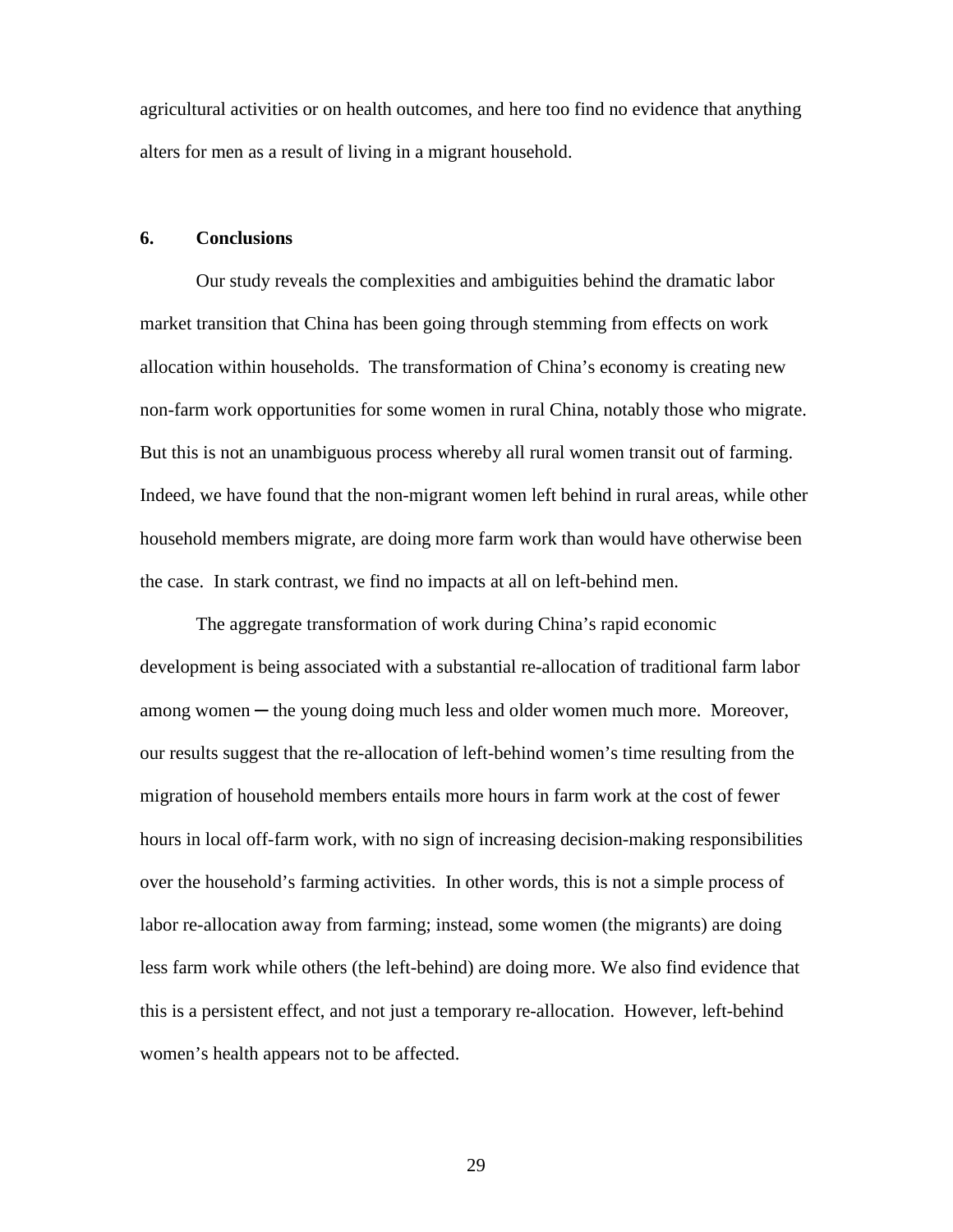## **References**

Amuedo-Dorantes, C., Pozo, S., 2006. Migration, Remittances, and Male and Female Employment Patterns. American Economic Review: Papers and Proceedings 96(2), 222- 226.

Beine, M., Docquier, F., Rapoport, H., 2008. Brain Drain and Human Capital Formation in Developing Countries: Winners and Losers. The Economic Journal *118* (April), 631- 652.

Bourguignon, F.,Browning, M., Chiappori, P., Lechene, V.,1993. Incomes and Outcomes: A Structural Model of Intra-household Allocation. Journal of Political Economy 102(6), 285-307

Browning, M., Chiappori, P., 1998. Efficient Intra-household Allocations: A General Characterization and Empirical Tests. Econometrica 66(6),1231-1278.

Chen F., 2005. Employment Transitions and the Household Division of Labor in China. Social Forces 84(2), 831-851.

Chen, J, 2006a. Identifying Non-Cooperative Behavior Among Spouses: Child Outcomes in Migrant Sending Households. mimeo, Ohio State University.

Chen , J, 2006b. Migration and Imperfect Monitoring: Implications for Intra-household Allocation. American Economic Review: Papers and Proceedings 96(2): 227-231.

Davin, D.,, 1999. Internal Migration in Contemporary China, N.Y., N.Y.: St. Martin's Press.

de Brauw, A., Giles, J., 2008. Migrant Labor and the Welfare of Rural Households in the Developing World: Evidence from China. Policy Research Working Paper 4585, World Bank, Washington, D.C.

de Brauw, A., Li, Q., Liu, Q., Rozelle S., Zhang, L., 2008. Feminization of Agriculture in China? Myths Surrounding Women's Participation in Farming. The China Quarterly. 194(June), 327-348.

Deininger, K., Jin, S., forthcoming. Securing Property Rights in Transition: Lessons from Implementation of China's Rural Land Contracting Law*.* Journal of Economic Behavior and Organization.

Du, Y, Park, A.,Wang, S., 2005. Migration and Rural Poverty in China. Journal of Comparative Economics 33(4),688-709.

Duflo, E., 2003. Grandmothers and Granddaughters: Old Age Pension and Intrahousehold Allocation in South Africa. World Bank Economic Review 17 (1),1-25.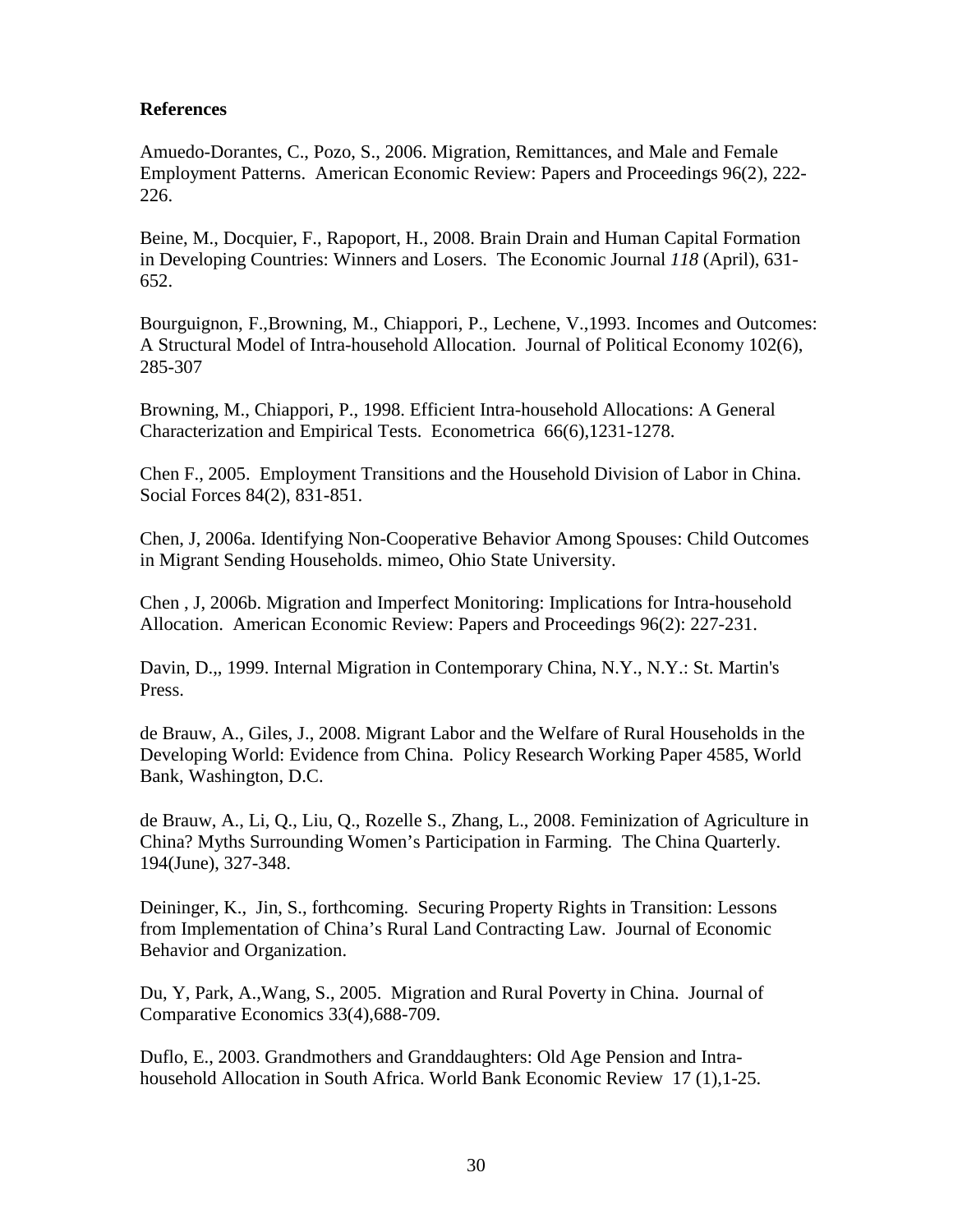Fan, C., 2003. Rural-urban Migration and Gender Division of Labor in Transitional China. International Journal of Urban and Regional Research 27(1), 24-47

Fan, C., 2004. Out to the City and Back to the Village: The Experiences and Contributions of Rural Women Migrating from Sichuan and Anhui. in Gaetano A., Jacka, T., eds. On the Move, Women in Rural-to-Urban Migration in Contemporary China. Columbia University Press, New York.

Fan, C., 2008. China on the Move: Migration, the State, and the Household, London and New York: Routledge.

Giles, J., Mu, R., 2007. Elder Parent Health and the Migration Decision of Adult Children: Evidence from Rural China. Demography, 265-288

Hildebrandt, N., McKenzie, D., 2005. The Effects of Migration on Child Health in Mexico. Economia 6(1), 257-289.

Liang, Z., Chen, Y.,2004. Migration and Gender in China: An Origin-Destination Linked Approach. Economic Development and Cultural Change 52(2), 423-43.

Lin, J., Wang, G., Zhao Y., 2003. Regional Inequality and Labor Transfers in China. Paper Prepared for D. Gale Johnson Memorial Conference, Chicago

Lokshin, M., Glinskaya, E., 2008. The Effects of Male Migration for Work on Employment Patterns of Females in Nepal. Policy Research Working Paper 4757, World Bank, Washington, DC.

Mendola, M., Carletto G., 2009. International Migration and Gender Differentials in the Home Labor Market: Evidence from Albania. Policy Research Working Paper 4900, World Bank, Washington, DC.

Murphy, R., 2004. The Impact of Labor Migration on the Well-Being and Agency of Rural Chinese Women: Cultural and Economic Contexts and the Life Course. in Gaetano A., Jacka T.,eds. On the Move, Women in Rural-to-Urban Migration in Contemporary China. Columbia University Press, New York.

Nelson, N., 1992. The Women who Have Left and Those who Have Stayed Behind: Rural-Urban Migration in Central and Western Kenya. in Chant S., Radcliffe, S., eds. Gender and Migration in Developing Countries, New York: Belhaven Press.

Rodriguez, E., Tiongson, E., 2001. Temporary Migration Overseas and Household Labor Supply: Evidence from Urban Philippines. International Migration Review 35(3), 709- 725.

Short, S., Chen, F., Entwisle, B., Zhai, F., 2002. Maternal Work and Child Care in China: A Multi-Method Analysis. Population and Development Review 28(1), 31-57.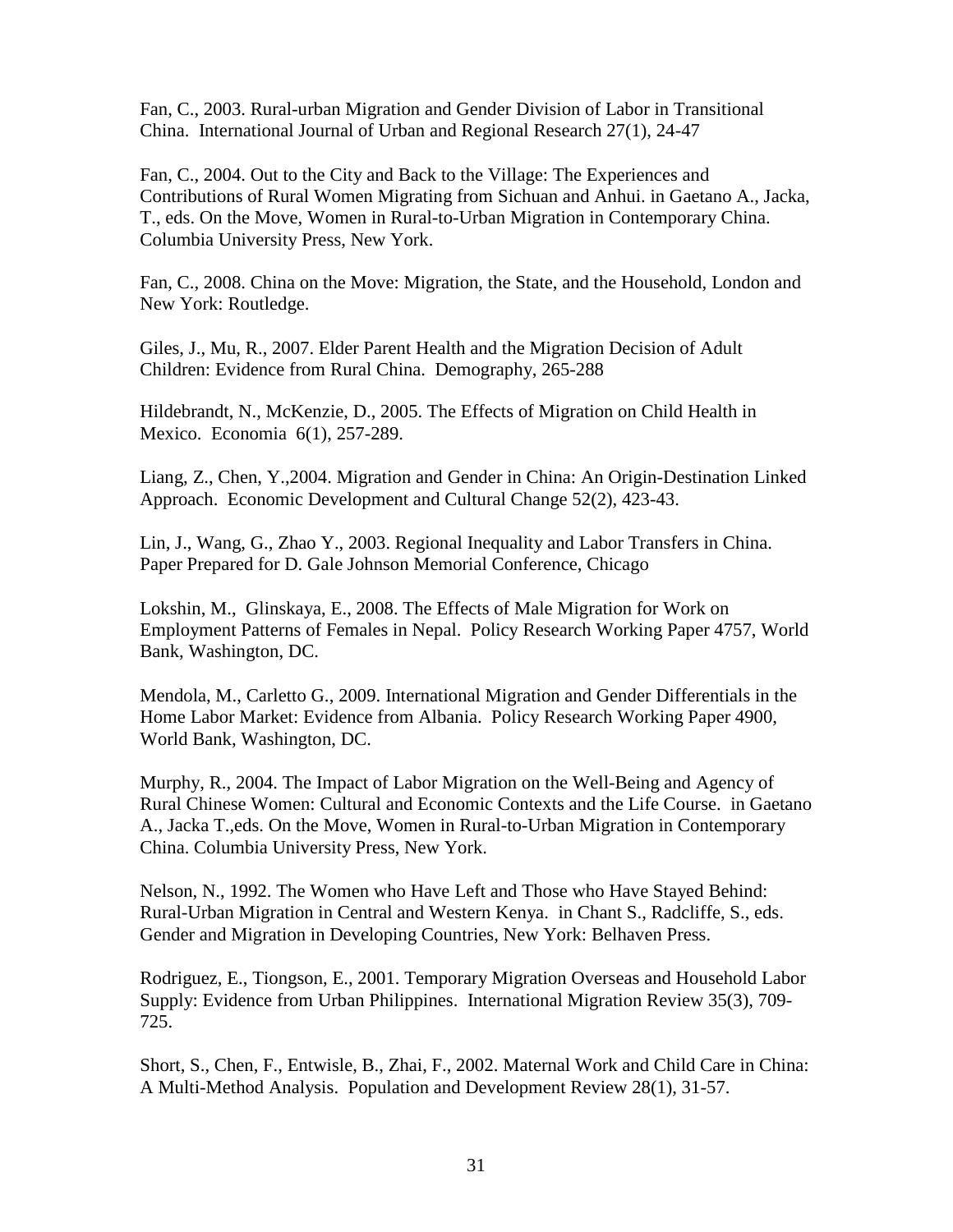Thomas, D., 1994. Like Father, Like Son; Like Mother, Like Daughter: Parental Resources and Child Height. Journal of Human Resources 29(4), 950-988.

World Bank, 2009. From Poor Areas to Poor People: China's Evolving Poverty Reduction Agenda. World Bank: Washington, DC.

Woodruff, C., Zenteno, R., 2007. Migration Networks and Microenterprises in Mexico. Journal of Development Economics 82(2), 509-528.

Yang, D., 2008. International Migration, Remittances, and Household Investment: Evidence from Philippine Migrants' Exchange Rate Shocks. The Economic Journal 118 (April), 591-630.

Zhang, L., de Brauw , A., Rozelle, S., 2004. China's Rural Labor Market Development and its Gender Implications. China Economic Review 15, 230-47.

Zhao, Y., 2002. Causes and Consequences of Return Migration: Recent Evidence from China. Journal of Comparative Economics 30, 376-394.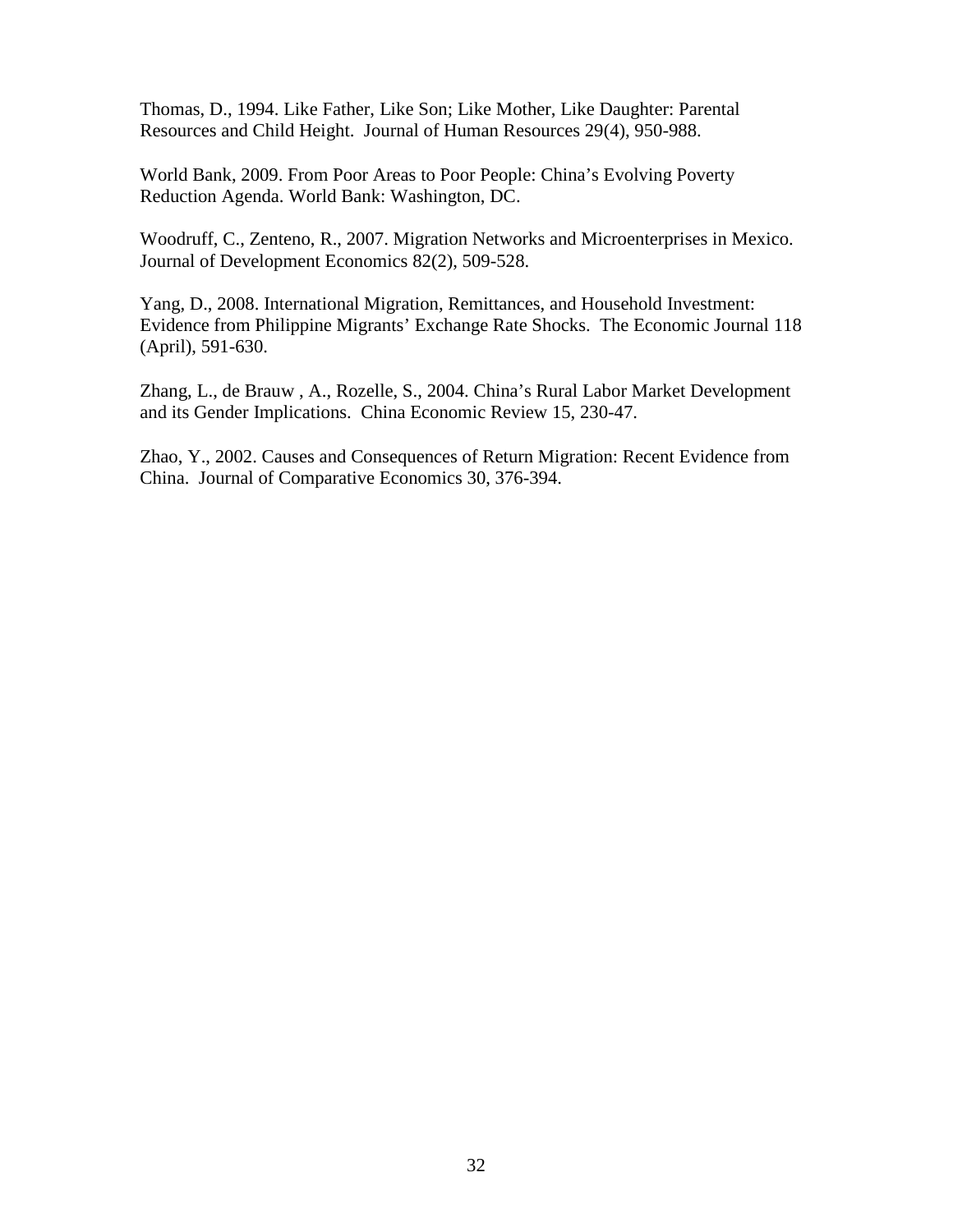



**b) Share of labor force working in agriculture by year, age and gender**

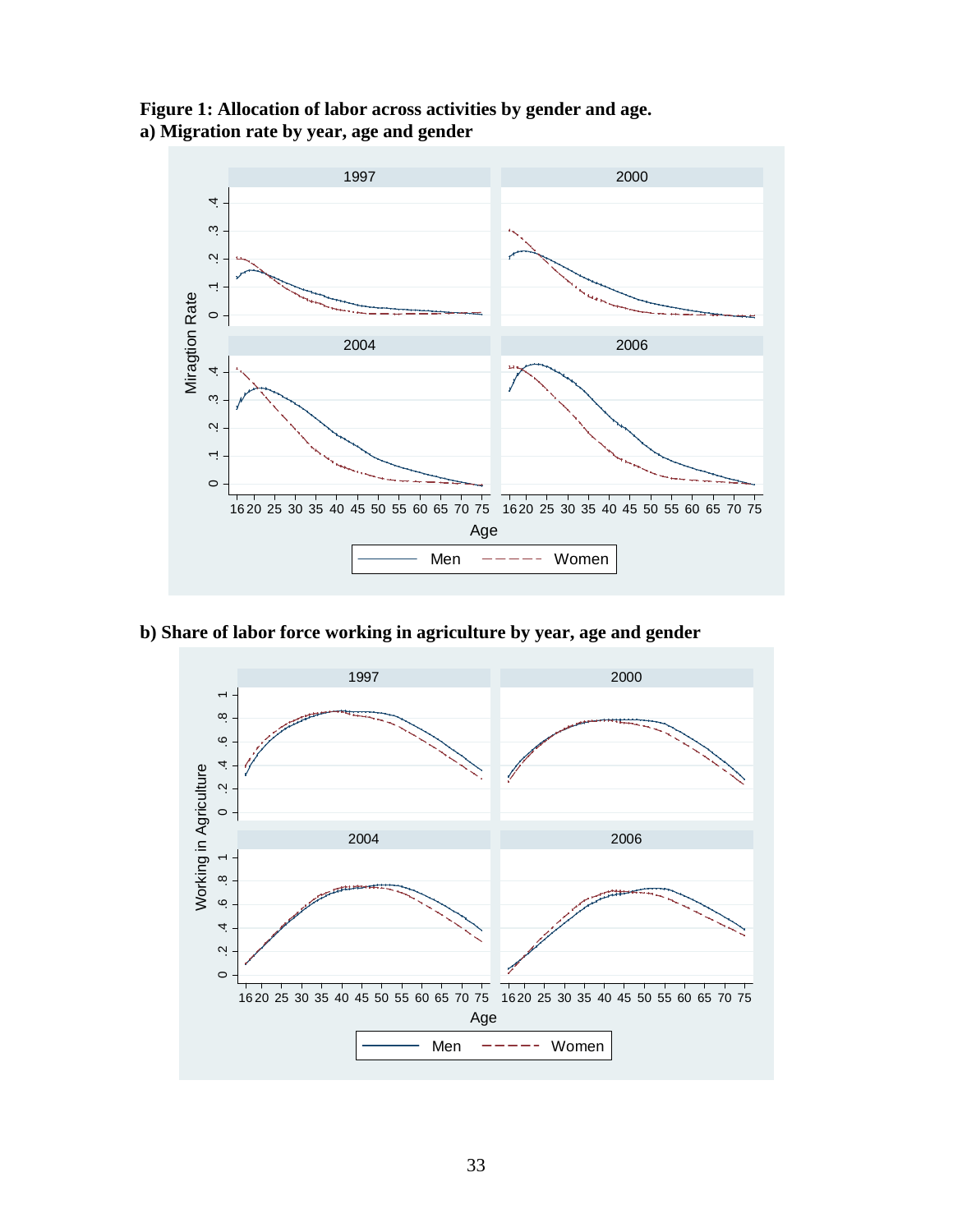

## **c) Share of labor force in local wage labor by year, age and gender**

# **d) Share of labor force in family business by year and gender**

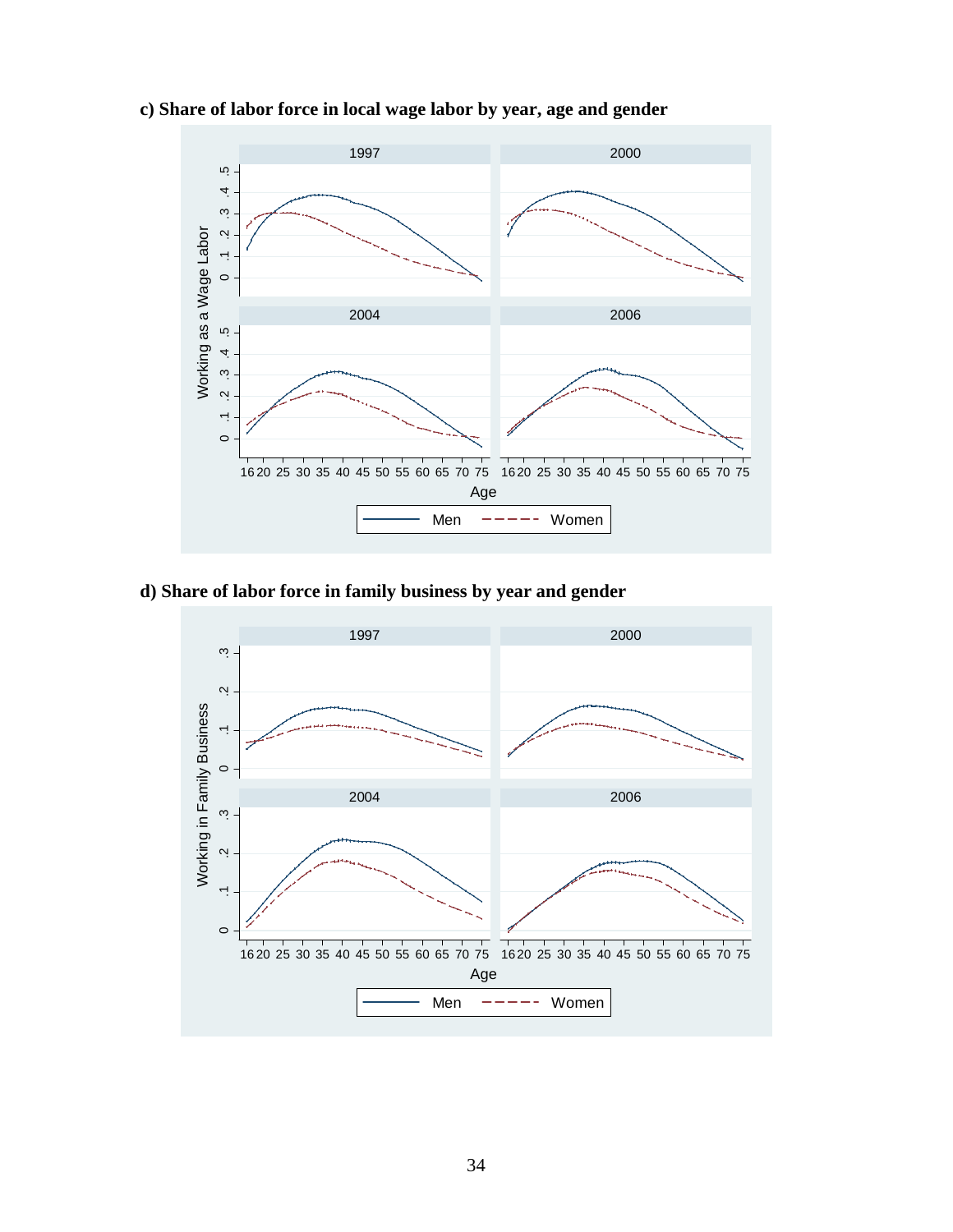|                     |                  | 1997 | 2000 | 2004 | 2006 |
|---------------------|------------------|------|------|------|------|
| <b>Rural men:</b>   |                  |      |      |      |      |
| Working             | $\%$             | 89.0 | 87.8 | 82.4 | 82.1 |
|                     | age              | 38.2 | 38.7 | 40.5 | 40.8 |
|                     | education        | 7.4  | 7.8  | 7.8  | 7.9  |
| Migrants            | % of labor force | 7.8  | 11.6 | 19.0 | 24.5 |
|                     | age              | 27.8 | 28.4 | 30.2 | 30.8 |
|                     | education        | 7.9  | 8.4  | 8.2  | 8.1  |
| Agriculture         | % of labor force | 76.6 | 70.7 | 60.9 | 55.3 |
|                     | age              | 38.9 | 39.7 | 43.6 | 45.2 |
|                     | education        | 7.3  | 7.7  | 7.7  | 7.9  |
| Local wage          | % of labor force | 32.3 | 34.1 | 23.5 | 23.5 |
|                     | age              | 36.2 | 36.2 | 40.1 | 41.5 |
|                     | education        | 8.8  | 8.9  | 9.1  | 9.2  |
| Family business     | % of labor force | 13.3 | 13.3 | 18.6 | 13.5 |
|                     | age              | 38.5 | 39.3 | 42.5 | 44.4 |
|                     | education        | 8.2  | 8.3  | 8.0  | 7.9  |
| Obs. Number         |                  | 3582 | 4026 | 4023 | 4273 |
| <b>Rural women:</b> |                  |      |      |      |      |
| Working             | $\%$             | 85.9 | 82.1 | 75.1 | 73.4 |
|                     | age              | 38.0 | 38.8 | 40.8 | 41.1 |
|                     | education        | 5.6  | 6.2  | 6.1  | 6.4  |
| Migrants            | % of labor force | 5.6  | 8.2  | 11.6 | 14.9 |
|                     | age              | 23.1 | 23.6 | 25.1 | 26.9 |
|                     | education        | 7.8  | 8.4  | 7.7  | 7.8  |
| Agriculture         | % of labor force | 76.0 | 68.4 | 61.3 | 56.4 |
|                     | age              | 38.5 | 39.9 | 43.6 | 44.7 |
|                     | education        | 5.5  | 6.0  | 5.8  | 6.0  |
| Local wage          | % of labor force | 21.7 | 22.3 | 15.0 | 15.8 |
|                     | age              | 32.1 | 32.6 | 36.8 | 38.3 |
|                     | education        | 8.4  | 8.6  | 8.7  | 8.8  |
| Family business     | % of labor force | 9.8  | 9.5  | 13.4 | 11.5 |
|                     | age              | 38.3 | 38.3 | 41.8 | 43.4 |
|                     | education        | 6.6  | 7.2  | 6.7  | 7.1  |
| Obs. Number         |                  | 3445 | 3891 | 3849 | 4012 |

**Table 1: Labor force participation and distribution across activities of rural men and women aged 16 to 70, from 1997 to 2006**

Note: CHNS rural sample of men and women aged 16 to 70 years.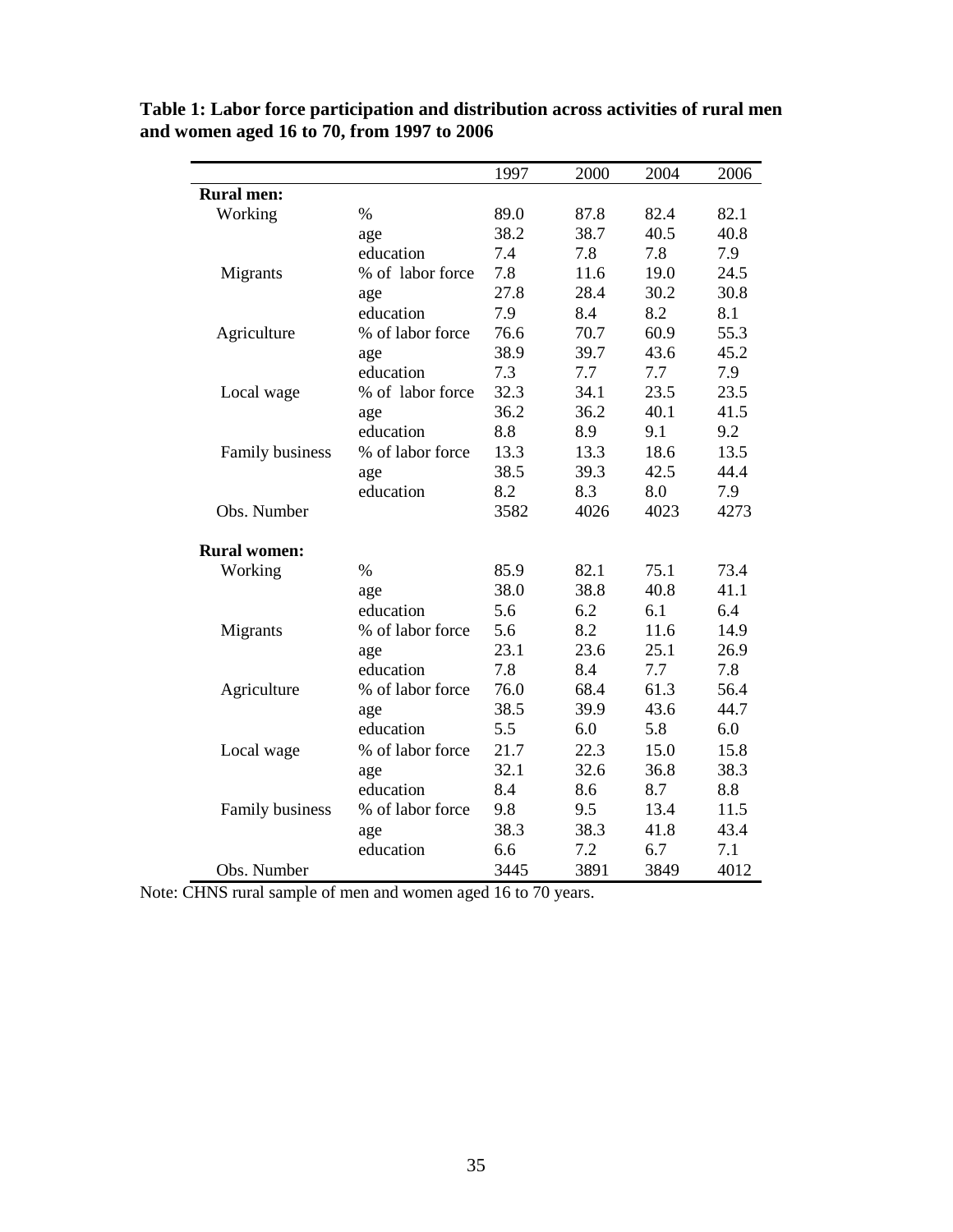|                             |      | 1997   |      | 2000   |      | 2004   |      | 2006   |
|-----------------------------|------|--------|------|--------|------|--------|------|--------|
| age 16-20                   |      |        |      |        |      |        |      |        |
| living in migrant household | 11.1 | (31.6) | 14.4 | (35.2) | 26.9 | (44.5) | 36.8 | (48.4) |
| parent(s) migrated          | 5.3  | (22.5) | 7.2  | (26.0) | 11.7 | (32.2) | 16.8 | (37.5) |
| sibling(s) migrated         | 5.4  | (22.6) | 6.1  | (24.1) | 9.8  | (29.9) | 21.2 | (41.0) |
| obs.                        |      | 117    |      | 153    |      | 130    |      | 155    |
| age 21-35                   |      |        |      |        |      |        |      |        |
| living in migrant household | 6.3  | (24.3) | 12.4 | (33.0) | 15.3 | (36.1) | 21.0 | (40.8) |
| husband migrated            | 3.4  | (18.1) | 7.5  | (26.5) | 10.1 | (30.2) | 8.7  | (28.3) |
| child(ren) migrated         | 0.2  | (4.3)  | 0.0  | 0.0    | 0.6  | (7.9)  | 0.0  | 0.0    |
| obs.                        |      | 649    |      | 466    |      | 248    |      | 186    |
| age 36-50                   |      |        |      |        |      |        |      |        |
| living in migrant household | 18.3 | (38.7) | 26.9 | (44.4) | 40.5 | (49.1) | 43.6 | (49.6) |
| husband migrated            | 3.1  | (17.4) | 5.4  | (22.6) | 10.9 | (31.2) | 11.8 | (32.2) |
| child(ren) migrated         | 15.4 | (36.1) | 24.3 | (42.9) | 35.0 | (47.7) | 39.4 | (48.9) |
| obs.                        |      | 821    |      | 840    |      | 716    |      | 635    |
| age 51-60                   |      |        |      |        |      |        |      |        |
| living in migrant household | 18.8 | (39.1) | 26.6 | (44.2) | 35.3 | (47.9) | 44.1 | (49.7) |
| husband migrated            | 1.2  | (11.0) | 1.0  | (10.2) | 3.2  | (17.6) | 6.6  | (24.8) |
| child(ren) migrated         | 17.1 | (37.7) | 23.9 | (42.7) | 32.6 | (46.9) | 39.4 | (48.9) |
| obs.                        |      | 336    |      | 399    |      | 447    |      | 497    |
| age > 61                    |      |        |      |        |      |        |      |        |
| living in migrant household | 7.3  | (26.1) | 12.1 | (32.7) | 24.8 | (43.3) | 30.4 | (46.1) |
| husband migrated            | 0.9  | (9.6)  | 0.4  | (6.5)  | 0.4  | (6.6)  | 2.5  | (15.6) |
| child(ren) migrated         | 4.1  | (20.0) | 9.2  | (29.0) | 21.3 | (41.0) | 24.7 | (43.2) |
| obs.                        |      | 219    |      | 240    |      | 250    |      | 270    |

## **Table 2: Non-migrant women in migrant households (%)**

Notes: Standard deviations in parentheses. The total rural sample is used. Non-migrant women are defined as women who were present at the time of each specific survey round.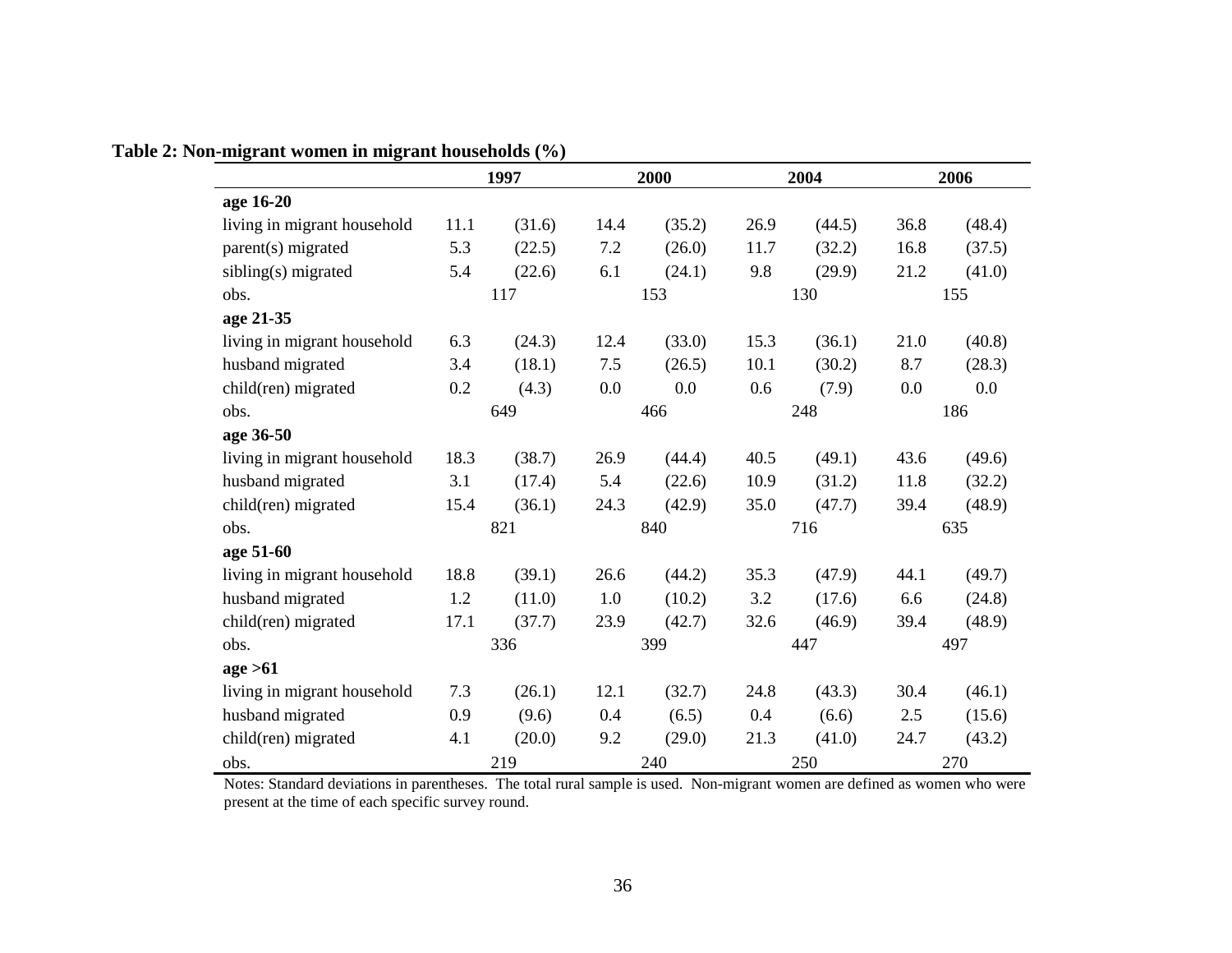|                                                                     | Participation<br>in agriculture | Participation<br>in non-ag. | Participation<br>in wage labor | Participation<br>in family<br>business |
|---------------------------------------------------------------------|---------------------------------|-----------------------------|--------------------------------|----------------------------------------|
| Migrant household status (lagged)                                   | $0.058***$                      | $-0.004$                    | $-0.002$                       | $-0.002$                               |
|                                                                     | (0.021)                         | (0.028)                     | (0.010)                        | (0.028)                                |
| Household member has bad health<br>(lagged)                         | $-0.005$                        | $-0.038$                    | $-0.004$                       | $-0.025$                               |
|                                                                     | (0.015)                         | (0.025)                     | (0.012)                        | (0.025)                                |
| Change in woman's marital status<br>(lagged)                        | $0.217***$                      | $-0.064$                    | $-0.010$                       | $-0.057*$                              |
|                                                                     | (0.030)                         | (0.041)                     | (0.022)                        | (0.033)                                |
| Change in the number girls aged 0-6<br>(lagged)                     | 0.027                           | 0.053                       | $-0.014$                       | 0.047                                  |
|                                                                     | (0.030)                         | (0.051)                     | (0.023)                        | (0.047)                                |
| Change in the number of boys aged 0-6<br>(lagged)                   | $0.049**$                       | 0.008                       | 0.004                          | 0.002                                  |
|                                                                     | (0.024)                         | (0.040)                     | (0.017)                        | (0.038)                                |
| Change in the number of girls aged 7-15<br>(lagged)                 | $-0.012$                        | 0.006                       | $-0.018$                       | 0.026                                  |
|                                                                     | (0.021)                         | (0.032)                     | (0.014)                        | (0.031)                                |
| Change in the number of boys aged 7-15<br>(lagged)                  | $-0.022$                        | 0.004                       | 0.012                          | $-0.011$                               |
|                                                                     | (0.019)                         | (0.030)                     | (0.015)                        | (0.027)                                |
| Change in the number of elderly women<br>aged 60 and above (lagged) | $-0.010$                        | 0.064                       | 0.018                          | 0.042                                  |
|                                                                     | (0.034)                         | (0.042)                     | (0.023)                        | (0.042)                                |
| Change in the number of elderly men<br>aged 60 and above (lagged)   | $-0.035$                        | 0.022                       | 0.008                          | 0.015                                  |
|                                                                     | (0.030)                         | (0.043)                     | (0.015)                        | (0.042)                                |
| Change in h'hold size (lagged)                                      | $-0.003$                        | 0.001                       | $-0.002$                       | 0.003                                  |
|                                                                     | (0.004)                         | (0.006)                     | (0.002)                        | (0.006)                                |
| Age 16-20 in initial year                                           | 0.072                           | $-0.022$                    | $-0.004$                       | $-0.015$                               |
|                                                                     | (0.083)                         | (0.088)                     | (0.045)                        | (0.082)                                |
| Age 21-25 in initial year                                           | 0.080                           | 0.013                       | $-0.011$                       | 0.030                                  |
| Age 26-30 in initial year                                           | (0.072)<br>$0.181***$           | (0.063)<br>$-0.001$         | (0.033)<br>$-0.007$            | (0.059)<br>0.007                       |
|                                                                     | (0.059)                         | (0.051)                     | (0.024)                        | (0.051)                                |
| Age 31-35 in initial year                                           | $0.222***$                      | 0.009                       | 0.011                          | 0.006                                  |
|                                                                     | (0.057)                         | (0.053)                     | (0.027)                        | (0.050)                                |
| Age 36-40 in initial year                                           | $0.218***$                      | 0.060                       | $0.038*$                       | 0.022                                  |
|                                                                     | (0.060)                         | (0.050)                     | (0.022)                        | (0.049)                                |
| Age 41-45 in initial year                                           | $0.203***$                      | 0.069                       | $0.029*$                       | 0.060                                  |
|                                                                     | (0.055)                         | (0.049)                     | (0.017)                        | (0.047)                                |
| Age 46-50 in initial year                                           | $0.184***$                      | 0.052                       | 0.007                          | 0.055                                  |
|                                                                     | (0.051)                         | (0.052)                     | (0.018)                        | (0.051)                                |
| Age 51-55 in initial year                                           | $0.117**$                       | 0.022                       | 0.012                          | 0.012                                  |
|                                                                     | (0.057)<br>0.064                | (0.048)                     | (0.016)                        | (0.048)                                |
| Age 56-60 in initial year                                           |                                 | 0.085                       | 0.021                          | 0.083                                  |

## **Table 3: First difference estimates of left behind women's labor force participation in various activities**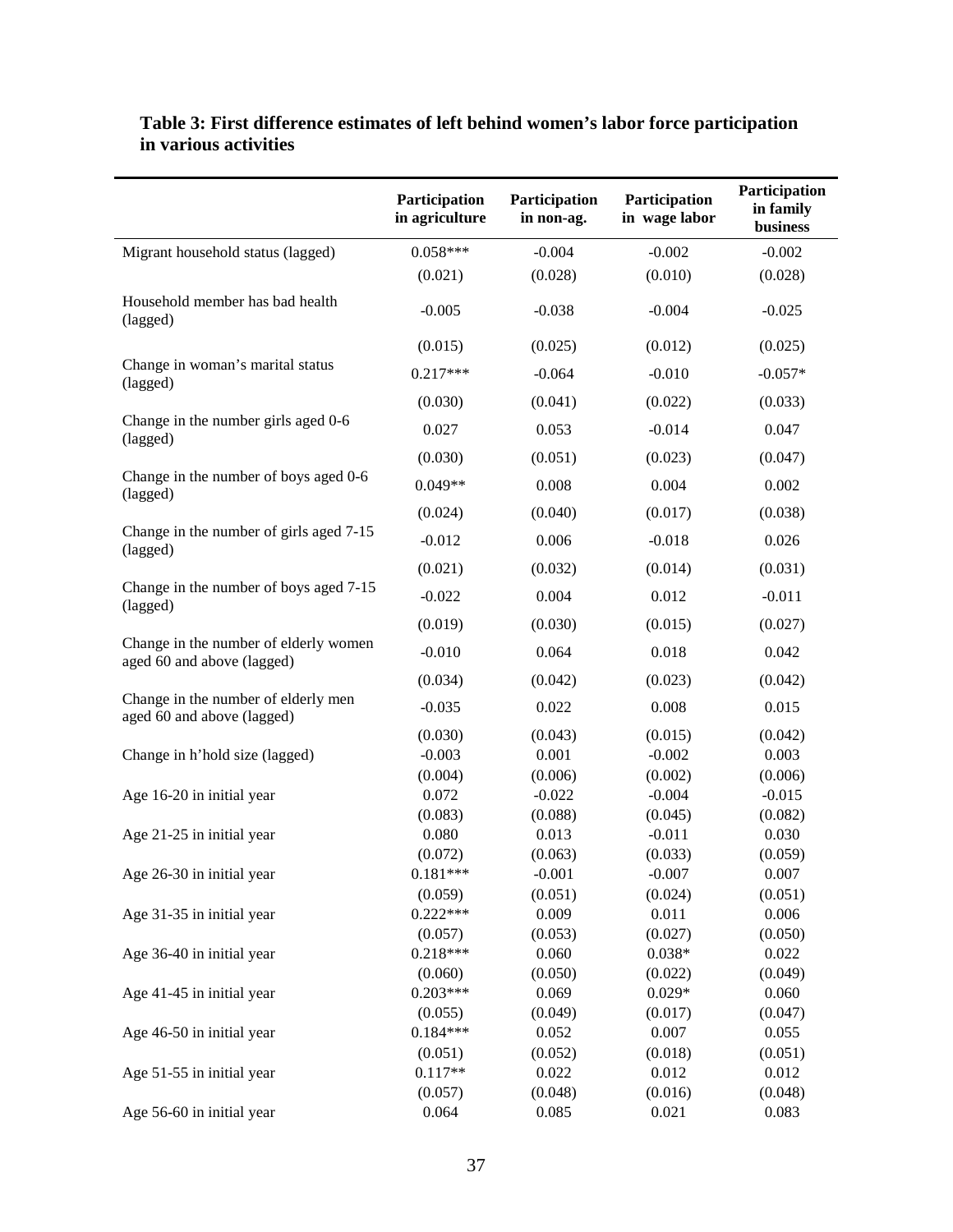|                                               | (0.050)            | (0.058)           | (0.024)              | (0.059)           |
|-----------------------------------------------|--------------------|-------------------|----------------------|-------------------|
| Years of schooling in initial year            | 0.001              | 0.002             | $0.003*$             | 0.000             |
|                                               | (0.003)            | (0.003)           | (0.001)              | (0.003)           |
| Years of schooling squared                    | $-0.000*$          | $-0.000$          | $-0.000$ ***         | 0.000             |
|                                               | (0.000)            | (0.000)           | (0.000)              | (0.000)           |
| Years of schooling of head in initial<br>year | $-0.005**$         | $-0.004$          | $-0.001$             | $-0.003$          |
|                                               | (0.002)            | (0.003)           | (0.002)              | (0.003)           |
| Age of household head in initial year         | $-0.004***$        | $-0.002$          | $-0.001$             | $-0.002$          |
| Minority household                            | 0.001<br>$0.092**$ | 0.002<br>$-0.033$ | $0.003*$<br>$-0.026$ | 0.000<br>$-0.015$ |
|                                               | (0.041)            | (0.040)           | (0.033)              | (0.032)           |
| Household size in initial year                | $-0.009*$          | $-0.003$          | $-0.003$             | $-0.001$          |
|                                               | (0.005)            | (0.005)           | (0.002)              | (0.005)           |
| Number of girls 0-6 in initial year           | 0.036              | 0.063             | 0.010                | 0.046             |
|                                               | (0.034)            | (0.046)           | (0.020)              | (0.044)           |
| Number of boys 0-6 in initial year            | $0.050*$           | 0.048             | $-0.004$             | 0.050             |
|                                               | (0.028)            | (0.035)           | (0.019)              | (0.034)           |
| Number of girls 7-15 in initial year          | 0.010              | 0.020             | $-0.006$             | 0.024             |
|                                               | (0.017)            | (0.019)           | (0.010)              | (0.019)           |
| Number of boys 7-15 in initial year           | $-0.005$           | 0.034             | $0.023**$            | 0.018             |
|                                               | (0.023)            | (0.023)           | (0.010)              | (0.022)           |
| Number of elderly women in initial year       | 0.011              | $0.068**$         | 0.010                | $0.055*$          |
|                                               | (0.026)            | (0.028)           | (0.013)              | (0.031)           |
| Number of elderly men in initial year         | $-0.011$           | $-0.039$          | $-0.006$             | $-0.029$          |
|                                               | (0.033)            | (0.033)           | (0.018)              | (0.038)           |
| Never married in initial year                 | $-0.240***$        | $-0.033$          | 0.017                | $-0.035$          |
|                                               | (0.045)            | (0.062)           | (0.035)              | (0.054)           |
| (log) Income per capita in initial year       | $-0.041***$        | 0.015             | $-0.004$             | 0.016             |
|                                               | (0.011)            | (0.011)           | (0.004)              | (0.010)           |
| Constant                                      | $1.265***$         | $-0.070$          | $0.100*$             | $-0.134$          |
|                                               | (0.132)            | (0.135)           | (0.056)              | (0.126)           |
| Number of observations                        | 3,340              | 3,340             | 3,340                | 3,340             |
| $\rm R$ $^2$                                  | 0.166              | 0.049             | 0.029                | 0.049             |

Notes: The sample consists of all women who are present in at least three consecutive survey rounds. Participation in a labor force activity is a binary variable equal to 1 if the respondent reported being engaged or having positive working hours in the activity and 0 otherwise. Province/year interactions are included in the regressions but not reported. Standard errors are clustered at the village level. \* denotes significance at 10% level; \*\* denotes significance at 5% level; and \*\*\* denotes significance at 1% level.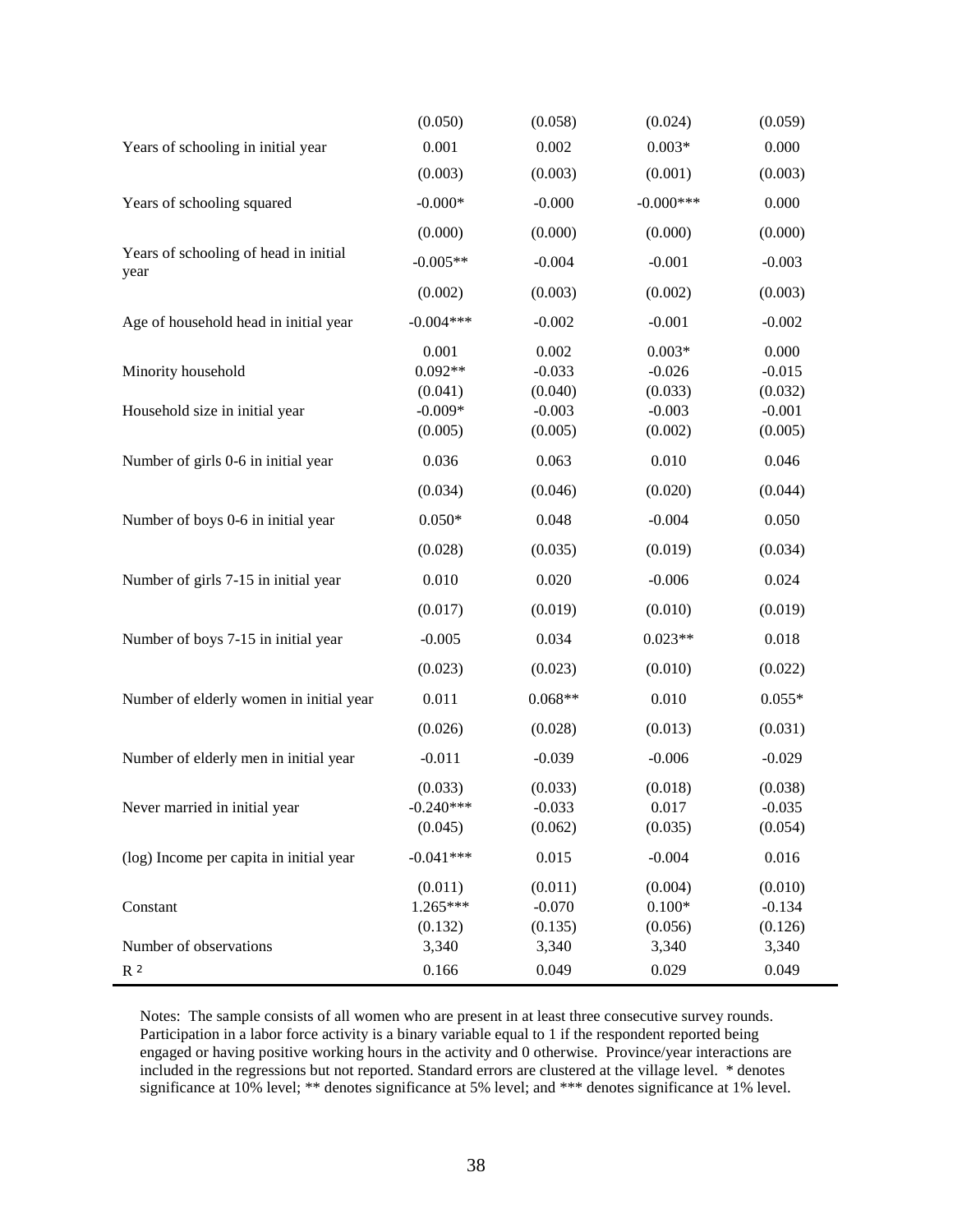|                                      | Age16-20 | Age 21-35 | Age 36-50 | Age 51-60 | Age 61 -70 |
|--------------------------------------|----------|-----------|-----------|-----------|------------|
| Participation in agriculture         | $-0.008$ | 0.063     | $0.055**$ | 0.062     | 0.068      |
|                                      | (0.168)  | (0.050)   | (0.024)   | (0.045)   | (0.167)    |
| Obs. No                              | 182      | 826       | 1,478     | 683       | 171        |
| Participation in non-<br>agriculture | 0.114    | 0.032     | $-0.030$  | 0.032     | 0.024      |
|                                      | (0.195)  | (0.061)   | (0.037)   | (0.051)   | (0.149)    |
| Obs. No                              | 182      | 826       | 1,478     | 683       | 171        |
| Participation in wage labor          | 0.035    | $-0.026$  | $-0.010$  | 0.015     | $-0.039$   |
|                                      | (0.131)  | (0.030)   | (0.014)   | (0.017)   | (0.038)    |
| Obs. No                              | 182      | 826       | 1,478     | 683       | 171        |
| Participation in family<br>business  | 0.064    | 0.044     | $-0.031$  | 0.041     | 0.024      |
|                                      | (0.125)  | (0.068)   | (0.033)   | (0.049)   | (0.149)    |
| Obs. No                              | 182      | 826       | 1,886     | 683       | 171        |

#### **Table 4: First difference estimates on left behind women's labor force participation by initial age cohort**

Notes: The sample consists of all women who are present in at least three consecutive survey rounds. Coefficients on lagged household migration status are reported. Other variables included but not reported are the same as are listed in Table 3 along with province/year interactions. Standard errors are clustered at the village level. \* denotes significance at 10% level; \*\* denotes significance at 5% level; and \*\*\* denotes significance at 1% level.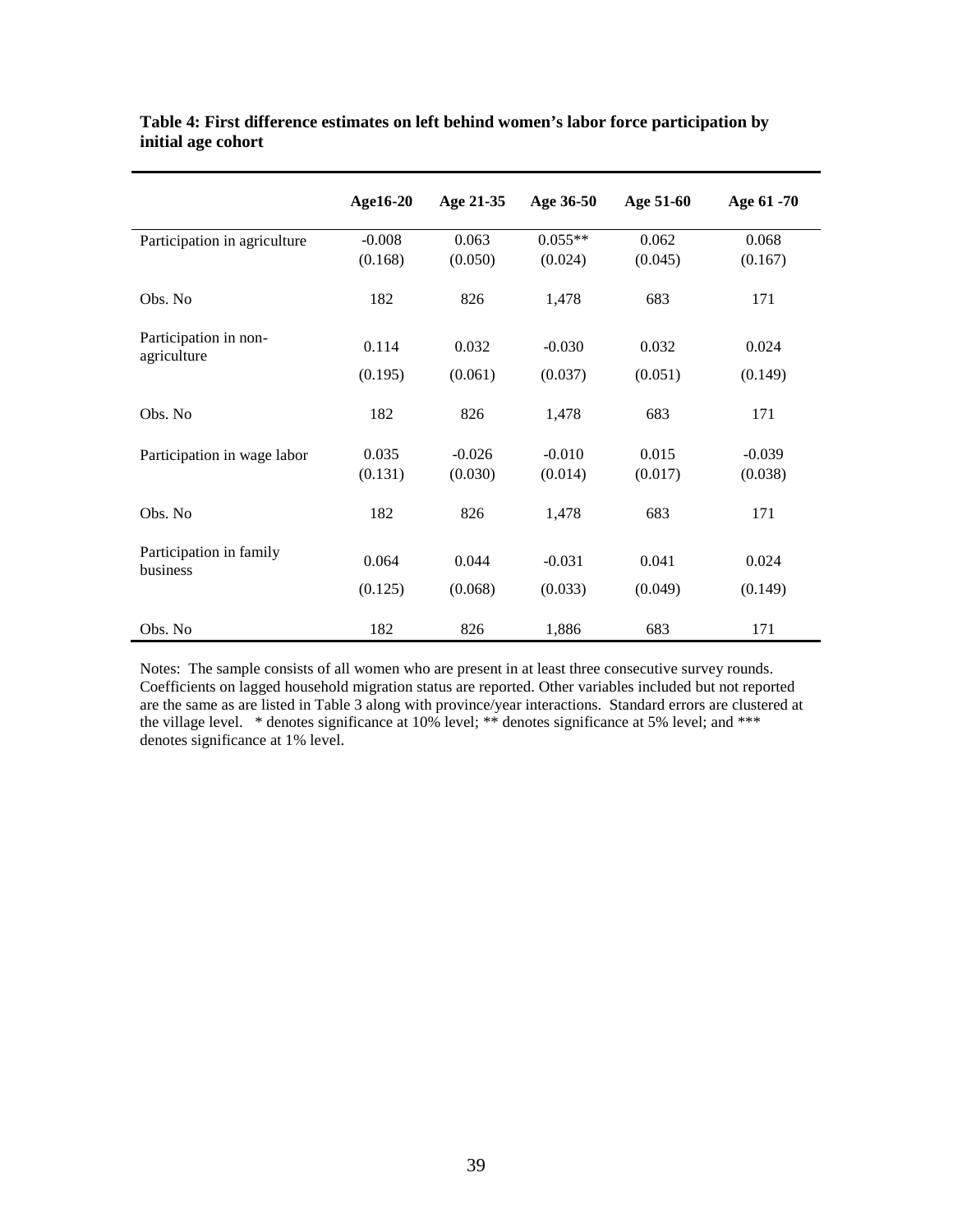|                     | Participation<br>in agriculture | Participation in<br>non-ag. | Participation<br>in wage labor | Participation in<br>family business |
|---------------------|---------------------------------|-----------------------------|--------------------------------|-------------------------------------|
| <b>Total Sample</b> |                                 |                             |                                |                                     |
| Children migrated   | $0.073***$                      | $-0.011$                    | 0.006                          | $-0.012$                            |
|                     | (0.023)                         | (0.030)                     | (0.012)                        | (0.029)                             |
| Husband migrated    | 0.041                           | $-0.021$                    | $-0.040$                       | 0.005                               |
|                     | (0.036)                         | (0.049)                     | (0.026)                        | (0.048)                             |
| Other migrated      | 0.009                           | 0.044                       | 0.035                          | $-0.001$                            |
|                     | (0.061)                         | (0.073)                     | (0.029)                        | (0.071)                             |
| Age 16-20           |                                 |                             |                                |                                     |
| Other migrated      | $-0.008$                        | 0.114                       | 0.035                          | 0.064                               |
|                     | (0.168)                         | (0.195)                     | (0.131)                        | (0.125)                             |
| Age 21-35           |                                 |                             |                                |                                     |
| Husband migrated    | 0.079                           | $-0.013$                    | $-0.078*$                      | 0.051                               |
|                     | (0.049)                         | (0.082)                     | (0.047)                        | (0.087)                             |
| Other migrated      | 0.048                           | 0.076                       | 0.028                          | 0.038                               |
|                     | (0.088)                         | (0.088)                     | (0.040)                        | (0.096)                             |
| Age 36-50           |                                 |                             |                                |                                     |
| Children migrated   | $0.059**$                       | $-0.017$                    | 0.001                          | $-0.029$                            |
|                     | (0.026)                         | (0.044)                     | (0.015)                        | (0.040)                             |
| Husband migrated    | 0.023                           | $-0.055$                    | $-0.023$                       | $-0.041$                            |
|                     | (0.035)                         | (0.054)                     | (0.030)                        | (0.047)                             |
| Other migrated      | 0.001                           | $-0.130$                    | 0.005                          | $-0.035$                            |
|                     | (0.117)                         | (0.126)                     | (0.025)                        | (0.086)                             |
| Age 51-60           |                                 |                             |                                |                                     |
| Children migrated   | $0.099**$                       | 0.019                       | $0.026*$                       | 0.018                               |
|                     | (0.046)                         | (0.052)                     | (0.016)                        | (0.050)                             |
| Husband migrated    | $-0.225$                        | 0.056                       | $-0.159$                       | 0.202                               |
|                     | (0.228)                         | (0.253)                     | (0.127)                        | (0.186)                             |
| Other migrated      | 0.029                           | $-0.041$                    | 0.022                          | $-0.051$                            |
|                     | (0.126)                         | (0.184)                     | (0.015)                        | (0.182)                             |
| Age 61-70           |                                 |                             |                                |                                     |
| Children migrated   | $-0.042$                        | $-0.014$                    | $-0.021$                       | $-0.014$                            |
|                     | (0.162)                         | (0.120)                     | (0.029)                        | (0.120)                             |
| Other migrated      | 0.251                           | 0.163                       | 0.020                          | 0.163                               |
|                     | (0.373)                         | (0.344)                     | (0.049)                        | (0.344)                             |

**Table 5: Impacts of different household members' migration on left behind women's labor force participation**

Notes: The sample consists of all women who are present in at least three consecutive survey rounds. Migration variables are valued at a one period lag. Other variables included but not reported are the same as are listed in Table 3 along with province/year interactions. Standard errors are clustered at the village level. \* denotes significance at 10% level; \*\* denotes significance at 5% level; and \*\*\* denotes significance at 1% level.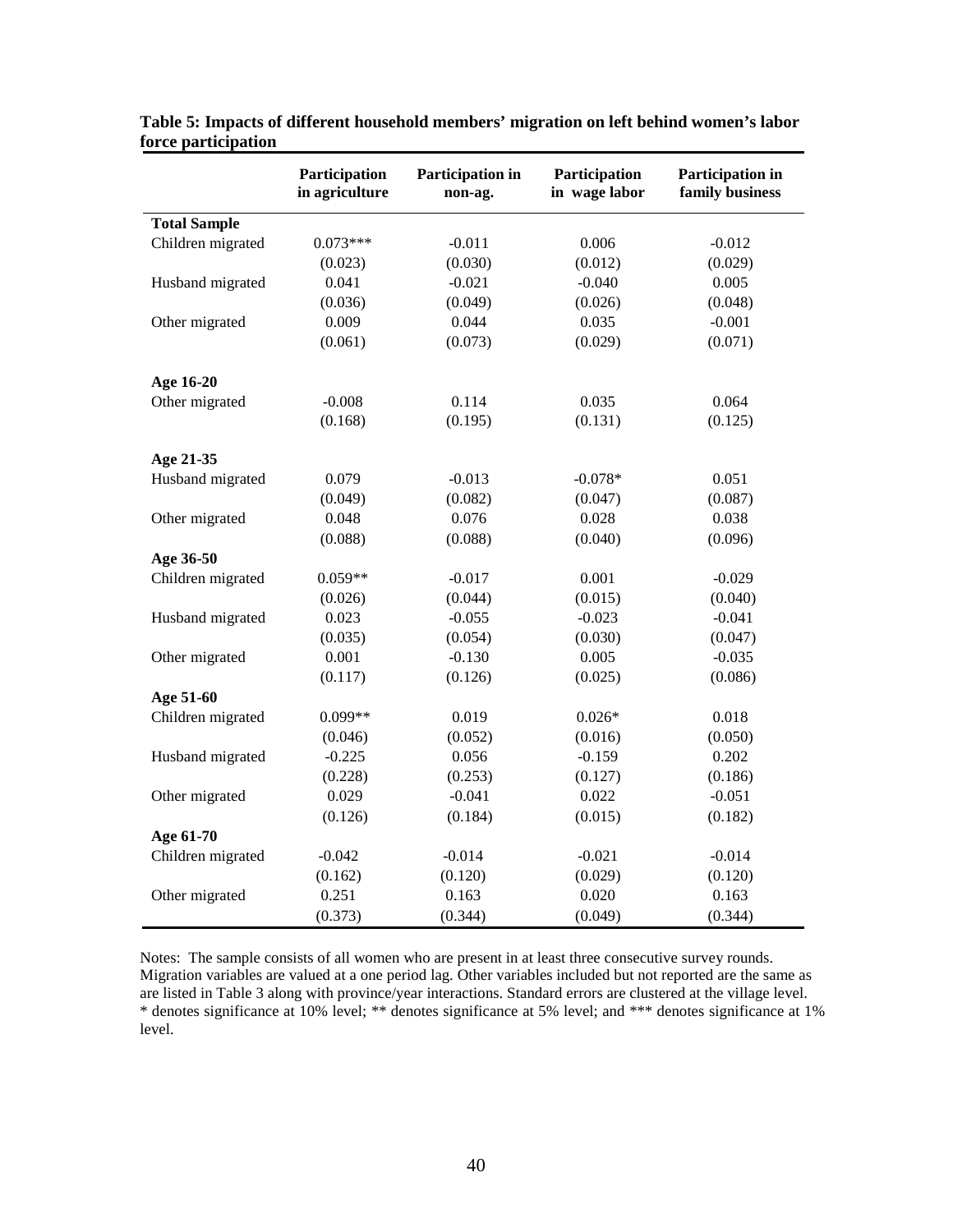**Table 6: Impacts of out versus return migration on left behind women's labor force participation**

|                  | Participation in<br>agriculture | Participation<br>in non-ag. | Participation<br>in wage labor | Participation<br>in family<br>business |
|------------------|---------------------------------|-----------------------------|--------------------------------|----------------------------------------|
| <b>Total</b>     |                                 |                             |                                |                                        |
| Return migration | $-0.002$                        | $-0.032$                    | 0.006                          | $-0.048*$                              |
|                  | (0.017)                         | (0.030)                     | (0.014)                        | (0.028)                                |
| Out migration    | 0.039                           | $-0.013$                    | 0.021                          | $-0.023$                               |
|                  | (0.027)                         | (0.036)                     | (0.017)                        | (0.036)                                |
| Age 16-20        |                                 |                             |                                |                                        |
| Return migration | $-0.183$                        | 0.142                       | 0.042                          | 0.088                                  |
|                  | (0.136)                         | (0.190)                     | (0.145)                        | (0.131)                                |
| Out migration    | 0.042                           | 0.190                       | 0.116                          | 0.050                                  |
|                  | (0.228)                         | (0.343)                     | (0.207)                        | (0.224)                                |
| Age 21-35        |                                 |                             |                                |                                        |
| Return migration | 0.045                           | $-0.043$                    | 0.024                          | $-0.084$                               |
|                  | (0.045)                         | (0.068)                     | (0.047)                        | (0.062)                                |
| Out migration    | 0.071                           | 0.001                       | 0.026                          | $-0.021$                               |
|                  | (0.058)                         | (0.078)                     | (0.023)                        | (0.090)                                |
| Age 36-50        |                                 |                             |                                |                                        |
| Return migration | 0.012                           | 0.004                       | 0.015                          | $-0.023$                               |
|                  | (0.022)                         | (0.037)                     | (0.015)                        | (0.035)                                |
| Out migration    | 0.040                           | $-0.008$                    | 0.019                          | $-0.028$                               |
|                  | (0.030)                         | (0.052)                     | (0.025)                        | (0.046)                                |
| Age 51-60        |                                 |                             |                                |                                        |
| Return migration | $-0.061$                        | $-0.140*$                   | $-0.019$                       | $-0.164**$                             |
|                  | (0.048)                         | (0.072)                     | (0.028)                        | (0.072)                                |
| Out migration    | 0.029                           | $-0.046$                    | 0.020                          | $-0.052$                               |
|                  | (0.054)                         | (0.062)                     | (0.026)                        | (0.061)                                |
| Age 61 -70       |                                 |                             |                                |                                        |
| Return migration | 0.007                           | 0.036                       | 0.018                          | 0.036                                  |
|                  | (0.097)                         | (0.121)                     | (0.017)                        | (0.121)                                |
| Out migration    | 0.024                           | 0.071                       | $-0.117$                       | 0.071                                  |
|                  | (0.241)                         | (0.315)                     | (0.106)                        | (0.315)                                |

Notes: The sample consists of all women who are present in at least three consecutive survey rounds. Migration variables are valued at a one period lag. Out migration is defined as 1 if at least one household member has migrated out for work from time t-2 to time t-1, and 0 otherwise. Return migration is defined as 1 if at least one household member has returned from work-related migration from time t-2 to time t-1. Other variables included in the regressions but not reported are the same as are listed in Table 3 along with province/year interactions. Standard errors are clustered at the village level. \* denotes significance at 10% level; \*\* denotes significance at 5% level; and \*\*\* denotes significance at 1% level.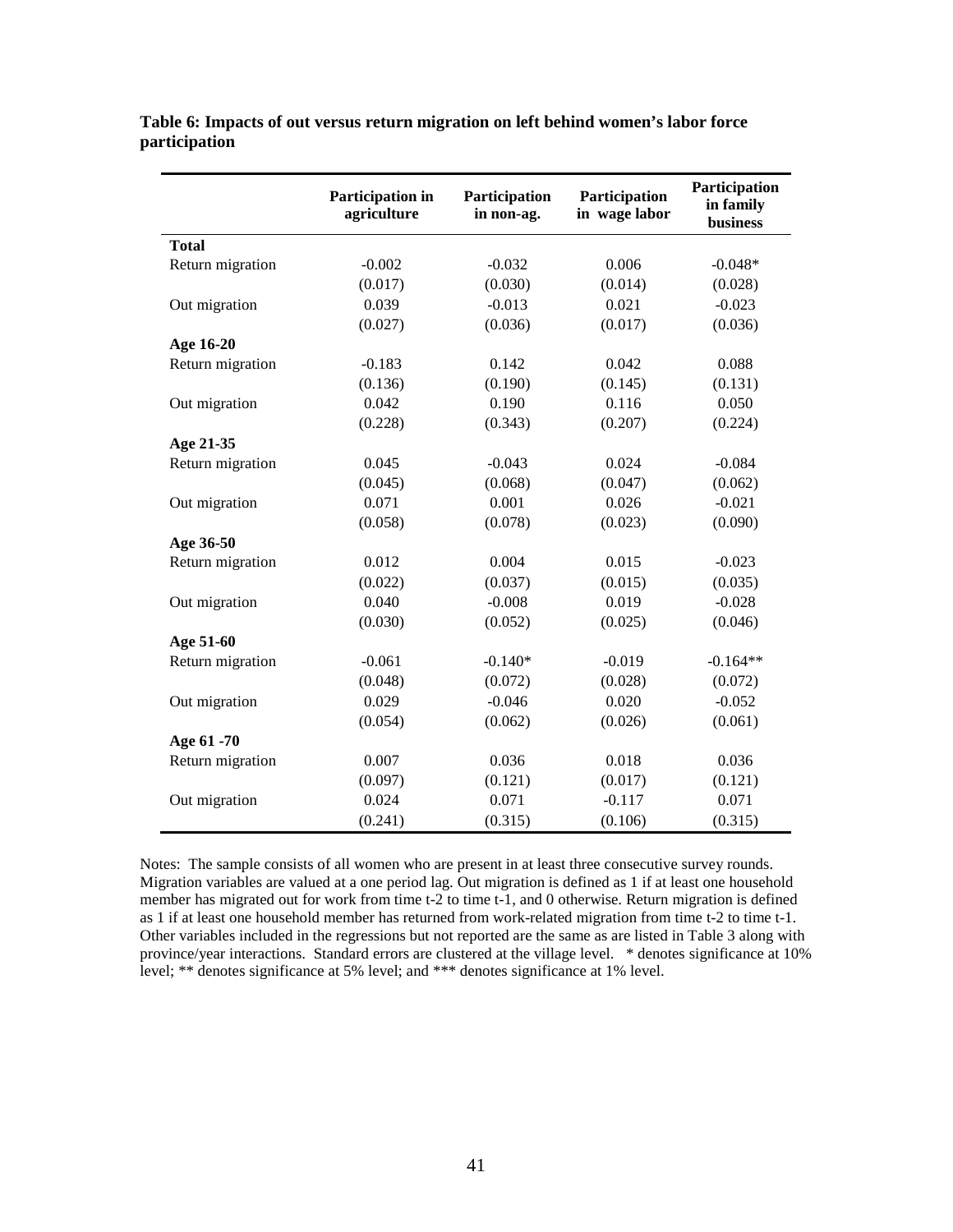|                                                                     | <b>Total hours</b><br>worked | Hours in<br>agriculture | Hours in non-<br>agriculture | <b>Hours</b> in<br>wage labor | <b>Hours</b> in<br>family business | <b>Hours</b> in<br>household<br>chores |
|---------------------------------------------------------------------|------------------------------|-------------------------|------------------------------|-------------------------------|------------------------------------|----------------------------------------|
| Migrant household (lagged)                                          | 0.140                        | 2.866***                | $-2.542***$                  | $-0.720*$                     | $-1.762***$                        | $-0.097$                               |
|                                                                     | (1.193)                      | (0.852)                 | (0.700)                      | (0.418)                       | (0.552)                            | (0.608)                                |
| Household member has bad health (lagged)                            | $-1.016$                     | $-0.458$                | $-0.479$                     | $-0.107$                      | $-0.387$                           | $-0.356$                               |
|                                                                     | (0.952)                      | (0.597)                 | (0.517)                      | (0.413)                       | (0.465)                            | (0.484)                                |
| Change in woman's marital status (lagged)                           | 1.426                        | $2.204**$               | $3.023***$                   | 1.979***                      | 1.049                              | 1.055                                  |
|                                                                     | (2.046)                      | (0.905)                 | (0.985)                      | (0.748)                       | (0.649)                            | (1.021)                                |
| Change in the number of girls aged 0-6<br>(lagged)                  | 5.644***                     | $-0.787$                | $-0.679$                     | 0.117                         | $-0.522$                           | 8.321***                               |
|                                                                     | (1.726)                      | (0.906)                 | (0.921)                      | (0.761)                       | (0.634)                            | (1.062)                                |
| Change in the number of boys aged 0-6<br>(lagged)                   | 7.262***                     | $2.217**$               | $-2.600***$                  | $-0.619$                      | $-2.116***$                        | $7.671***$                             |
|                                                                     | (1.522)                      | (0.989)                 | (0.778)                      | (0.455)                       | (0.700)                            | (1.120)                                |
| Change in the number of girls aged 7-15<br>(lagged)                 | 0.836                        | 0.512                   | $-0.299$                     | 0.468                         | $-0.842$                           | $1.020*$                               |
|                                                                     | (1.399)                      | (0.926)                 | (0.897)                      | (0.614)                       | (0.753)                            | (0.619)                                |
| Change in the number of boys aged 7-15<br>(lagged)                  | $-0.156$                     | $-0.523$                | 0.173                        | $-0.671$                      | 0.824                              | $0.832*$                               |
|                                                                     | (1.160)                      | (0.754)                 | (0.792)                      | (0.531)                       | (0.636)                            | (0.505)                                |
| Change in the number of elderly women<br>aged 60 and above (lagged) | $-3.874**$                   | $-3.656***$             | 0.689                        | 1.500                         | $-1.031$                           | $-1.192$                               |
|                                                                     | (1.737)                      | (1.332)                 | (1.150)                      | (0.936)                       | (0.881)                            | (0.878)                                |
| Change in the number of elderly men aged<br>60 and above (lagged)   | $-0.043$                     | 0.201                   | $-1.118$                     | 0.189                         | $-1.063$                           | 0.539                                  |
|                                                                     | (1.460)                      | (0.997)                 | (0.784)                      | (0.504)                       | (0.748)                            | (0.932)                                |
| Change in the h'hold size (lagged)                                  | $-0.289*$                    | $-0.176$                | $-0.064$                     | $-0.068$                      | $-0.002$                           | $-0.029$                               |
|                                                                     | (0.163)                      | (0.117)                 | (0.109)                      | (0.060)                       | (0.093)                            | (0.106)                                |
| Age 16-20 in initial year                                           | 1.345                        | 1.667                   | 4.858*                       | 2.501                         | 2.840                              | $-4.667**$                             |
|                                                                     | (5.111)                      | (2.847)                 | (2.604)                      | (1.802)                       | (2.064)                            | (2.255)                                |
| Age 21-25 in initial year                                           | 12.365***                    | 3.992                   | 5.894**                      | 2.834*                        | $3.723**$                          | $-1.363$                               |

## **Table 7: First difference estimates of left behind women's weekly working hours in various activities**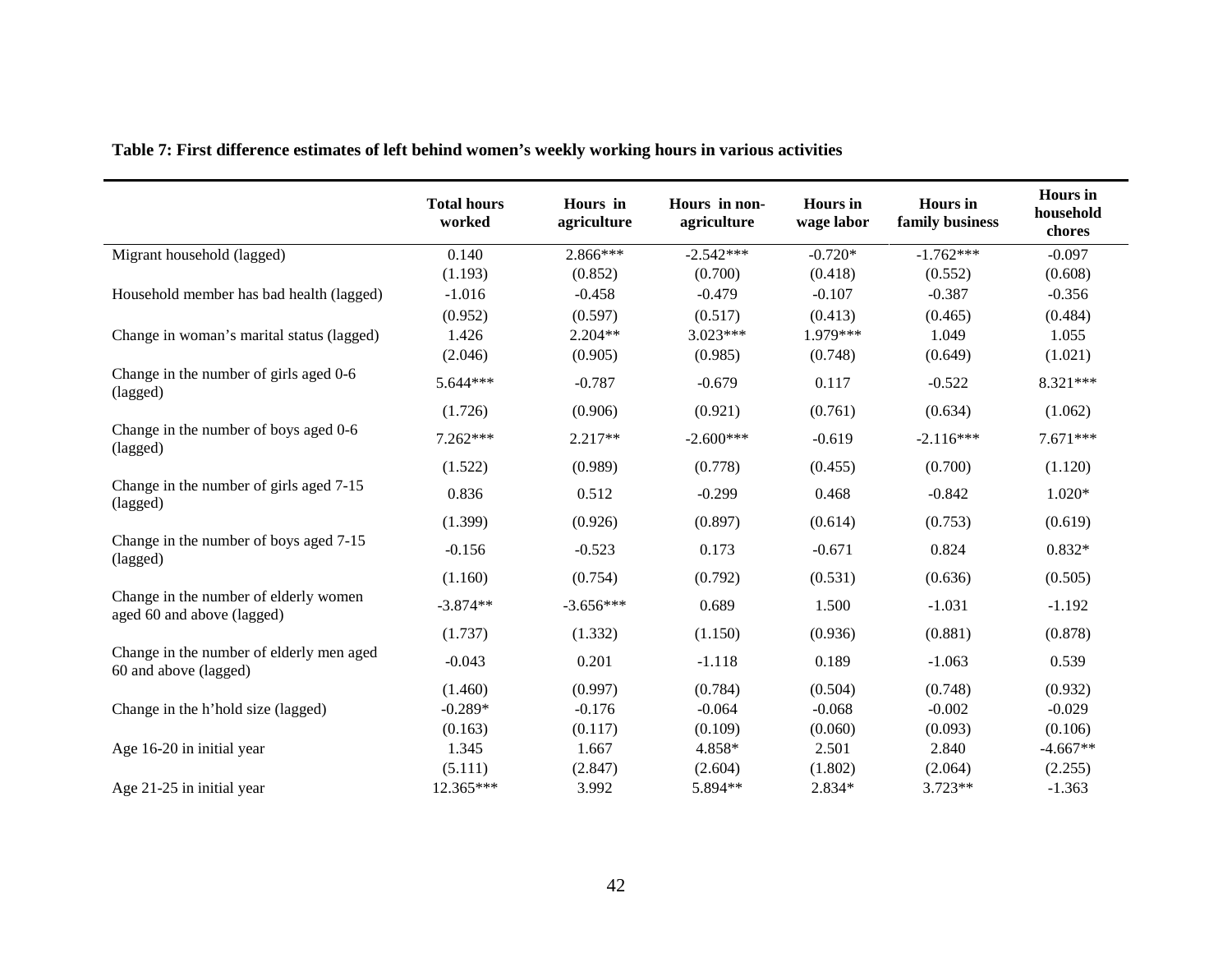|                                            | (4.020)    | (2.529)     | (2.328)     | (1.681)     | (1.685)    | (1.925)   |
|--------------------------------------------|------------|-------------|-------------|-------------|------------|-----------|
| Age 26-30 in initial year                  | 14.048***  | $6.561**$   | $6.402***$  | 4.287**     | 2.099      | $-1.284$  |
|                                            | (3.500)    | (2.620)     | (2.280)     | (1.691)     | (1.497)    | (1.690)   |
| Age 31-35 in initial year                  | 10.552***  | 5.282**     | 6.486***    | 4.254***    | 2.674      | $-2.281*$ |
|                                            | (3.255)    | (2.361)     | (2.186)     | (1.472)     | (1.854)    | (1.361)   |
| Age 36-40 in initial year                  | 10.328***  | 5.583***    | 5.341***    | 3.582***    | 2.415      | $-1.024$  |
|                                            | (2.981)    | (1.951)     | (2.053)     | (1.390)     | (1.765)    | (1.393)   |
| Age 41-45 in initial year                  | 10.370***  | $6.640***$  | 4.889***    | 3.325***    | 1.795      | $-1.619$  |
|                                            | (2.960)    | (2.156)     | (1.822)     | (1.217)     | (1.449)    | (1.359)   |
| Age 46-50 in initial year                  | 9.805***   | 7.206***    | 2.052       | 1.830*      | 0.519      | 0.236     |
|                                            | (2.716)    | (1.925)     | (1.555)     | (0.981)     | (1.332)    | (1.286)   |
| Age 51-55 in initial year                  | 5.075*     | 6.366***    | $-1.146$    | 0.039       | $-0.869$   | $-0.351$  |
|                                            | (2.908)    | (2.038)     | (1.549)     | (1.006)     | (1.239)    | (1.487)   |
| Age 56-60 in initial year                  | 5.529**    | 5.025***    | $-0.321$    | $-0.144$    | 0.342      | 1.168     |
|                                            | (2.815)    | (1.908)     | (1.735)     | (0.924)     | (1.402)    | (1.412)   |
| Years of schooling in initial year         | $-0.183$   | $0.198*$    | $-0.383***$ | $-0.401***$ | 0.019      | $-0.007$  |
|                                            | (0.174)    | (0.119)     | (0.116)     | (0.097)     | (0.077)    | (0.072)   |
| Years of schooling squared                 | 0.007      | $-0.018***$ | $0.025***$  | $0.024***$  | 0.000      | 0.000     |
|                                            | (0.007)    | (0.004)     | (0.005)     | (0.005)     | (0.003)    | (0.003)   |
| Years of schooling of head in initial year | $-0.156$   | $-0.351***$ | $0.207*$    | $0.135**$   | 0.061      | $-0.018$  |
|                                            | (0.166)    | (0.106)     | (0.116)     | (0.066)     | (0.101)    | (0.070)   |
| Age of head in initial year                | $-0.076$   | $-0.166***$ | $0.117**$   | $-0.013$    | $0.120***$ | $-0.066*$ |
|                                            | (0.075)    | (0.063)     | (0.050)     | (0.039)     | (0.042)    | (0.035)   |
| Minority household                         | 4.414**    | $6.012***$  | $-2.407**$  | $-0.739$    | $-1.800*$  | 1.235     |
|                                            | (2.226)    | (2.182)     | (1.109)     | (0.615)     | (1.022)    | (0.852)   |
| Household size in initial year             | $-0.070$   | $-0.247$    | $-0.038$    | $-0.054$    | 0.005      | 0.188     |
|                                            | (0.271)    | (0.187)     | (0.154)     | (0.092)     | (0.127)    | (0.136)   |
| Number of girls 0-6 in initial year        | 3.545**    | $-1.006$    | $-1.835*$   | $-0.628$    | $-1.129$   | 7.300***  |
|                                            | (1.733)    | (1.197)     | (1.086)     | (0.712)     | (0.799)    | (1.162)   |
| Number of boys 0-6 in initial year         | $5.627***$ | 0.941       | $-0.850$    | 0.498       | $-1.351*$  | 5.733***  |
|                                            | (1.771)    | (1.103)     | (1.039)     | (0.710)     | (0.748)    | (1.067)   |
| Number of girls 7-15 in initial year       | 1.648      | 1.247       | 0.279       | $-0.052$    | 0.233      | 0.369     |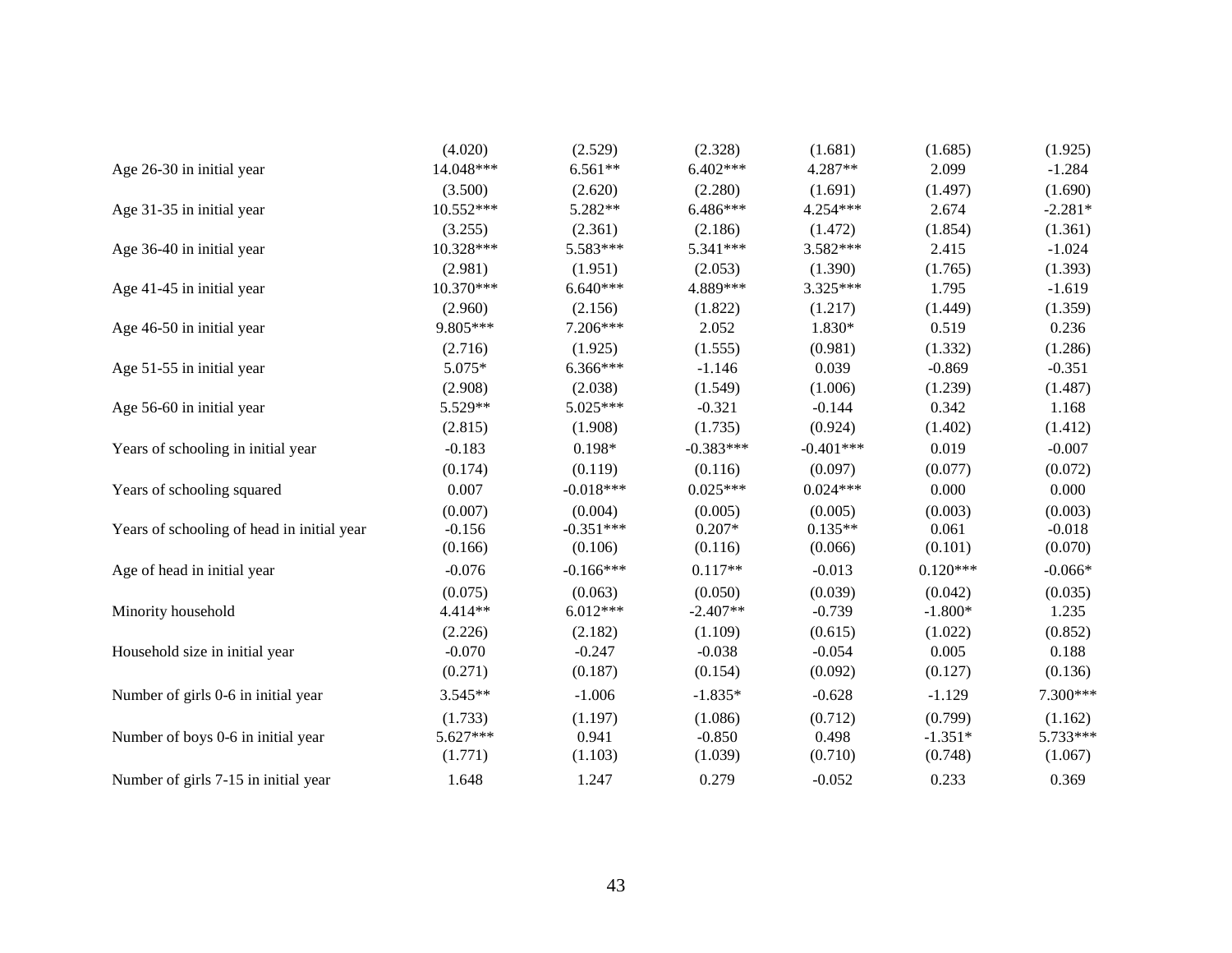|                                         | (1.095)    | (0.806)     | (0.822)      | (0.673)     | (0.693)      | (0.481)     |
|-----------------------------------------|------------|-------------|--------------|-------------|--------------|-------------|
| Number of boys 7-15 in initial year     | 1.343      | $1.954**$   | $-1.202$     | $-1.940***$ | 0.627        | $0.788*$    |
|                                         | (0.997)    | (0.810)     | (0.748)      | (0.502)     | (0.657)      | (0.423)     |
| Number of elderly women in initial year | 0.283      | 0.901       | 0.288        | 1.832       | $-1.137$     | $-0.982$    |
|                                         | (1.728)    | (1.446)     | (1.328)      | (1.204)     | (0.767)      | (0.710)     |
| Number of elderly men in initial year   | $-2.421$   | 0.391       | $-1.660$     | $-0.583$    | $-1.042$     | $-0.382$    |
|                                         | (1.641)    | (1.206)     | (1.016)      | (0.844)     | (0.782)      | (0.999)     |
| Never married in initial year           | $-7.810**$ | $-3.109*$   | $-4.111**$   | $-1.015$    | $-3.302**$   | $-5.752***$ |
|                                         | (3.473)    | (1.815)     | (1.735)      | (1.211)     | (1.284)      | (1.470)     |
| (log) Income per capita in initial year | 0.625      | $-1.664***$ | $2.590***$   | $0.967***$  | $1.625***$   | $-0.470*$   |
|                                         | (0.605)    | (0.497)     | (0.373)      | (0.273)     | (0.256)      | (0.264)     |
| Constant                                | 22.973***  | 30.187***   | $-25.906***$ | $-6.500*$   | $-17.970***$ | 23.690***   |
|                                         | (6.940)    | (4.468)     | (4.832)      | (3.871)     | (3.729)      | (3.112)     |
| Number of observations                  | 3,000      | 3,305       | 3,294        | 3,329       | 3,309        | 3,076       |
| R <sup>2</sup>                          | 0.099      | 0.206       | 0.125        | 0.131       | 0.051        | 0.157       |

Notes: The sample consists of all women who are present in at least three consecutive survey rounds. Total hours worked equal the sum of hours worked in agriculture (including time spent farming, home gardening, raising livestock/poultry, and fishing.), non-agriculture (including hours in wage labor and family business) and household chores (including buying and preparing food, doing laundry, and child care). Wage labor is defined as work that generates regular wage income in either primary and/or secondary occupations. Family business includes time spent on small handicraft and commercial household businesses. Province/year interactions are also included in the regressions but not reported. Standard errors are clustered at the village level. \* denotes significance at 10% level; \*\* denotes significance at 5% level; and \*\*\* denotes significance at 1% level.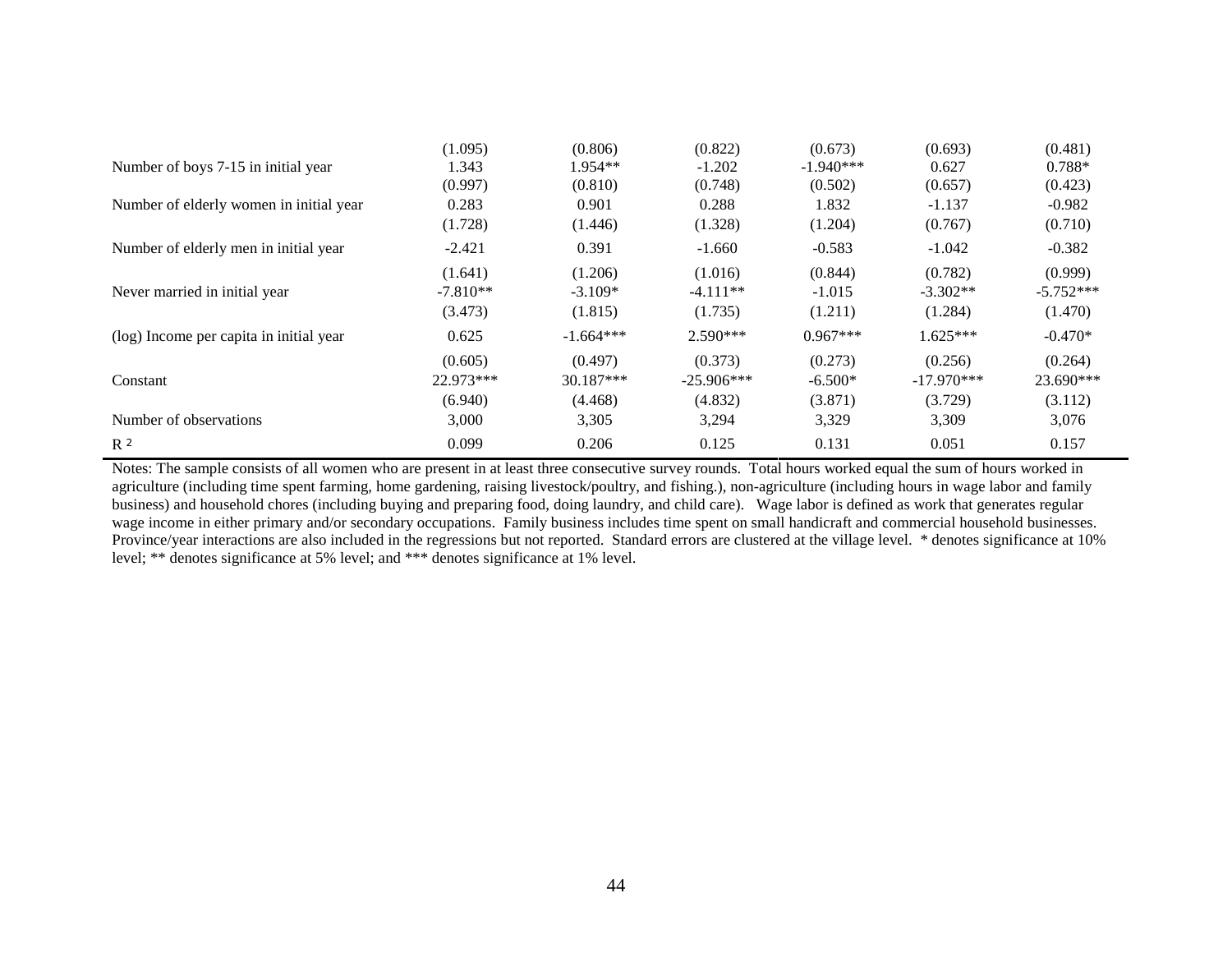|                                     | Age16-20   | Age 21-35 | Age 36-50   | Age 51-60  | Age 61-70 |
|-------------------------------------|------------|-----------|-------------|------------|-----------|
| Total hours worked                  | $-9.619$   | 0.794     | $-1.206$    | 2.793      | 2.470     |
|                                     | (9.865)    | (3.433)   | (1.555)     | (2.133)    | (5.948)   |
| Obs. No                             | 122        | 702       | 1,393       | 626        | 157       |
| Hours worked in agriculture         | $-2.777**$ | 2.260     | $2.393*$    | $3.727***$ | 0.186     |
|                                     | (1.377)    | (1.629)   | (1.235)     | (1.404)    | (3.644)   |
| Obs. No                             | 182        | 816       | 1,463       | 674        | 170       |
| Hours worked in non-<br>agriculture | $-4.112$   | $-1.562$  | $-3.404***$ | $-1.260$   | $-0.152$  |
|                                     | (5.164)    | (2.353)   | (1.031)     | (0.943)    | (2.304)   |
| Obs. No                             | 180        | 806       | 1,456       | 681        | 171       |
| Hours worked in wage labor          | $-1.032$   | $-0.894$  | $-1.298*$   | $-0.178$   | 1.611     |
|                                     | (4.668)    | (1.780)   | (0.662)     | (0.124)    | (1.598)   |
| Obs. No                             | 182        | 820       | 1,473       | 683        | 171       |
| Hours worked in family<br>business  | $-2.926**$ | $-1.136$  | $-1.849**$  | $-1.080$   | $-1.763$  |
|                                     | (1.415)    | (1.607)   | (0.834)     | (0.937)    | (1.850)   |
| Obs. No                             | 180        | 814       | 1,463       | 681        | 171       |
| Hours worked on household<br>chores | $-1.029$   | 0.562     | $-0.132$    | 0.632      | 2.265     |
|                                     | (3.907)    | (2.084)   | (0.715)     | (1.225)    | (4.859)   |
| Obs. No                             | 123        | 730       | 1,429       | 636        | 158       |

**Table 8: First difference estimates of left behind women's weekly working hours by initial age cohort**

Notes: See notes for Table 7. Coefficients on household migration status (lagged) are reported. Other included but unreported variables are the same as are included in Table 7 and province/year interactions. Standard errors are clustered at the village level. \* denotes significance at 10% level; \*\* denotes significance at 5% level; and \*\*\* denotes significance at 1% level.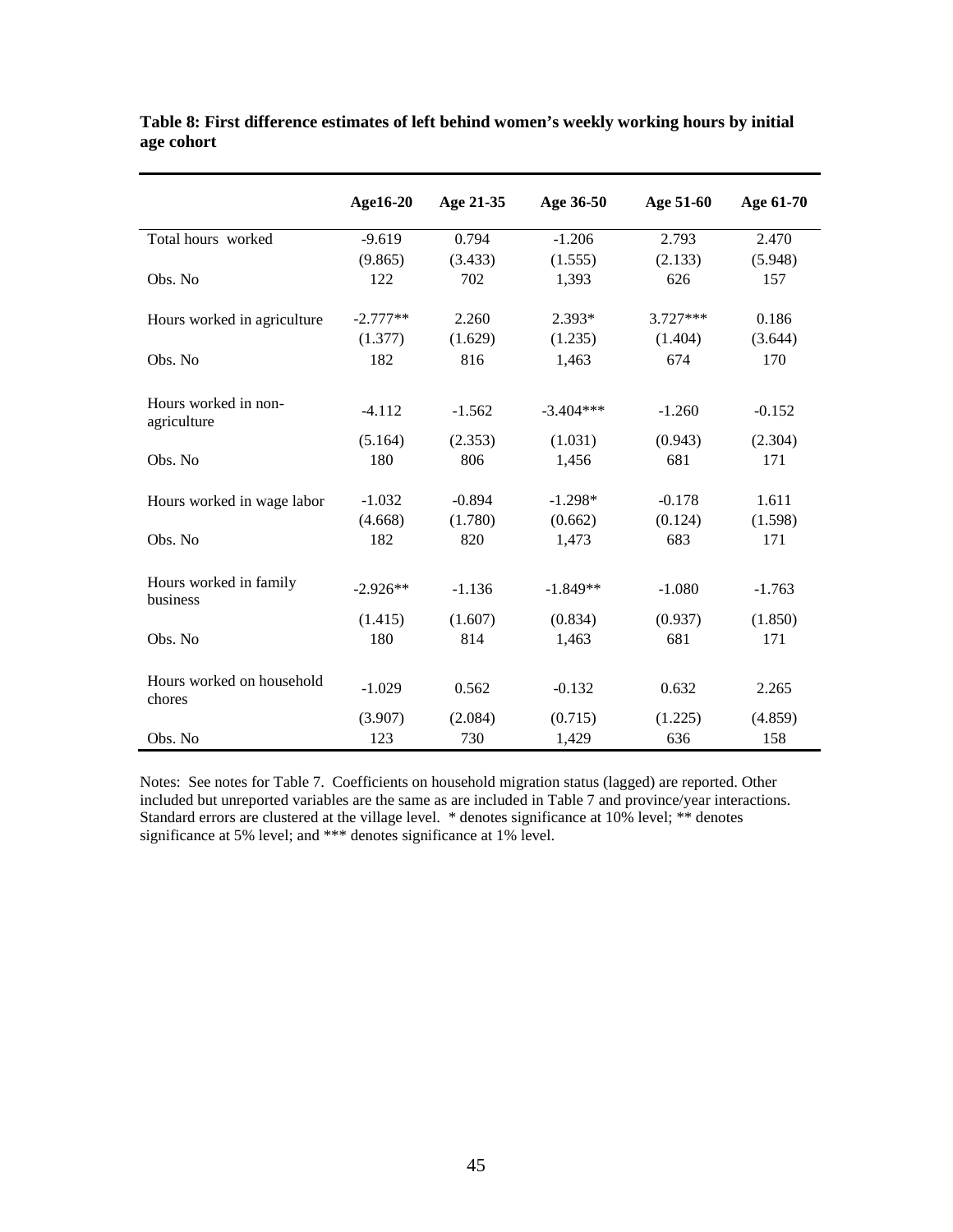|                  | <b>Total hours</b><br>worked | <b>Hours</b> in<br>agriculture | <b>Hours</b> in<br>non-ag. | <b>Hours</b> in<br>wage labor | <b>Hours</b> in<br>family<br>business | <b>Hours</b> in<br>household<br>chores |
|------------------|------------------------------|--------------------------------|----------------------------|-------------------------------|---------------------------------------|----------------------------------------|
| <b>Total</b>     |                              |                                |                            |                               |                                       |                                        |
| Child migrated   | 0.332                        | 3.880***                       | $-2.784***$                | $-1.245***$                   | $-1.553**$                            | $-0.346$                               |
|                  | (1.252)                      | (0.969)                        | (0.777)                    | (0.461)                       | (0.644)                               | (0.662)                                |
| Husband migrated | $-0.877$                     | 2.268                          | $-2.777$                   | $-2.800***$                   | $-0.146$                              | $-0.937$                               |
|                  | (3.740)                      | (2.222)                        | (1.894)                    | (0.998)                       | (1.686)                               | (2.151)                                |
| Other migrated   | $-0.419$                     | $-0.393$                       | $-1.211$                   | 0.843                         | $-1.758**$                            | 1.539                                  |
|                  | (2.355)                      | (1.448)                        | (1.408)                    | (1.183)                       | (0.844)                               | (1.160)                                |
| Age 16-20        |                              |                                |                            |                               |                                       |                                        |
| Other migrated   | $-9.619$                     | $-2.777**$                     | $-4.112$                   | $-1.032$                      | $-2.926**$                            | $-1.029$                               |
|                  | (9.865)                      | (1.377)                        | (5.164)                    | (4.668)                       | (1.415)                               | (3.907)                                |
| Age 21-35        |                              |                                |                            |                               |                                       |                                        |
| Husband migrated | $-1.521$                     | $3.673*$                       | $-3.279$                   | $-3.929**$                    | 0.506                                 | $-2.011$                               |
|                  | (4.991)                      | (2.180)                        | (3.251)                    | (1.695)                       | (2.797)                               | (3.035)                                |
| Other migrated   | 2.849                        | 0.855                          | 0.151                      | 2.053                         | $-2.809*$                             | 2.843                                  |
|                  | (4.063)                      | (2.402)                        | (3.078)                    | (2.668)                       | (1.440)                               | (2.443)                                |
| Age 36-50        |                              |                                |                            |                               |                                       |                                        |
| Child migrated   | $-1.270$                     | 2.974**                        | $-3.710***$                | $-2.020***$                   | $-1.694*$                             | $-0.440$                               |
|                  | (1.457)                      | (1.243)                        | (1.134)                    | (0.706)                       | (0.890)                               | (0.743)                                |
| Husband migrated | 6.894                        | 9.453                          | $-5.559***$                | $-4.156***$                   | $-1.214$                              | 4.038                                  |
|                  | (4.487)                      | (6.745)                        | (1.848)                    | (1.305)                       | (2.292)                               | (4.508)                                |
| Other migrated   | $-0.394$                     | $-0.646$                       | $-0.661$                   | 1.251                         | $-0.994$                              | 1.016                                  |
|                  | (3.077)                      | (2.100)                        | (2.078)                    | (1.847)                       | (1.512)                               | (1.480)                                |
| Age 51-60        |                              |                                |                            |                               |                                       |                                        |
| Child migrated   | 3.913*                       | 4.712***                       | $-1.446$                   | $-0.130$                      | $-1.315$                              | 0.784                                  |
|                  | (2.129)                      | (1.600)                        | (0.931)                    | (0.123)                       | (0.925)                               | (1.244)                                |
| Husband migrated | $-3.084$                     | $-1.114$                       | 0.049                      | $-0.612$                      | 0.664                                 | 0.032                                  |
|                  | (8.602)                      | (3.345)                        | (3.170)                    | (0.453)                       | (3.099)                               | (4.492)                                |
| Other migrated   | 3.762                        | 1.368                          | 0.695                      | 0.073                         | 0.626                                 | 1.538                                  |
|                  | (7.313)                      | (7.015)                        | (3.251)                    | (0.288)                       | (3.247)                               | (2.931)                                |
| Age 61 and above |                              |                                |                            |                               |                                       |                                        |
| Child migrated   | 0.917                        | $-2.547$                       | 0.431                      | $-1.329$                      | 1.756                                 | 6.101                                  |
|                  | (5.395)                      | (2.877)                        | (2.113)                    | (1.355)                       | (1.774)                               | (3.970)                                |
| Other migrated   | $-7.734$                     | 1.540                          | 3.518                      | $-1.385$                      | 4.696                                 | 2.913                                  |
|                  | (9.054)                      | (4.114)                        | (3.516)                    | (1.452)                       | (3.021)                               | (4.799)                                |

**Table 9: Impacts of different household members' migration on left behind women's weekly hours worked across activities**

Notes: See notes for Table 7. Migration variables are valued at a one period lag. Other included but unreported variables are as given in Table 7 along with province/year interactions. Standard errors are clustered at the village level. \* denotes significance at 10% level; \*\* denotes significance at 5% level; and \*\*\* denotes significance at 1% level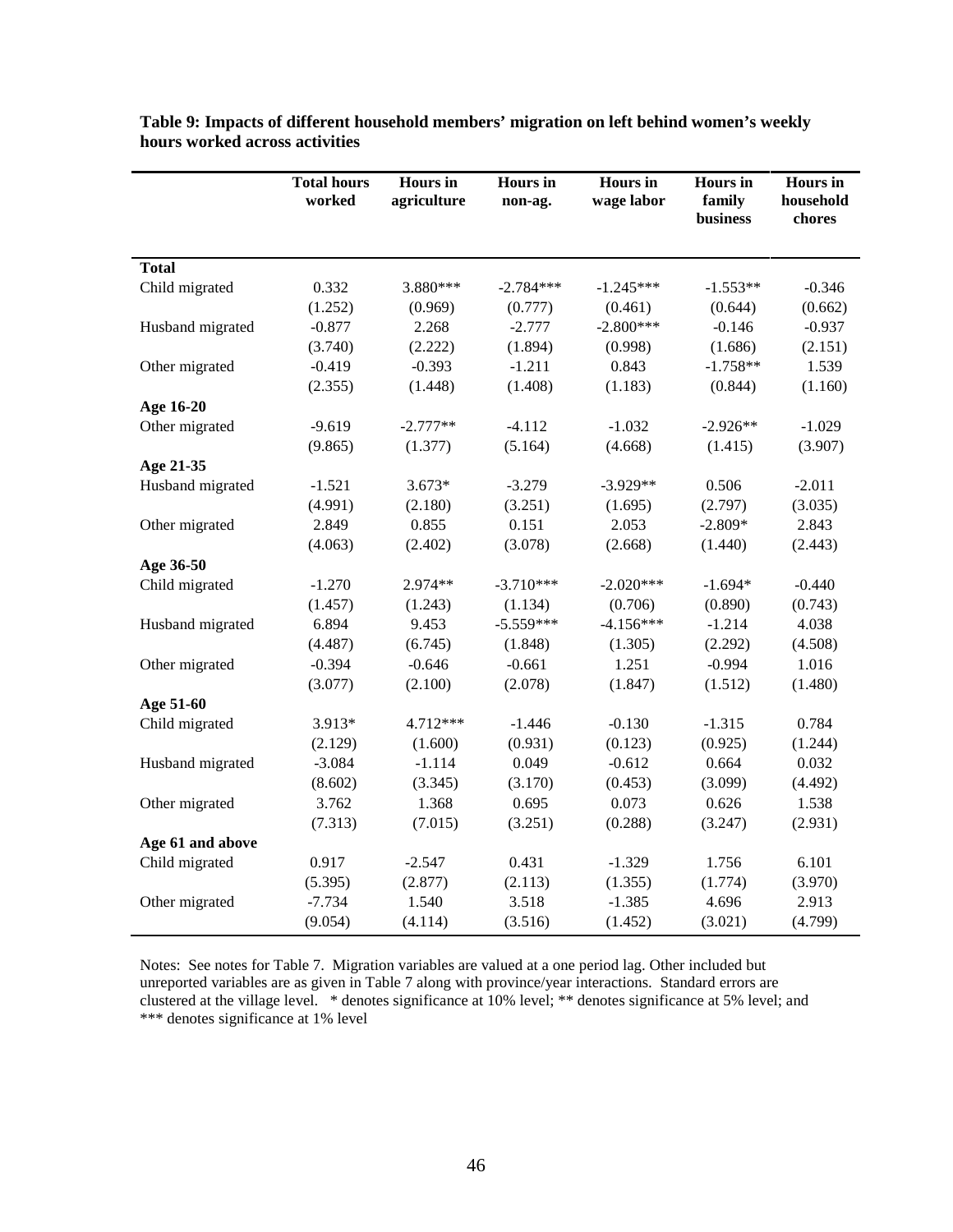|                  | <b>Total</b><br>hours<br>worked | <b>Hours</b> in<br>agriculture | <b>Hours</b> in<br>non-ag. | <b>Hours</b> in<br>wage labor | <b>Hours</b> in<br>family<br>business | <b>Hours</b> in<br>household<br>chores |
|------------------|---------------------------------|--------------------------------|----------------------------|-------------------------------|---------------------------------------|----------------------------------------|
| <b>Total</b>     |                                 |                                |                            |                               |                                       |                                        |
| Return migration | 0.013                           | 1.035                          | $-1.361$                   | $-0.500$                      | $-0.949$                              | 0.687                                  |
|                  | (1.309)                         | (0.828)                        | (0.921)                    | (0.522)                       | (0.709)                               | (0.621)                                |
| Out migration    | 1.313                           | $2.682**$                      | $-2.350***$                | $-1.187**$                    | $-1.306*$                             | 0.182                                  |
|                  | (1.481)                         | (1.058)                        | (0.731)                    | (0.550)                       | (0.675)                               | (0.833)                                |
| Age 16-20        |                                 |                                |                            |                               |                                       |                                        |
| Return migration | 0.640                           | $-2.532$                       | $-2.441$                   | $-1.136$                      | $-1.157$                              | 5.982**                                |
|                  | (10.896)                        | (3.257)                        | (3.755)                    | (3.439)                       | (1.726)                               | (2.945)                                |
| Out migration    | $-17.868**$                     | $-2.059$                       | $-8.196**$                 | $-5.236$                      | $-2.698$                              | $-4.903$                               |
|                  | (8.530)                         | (1.732)                        | (4.168)                    | (3.606)                       | (2.235)                               | (4.108)                                |
| Age 21-35        |                                 |                                |                            |                               |                                       |                                        |
| Return migration | 0.562                           | 3.882*                         | $-4.244*$                  | $-0.109$                      | $-4.128***$                           | $2.629*$                               |
|                  | (3.071)                         | (2.140)                        | (2.222)                    | (2.178)                       | (0.908)                               | (1.403)                                |
| Out migration    | 7.084*                          | 4.380*                         | 0.327                      | $-0.848$                      | 0.763                                 | 1.356                                  |
|                  | (3.934)                         | (2.288)                        | (3.390)                    | (2.614)                       | (2.675)                               | (2.527)                                |
| Age 36-50        |                                 |                                |                            |                               |                                       |                                        |
| Return migration | $-1.434$                        | 0.420                          | $-1.840$                   | $-1.087*$                     | $-0.974$                              | 0.009                                  |
|                  | (1.500)                         | (0.868)                        | (1.131)                    | (0.592)                       | (0.933)                               | (0.700)                                |
| Out migration    | $-1.009$                        | 1.246                          | $-3.824***$                | $-2.414***$                   | $-1.544$                              | 0.617                                  |
|                  | (2.287)                         | (1.564)                        | (1.302)                    | (0.863)                       | (1.049)                               | (1.009)                                |
| Age 51-60        |                                 |                                |                            |                               |                                       |                                        |
| Return migration | 3.834                           | 0.923                          | $3.255*$                   | 0.167                         | 3.088*                                | 0.459                                  |
|                  | (2.825)                         | (1.800)                        | (1.874)                    | (0.245)                       | (1.854)                               | (1.847)                                |
| Out migration    | 1.737                           | 3.902**                        | $-1.444$                   | $-0.191$                      | $-1.249$                              | $-0.892$                               |
|                  | (2.990)                         | (1.931)                        | (0.895)                    | (0.129)                       | (0.896)                               | (1.614)                                |
| Age 61 -70       |                                 |                                |                            |                               |                                       |                                        |
| Return migration | $-2.147$                        | $-3.238$                       | $-0.189$                   | $-0.749$                      | 0.559                                 | 0.585                                  |
|                  | (4.999)                         | (2.656)                        | (3.183)                    | (0.716)                       | (3.050)                               | (4.204)                                |
| Out migration    | 6.074                           | $-4.240$                       | 2.678                      | 4.849                         | $-2.171$                              | 6.492                                  |
|                  | (9.627)                         | (4.828)                        | (5.071)                    | (4.397)                       | (2.511)                               | (7.874)                                |

**Table 10: Impacts of out versus return migration on left behind women's weekly hours worked across activities**

Notes: See notes for Table 7. Migration variables are valued at a one period lag. Out migration is defined as 1 if at least one household member has migrated for work out from time 0 to time 1, and 0 otherwise. Return migration is defined as 1 if at least one household member has returned from work-related migration from time t-2 to time t-1. Other included but unreported variables are as given in Table 7 along with province/year interactions. Standard errors are clustered at the village level. \* denotes significance at 10% level; \*\* denotes significance at 5% level; and \*\*\* denotes significance at 1% level.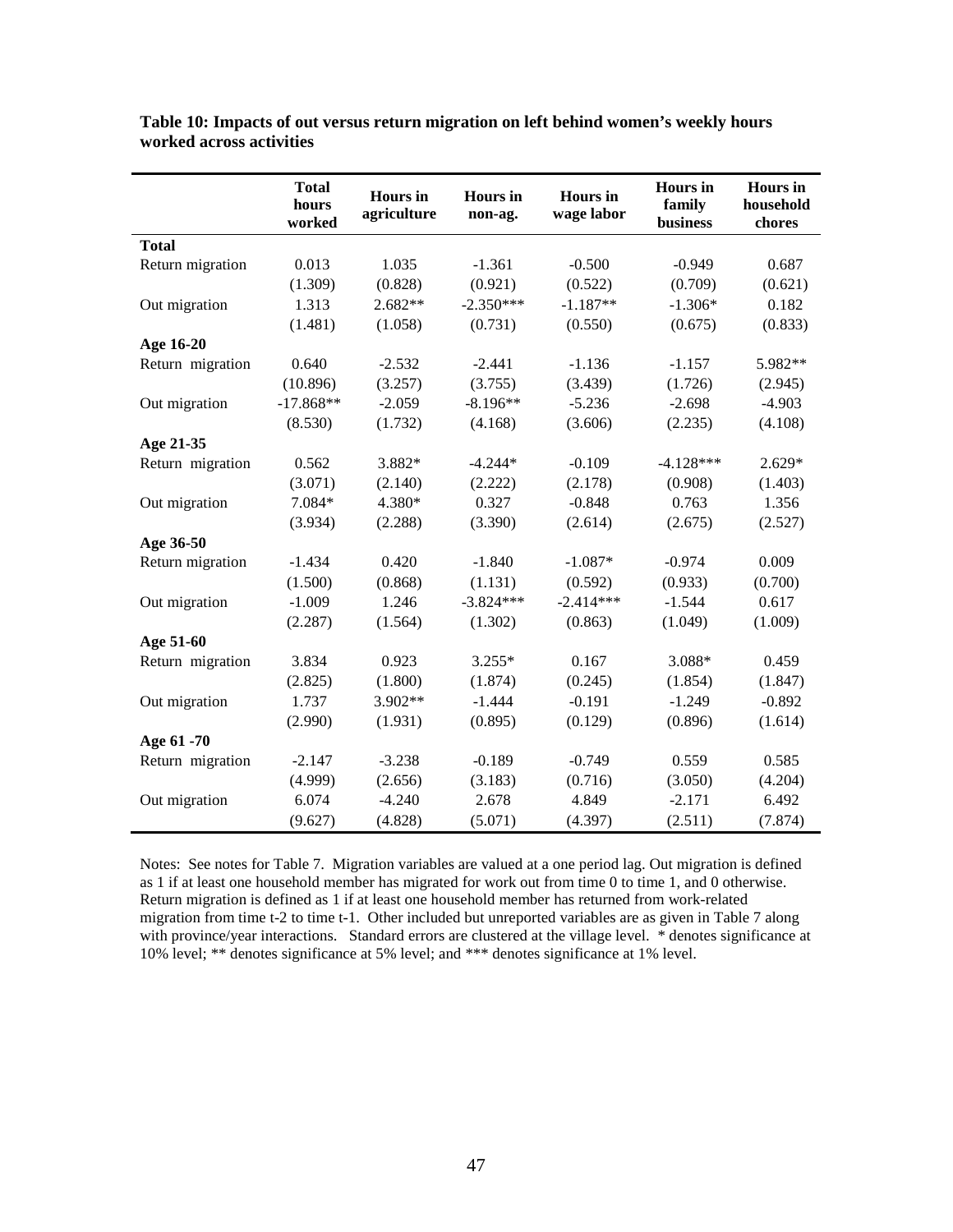|                                                                    | <b>Total</b> | Age<br>$16 - 20$ | Age<br>21-35 | Age<br>36-50 | Age<br>51-60 | Age<br>61-70 |  |
|--------------------------------------------------------------------|--------------|------------------|--------------|--------------|--------------|--------------|--|
| Panel A: Having primary responsibility for agricultural activities |              |                  |              |              |              |              |  |
| In charge of farming                                               | 0.011        | 0.003            | $-0.006$     | 0.020        | 0.023        | 0.089        |  |
|                                                                    | (0.022)      | (0.013)          | (0.047)      | (0.034)      | (0.037)      | (0.062)      |  |
| In charge of fishing                                               | $-0.002$     |                  | $-0.012$     | $-0.000$     | 0.000        |              |  |
|                                                                    | (0.004)      |                  | (0.008)      | (0.006)      | (0.010)      |              |  |
| In charge of raising livestock                                     | 0.001        | 0.045            | 0.067        | $-0.037$     | 0.021        | $-0.093$     |  |
|                                                                    | (0.021)      | (0.038)          | (0.045)      | (0.030)      | (0.044)      | (0.124)      |  |
| <b>Panel B: Health outcomes</b>                                    |              |                  |              |              |              |              |  |
| Sick in last 4 weeks                                               | $-0.014$     | 0.098            | $-0.003$     | $-0.009$     | 0.000        | $-0.063$     |  |
|                                                                    | (0.022)      | (0.154)          | (0.037)      | (0.027)      | (0.042)      | (0.126)      |  |
| Sick in last 3 months                                              | $-0.008$     | 0.424            | 0.044        | $-0.031$     | 0.014        | 0.039        |  |
|                                                                    | (0.016)      | (0.336)          | (0.031)      | (0.020)      | (0.040)      | (0.110)      |  |
| Bad health (self reported)                                         | $-0.011$     | $-0.025$         | 0.080        | $-0.046$     | 0.023        | $-0.049$     |  |
|                                                                    | (0.023)      | (0.084)          | (0.056)      | (0.029)      | (0.046)      | (0.106)      |  |
| High blood pressure                                                | $-0.027$     |                  | $-0.042$     | $-0.005$     | $-0.015$     | $-1.250$     |  |
|                                                                    | (0.029)      |                  | (0.037)      | (0.036)      | (0.076)      | (1.081)      |  |
| Low blood pressure                                                 | 0.007        |                  | 0.054        | 0.005        | 0.016        |              |  |
|                                                                    | (0.015)      |                  | (0.092)      | (0.017)      | (0.031)      |              |  |
| Being overweight                                                   | 0.011        |                  | $-0.012$     | $0.039*$     | $-0.052*$    | 0.073        |  |
|                                                                    | (0.016)      |                  | (0.032)      | (0.021)      | (0.030)      | (0.076)      |  |
| Being underweight                                                  | $-0.000$     |                  | 0.042        | 0.004        | $-0.026$     | $-0.062$     |  |
|                                                                    | (0.011)      |                  | (0.031)      | (0.012)      | (0.030)      | (0.078)      |  |

**Table 11: First difference estimates of impacts on left behind women's other outcome variables**

Notes: Coefficients on household migration status (lagged) are reported. Other variables included in the regressions but not reported are the same as are given in Tables 3 and 7 along with province/year interactions. Standard errors are clustered at the village level. \* denotes significance at 10% level; \*\* denotes significance at 5% level; and \*\*\* denotes significance at 1% level. Weight (kg) and height (cm) are measured by health professionals during the survey. BMI is equal to weight/(height/100)<sup>2</sup>. An individual is overweight if his or her BMI is larger than 25; and underweight if it is less than 18.5. Sick in last 4 weeks is equal to 1 if the individual reported being sick or injured during the past four weeks or suffering from a chronic or acute disease, 0 otherwise. Sick in last 3 months is equal to 1 if the respondent reported that he/she had some difficulty carrying out his/her daily activities/work or studies due to illness during the past three months, 0 otherwise. Bad self-reported health is equal to 1 if the reported health status is "fair" or "poor", 0 otherwise.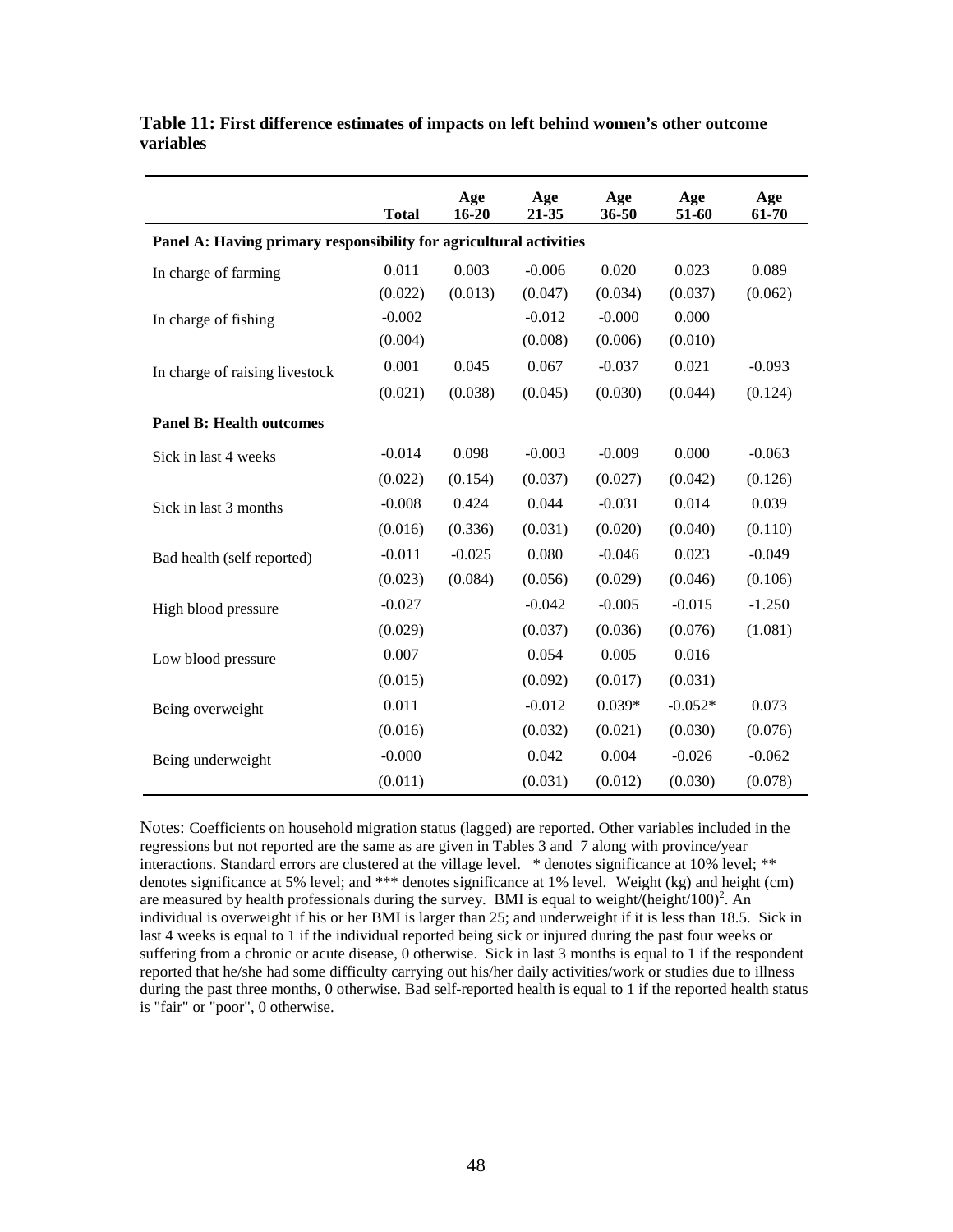| Labor force participation         |                              | Participation<br>in agriculture | Participation<br>in non-ag.  | <b>Participation</b><br>in wage<br>labor | <b>Participation</b><br>in family<br><b>business</b> |                                        |
|-----------------------------------|------------------------------|---------------------------------|------------------------------|------------------------------------------|------------------------------------------------------|----------------------------------------|
| Migrant household status (lagged) |                              | 0.006                           | 0.006                        | 0.001                                    | 0.006                                                |                                        |
|                                   |                              | (0.018)                         | (0.025)                      | (0.016)                                  | (0.022)                                              |                                        |
| Number of observations            |                              | 3,062                           | 3,062                        | 3,062                                    | 3,062                                                |                                        |
| $R^2$                             |                              | 0.036                           | 0.041                        | 0.025                                    | 0.040                                                |                                        |
| <b>Weekly working hours</b>       | <b>Total hours</b><br>worked | <b>Hours</b> in<br>agriculture  | Hours in non-<br>agriculture | Hours in<br>wage labor                   | <b>Hours</b> in<br>family<br><b>business</b>         | <b>Hours</b> in<br>household<br>chores |
| Migrant household status (lagged) | $-0.346$                     | $-0.628$                        | 0.099                        | $-0.428$                                 | $-0.063$                                             | 0.004                                  |
|                                   | (1.103)                      | (0.538)                         | (0.908)                      | (0.635)                                  | (0.702)                                              | (0.009)                                |
| Number of observations            | 2,459                        | 3,018                           | 2,929                        | 3,013                                    | 3,015                                                | 2,625                                  |
| $R^2$                             | 0.051                        | 0.060                           | 0.019                        | 0.022                                    | 0.022                                                | 0.044                                  |

**Table 12: First difference estimates of left behind men's labor force participation and weekly working hours on various activities**

Notes: The sample consists of all men who are present in at least three consecutive survey rounds. Participation in a labor force activity is a binary variable equal to 1 if the respondent reported being engaged or having positive working hours in the activity and 0 otherwise. Total hours worked equal the sum of hours worked in agriculture (including time spent farming, home gardening, raising livestock/poultry, and fishing.), non-agriculture (including hours in wage labor and family business) and household chores (including buying and preparing food, doing laundry, and child care). Wage labor is defined as work that generates regular wage income in either primary and/or secondary occupations. Family business includes time spent on small handicraft and commercial household businesses. The regressions control for a large set of household and individual characteristics and province/year interactions similarly to regressions reported in Tables 3 and 7. Standard errors are clustered at the village level. \* denotes significance at 10% level; \*\* denotes significance at 5% level; and \*\*\* denotes significance at 1% level.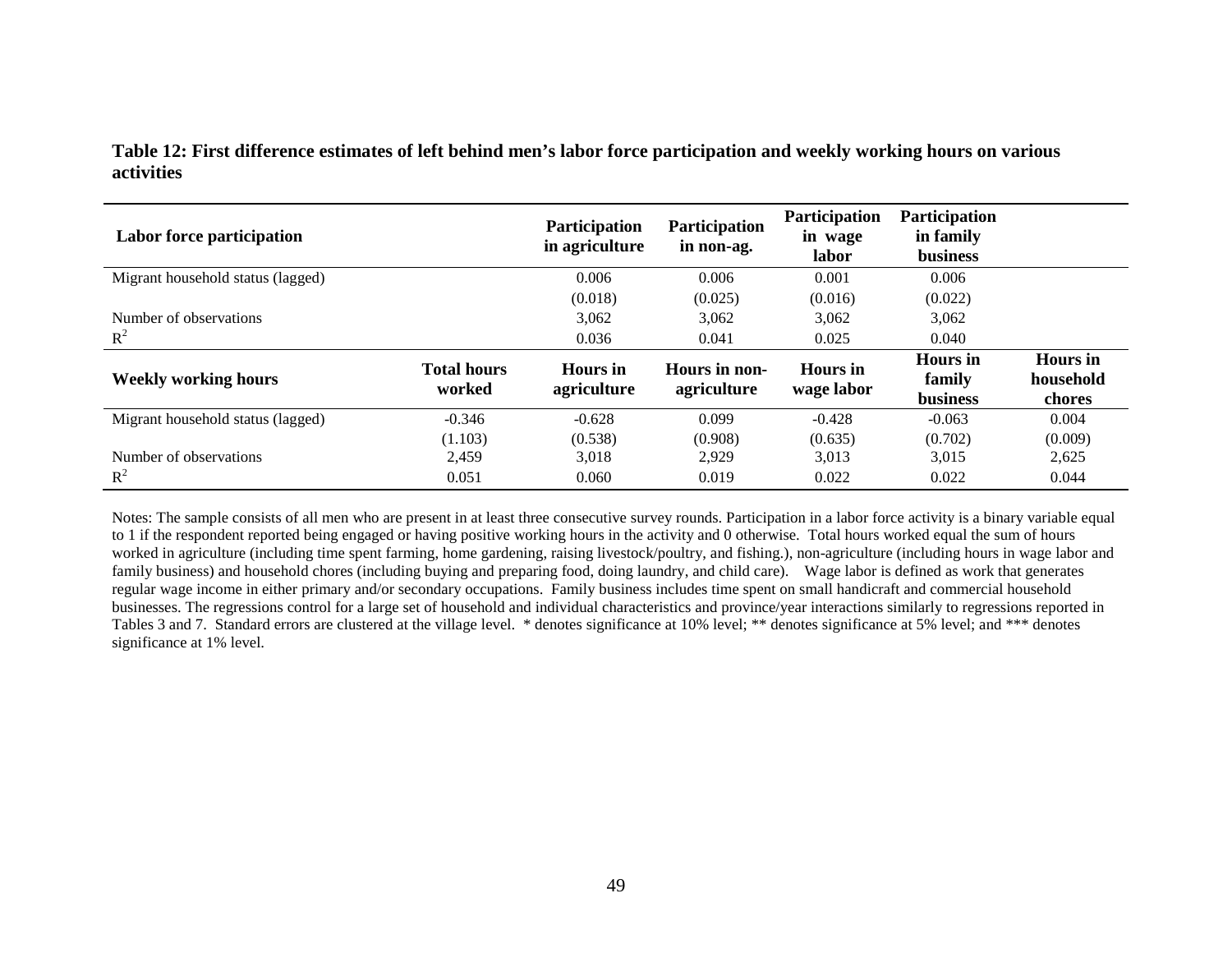| ingram nousenorus                      | Total        |          | Migrant households |         |          | Non-migrant<br>households |
|----------------------------------------|--------------|----------|--------------------|---------|----------|---------------------------|
| aged 16-20                             | 0.075        | (0.264)  | 0.062              | (0.241) | 0.08     | (0.272)                   |
| aged 21-25                             | 0.072        | (0.258)  | 0.034              | (0.181) | 0.083    | (0.276)                   |
| aged 26-30                             | 0.103        | (0.304)  | 0.04               | (0.196) | 0.123    | (0.328)                   |
| aged 31-35                             | 0.124        | (0.330)  | 0.104              | (0.306) | 0.132    | (0.339)                   |
| aged 36-40                             | 0.113        | (0.316)  | 0.128              | (0.335) | 0.108    | (0.310)                   |
| aged 41-45                             | 0.132        | (0.338)  | 0.198              | (0.399) | 0.108    | (0.310)                   |
| aged 46-50                             | 0.138        | (0.345)  | 0.196              | (0.397) | 0.118    | (0.322)                   |
| aged 51-55                             | 0.113        | (0.316)  | 0.13               | (0.337) | 0.107    | (0.310)                   |
| aged 56-60                             | 0.084        | (0.278)  | 0.07               | (0.256) | 0.091    | (0.288)                   |
| aged 61-64                             | 0.046        | (0.209)  | 0.037              | (0.190) | 0.05     | (0.217)                   |
| years of schooling                     | 6.747        | (3.556)  | 6.729              | (3.331) | 6.736    | (3.675)                   |
| years of schooling of head             | 6.821        | (3.486)  | 6.771              | (3.184) | 6.817    | (3.613)                   |
| age of head                            | 47.302       | (10.659) | 46.923             | (8.865) | 47.45    | (11.291)                  |
| ethnic minority household head         | 0.136        | (0.343)  | 0.162              | (0.369) | 0.127    | (0.333)                   |
| household size                         | 4.292        | (2.145)  | 4.691              | (2.293) | 4.117    | (2.062)                   |
| number of girls younger than 6         | 0.102        | (0.318)  | 0.071              | (0.283) | 0.114    | (0.329)                   |
| number of boys younger than 6          | 0.133        | (0.371)  | 0.094              | (0.309) | 0.146    | (0.390)                   |
| number of girls aged 7-15              | 0.308        | (0.571)  | 0.47               | (0.677) | 0.248    | (0.514)                   |
| number of boys aged 7-15               | 0.354        | (0.579)  | 0.52               | (0.664) | 0.292    | (0.530)                   |
| number of working age men (16-60)      | 1.556        | (0.784)  | 1.682              | (0.841) | 1.515    | (0.757)                   |
| number of working age women (16-60)    | 1.509        | (0.865)  | 1.528              | (0.798) | 1.518    | (0.885)                   |
| number of elderly women (60 or older)  | 0.136        | (0.350)  | 0.133              | (0.342) | 0.139    | (0.355)                   |
| number of elderly men (60 or older)    | 0.117        | (0.324)  | 0.087              | (0.282) | 0.131    | (0.340)                   |
| married                                | 0.787        | (0.410)  | 0.826              | (0.379) | 0.775    | (0.418)                   |
| single                                 | 0.17         | (0.376)  | 0.128              | (0.334) | 0.183    | (0.387)                   |
| household real income per capita (log) | 7.937        | (1.084)  | 7.777              | (1.114) | 8.012    | (1.062)                   |
| household member has bad health        | 0.088        | (0.283)  | 0.111              | (0.314) | $0.08\,$ | (0.271)                   |
| Liaoning                               | 0.052        | (0.222)  | 0.041              | (0.198) | 0.057    | (0.231)                   |
| Heilongjiang                           | 0.117        | (0.322)  | $0.031\,$          | (0.174) | 0.153    | (0.360)                   |
| Jiangsu                                | 0.092        | (0.289)  | 0.098              | (0.298) | 0.089    | (0.285)                   |
| Shandong                               | 0.138        | (0.345)  | 0.087              | (0.282) | 0.158    | (0.365)                   |
| Henan                                  | 0.113        | (0.316)  | 0.127              | (0.333) | 0.108    | (0.310)                   |
| Hubei                                  | 0.114        | (0.318)  | 0.172              | (0.377) | 0.09     | (0.286)                   |
| Hunan                                  | 0.107        | (0.310)  | 0.116              | (0.321) | 0.105    | (0.306)                   |
| Guangxi                                | 0.143        | (0.350)  | 0.189              | (0.392) | 0.122    | (0.328)                   |
| Guizhou                                | 0.124        | (0.330)  | 0.139              | (0.346) | 0.118    | (0.323)                   |
| obs.                                   | 3401<br>1252 |          |                    | 2149    |          |                           |

**Appendix Table 1: Initial year mean characteristics of women in migrant and nonmigrant households**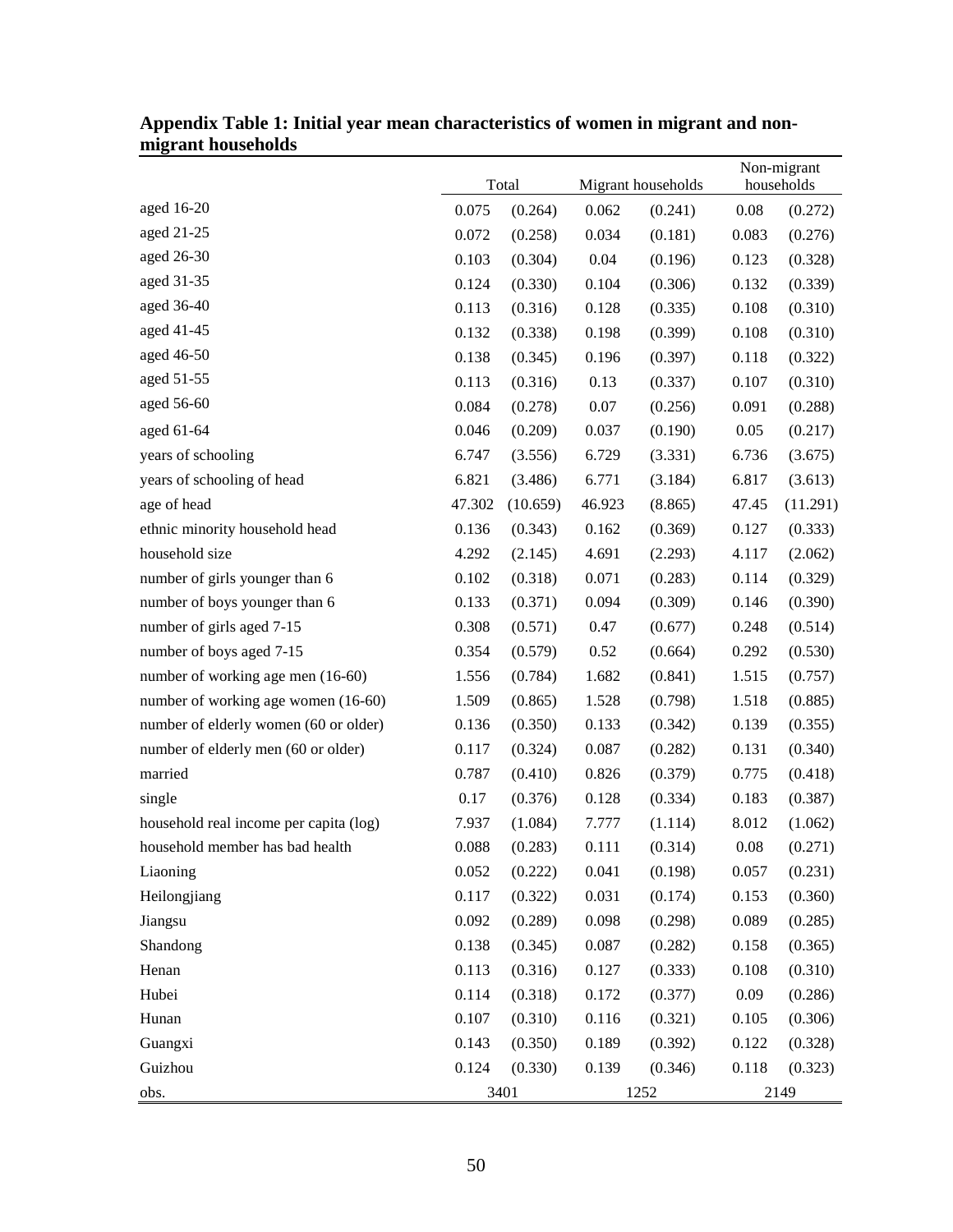|                                                  | Women       |       | Men             |       |  |
|--------------------------------------------------|-------------|-------|-----------------|-------|--|
|                                                  | coef        | se    | $\mathbf{coef}$ | se    |  |
| Aged 7-16 in 1997                                | $0.605***$  | 0.098 | $0.490***$      | 0.098 |  |
| Aged 17-23 in 1997                               | $0.540***$  | 0.124 | $0.417***$      | 0.124 |  |
| Aged 24-30 in 1997                               | $0.460***$  | 0.117 | $0.342***$      | 0.117 |  |
| Aged 31-35 in 1997                               | $0.321***$  | 0.107 | $0.208***$      | 0.107 |  |
| Aged 36-52 in 1997                               | $0.132**$   | 0.064 | $0.087**$       | 0.064 |  |
| Years of schooling in 1997                       | $0.020***$  | 0.007 | $0.008**$       | 0.007 |  |
| Years of schooling in 1997 squared               | $-0.001$    | 0.000 | $-0.000$        | 0.000 |  |
| Age interaction with years of schooling          | $-0.000**$  | 0.000 | $-0.000**$      | 0.000 |  |
| Was married                                      | $-0.041$    | 0.027 | 0.005           | 0.027 |  |
| Had child(ren) in 1997                           | $-0.013$    | 0.017 | 0.015           | 0.017 |  |
| Head's years of schooling in 1997                | $-0.006***$ | 0.001 | $-0.006***$     | 0.001 |  |
| Number of girls less than 6 in 1997              | $-0.011$    | 0.013 | $-0.006$        | 0.013 |  |
| Number of boys less than 6 in 1997               | 0.003       | 0.010 | $-0.004$        | 0.010 |  |
| Number of girls aged 7-15 in 1997                | 0.002       | 0.006 | $0.013*$        | 0.006 |  |
| Number of boys aged 7-15 in 1997                 | $0.018**$   | 0.008 | $0.024***$      | 0.008 |  |
| Number of working age women (16-60) in 1997      | $-0.003$    | 0.008 | 0.002           | 0.008 |  |
| Number of working age men (16-60) in 1997        | $0.028***$  | 0.007 | $0.026***$      | 0.007 |  |
| Number of women $60 + in$ 1997                   | 0.001       | 0.012 | $-0.017$        | 0.012 |  |
| Number of men $60 + in$ 1997                     | $-0.011$    | 0.015 | $-0.083$        | 0.015 |  |
| Being in a migrant household in 1997             | 0.013       | 0.019 | 0.001           | 0.019 |  |
| Father/father-in-law alive in 1997               | 0.016       | 0.013 | 0.091           | 0.013 |  |
| Mother/mother-in-law alive in 1997               | $-0.028$    | 0.020 | 0.016           | 0.020 |  |
| Household assets per capita in 1997 (log)        | $0.046*$    | 0.026 | $0.016**$       | 0.026 |  |
| Assets squared                                   | $-0.005**$  | 0.002 | $-0.002***$     | 0.002 |  |
| % of people in the village migrated in 1997      | $0.003*$    | 0.001 | 0.888           | 0.001 |  |
| Migration *education                             | 0.000       | 0.000 | 0.043           | 0.000 |  |
| Village had a primary school in 1997             | $0.024***$  | 0.009 | $0.020*$        | 0.009 |  |
| Village had a junior middle school in 1997       | 0.015       | 0.016 | 0.014           | 0.016 |  |
| Village had a senior middle school in 1997       | $-0.033**$  | 0.013 | $-0.028*$       | 0.013 |  |
| % villagers working in large enterprises in 1997 | $-0.001**$  | 0.000 | $-0.001*$       | 0.000 |  |

## **Appendix Table 2: Determinants of migration 2000-2006: Marginal effects estimated from a Probit model**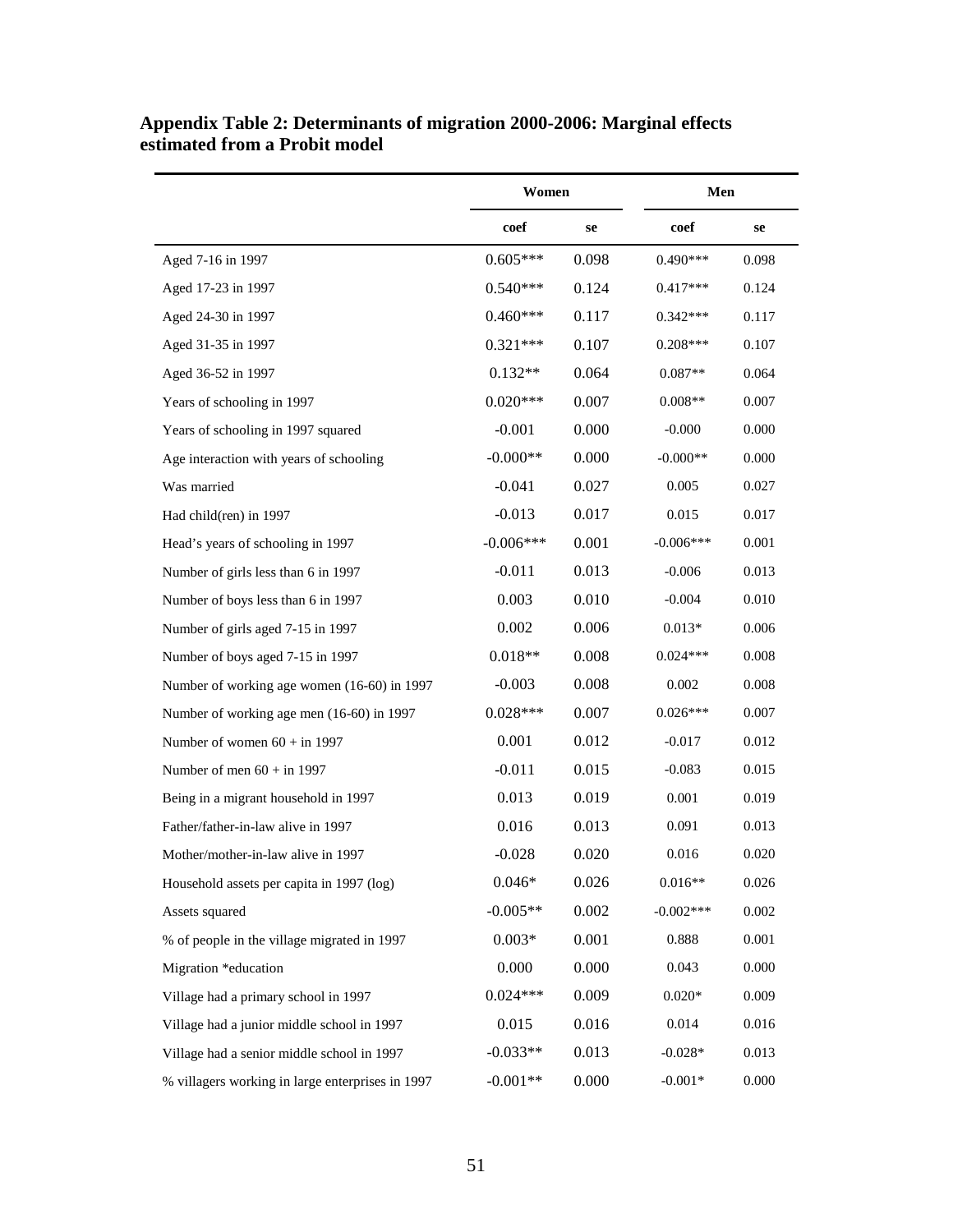| % villagers working in small enterprises in 1997   | $-0.001**$  | 0.000 | $-0.000$    | 0.000 |  |
|----------------------------------------------------|-------------|-------|-------------|-------|--|
| Distance to the nearest bus stop in 1997           | 0.003       | 0.002 | 0.003       | 0.002 |  |
| Distance(km) to nearest public bath                | $0.001**$   | 0.000 | 0.000       | 0.000 |  |
| Telephone service available in the village in 1997 | 0.018       | 0.012 | 0.003       | 0.012 |  |
| Guizhou                                            | $-0.000$    | 0.018 | $-0.020$    | 0.018 |  |
| Heilongjiang                                       | $-0.068***$ | 0.010 | $-0.079***$ | 0.010 |  |
| Jiangsu                                            | 0.026       | 0.024 | 0.013       | 0.024 |  |
| Shandong                                           | $-0.002$    | 0.018 | $-0.027*$   | 0.018 |  |
| Hubei                                              | $0.042*$    | 0.025 | 0.033       | 0.025 |  |
| Hunan                                              | $-0.016$    | 0.016 | $-0.031**$  | 0.016 |  |
| Guangxi                                            | $-0.010$    | 0.021 | $-0.006$    | 0.021 |  |
| Number of observations                             |             | 3,301 |             | 3,419 |  |
| Pseudo $R^2$                                       | 0.369       |       | 0.360       |       |  |

Note: Estimated probit coefficients are transformed into marginal impacts, evaluated at the mean of the dependent variable. Robust t statistics (corrected for serial correlation within village and arbitrary heteroskedasticity) in parentheses. \* denotes significance at 10% level; \*\* denotes significance at 5% level; and \*\*\* denotes significance at 1% level.